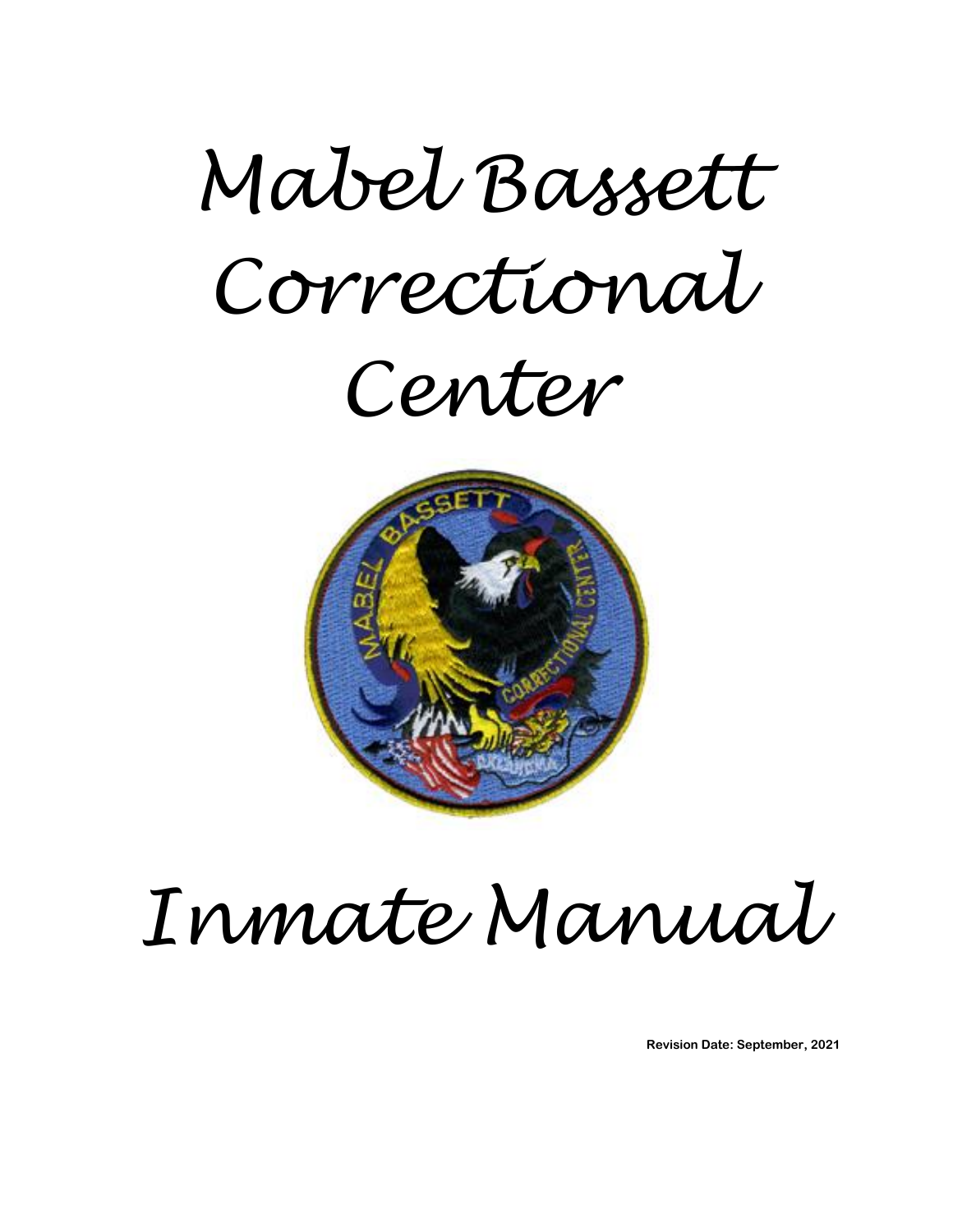#### INMATE MANUAL

| PROPERTY, DRESS, PERSONAL HYGIENE STANDARDS CODE9         |  |
|-----------------------------------------------------------|--|
|                                                           |  |
|                                                           |  |
|                                                           |  |
|                                                           |  |
|                                                           |  |
|                                                           |  |
|                                                           |  |
|                                                           |  |
|                                                           |  |
|                                                           |  |
|                                                           |  |
|                                                           |  |
|                                                           |  |
| MAIL                                                      |  |
|                                                           |  |
| FIRE EVACUATION AND EVACUATION DURING INCLEMENT WEATHER31 |  |
|                                                           |  |
|                                                           |  |
|                                                           |  |
|                                                           |  |
|                                                           |  |
|                                                           |  |
|                                                           |  |
|                                                           |  |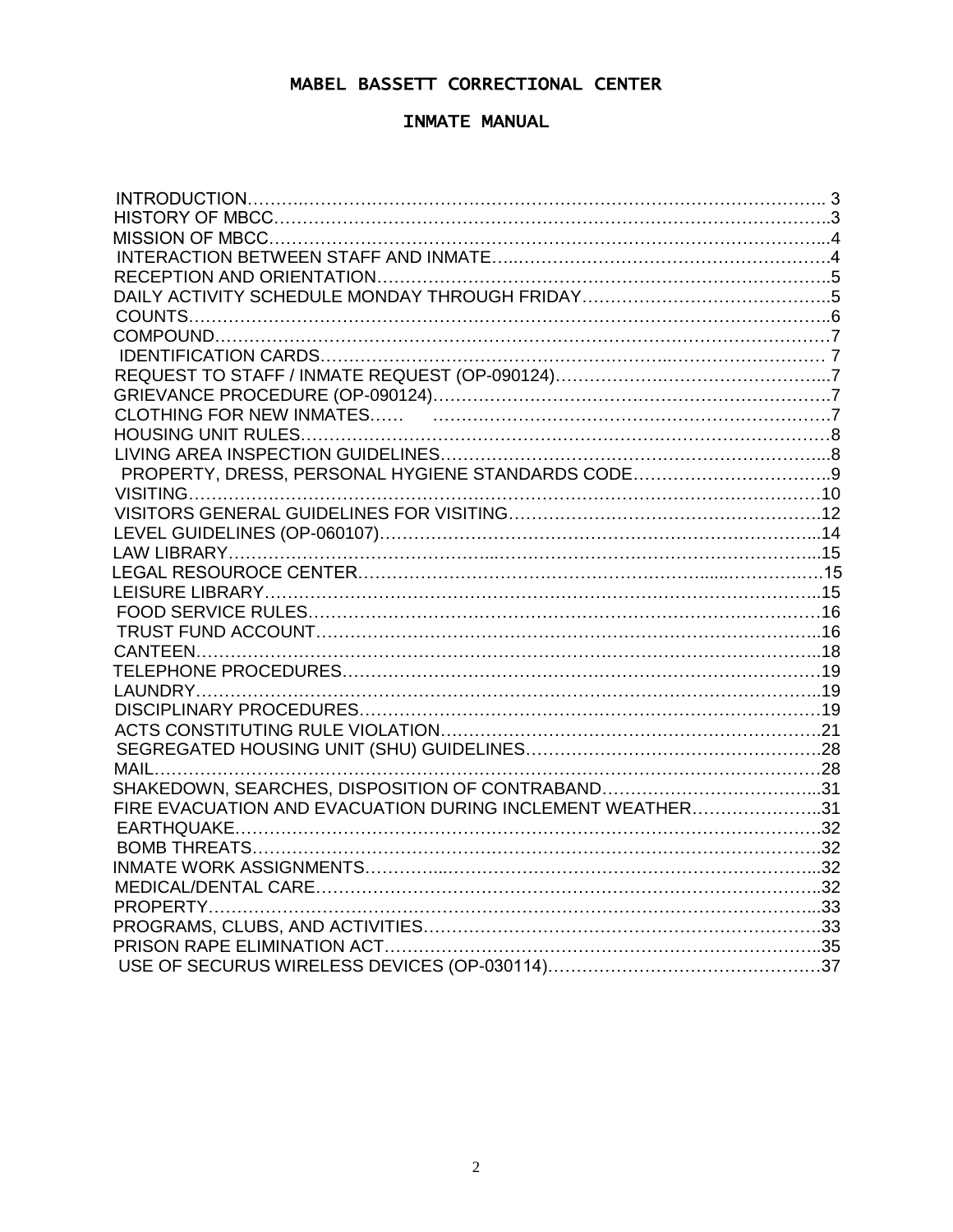#### INMATE MANUAL

#### **INTRODUCTION**

Mabel Bassett Correctional Center is located at 29501 Kickapoo Road, McLoud, Oklahoma 74851. The phone number is (405) 964-3020. MBCC is accessed from I-40 at the Harrah-Newalla Road exit. Travel north approximately 5 miles to Kickapoo Road (S.E. 15<sup>th</sup> Street). Turn east at Kickapoo Road and travel 1½ miles. The facility is on the south side of the road.

The information contained in this manual is specific to the Mabel Bassett Correctional Center (MBCC). It is the responsibility of the INMATE to know and understand the information that is in this manual.

This manual is designed to define expectation of the INMATE behavior and the programs available while incarcerated at MBCC. If the INMATE does not understand the contents of this manual or any other material that involves institutional rules and regulations due to a literacy or language barrier, an interpreter will be provided to insure the rules are understood and the expectation that the IN-MATE will follow them.

#### **HISTORY OF MBCC**

The vacated laboratory of the Oklahoma Health Department began transformation to the Women's Treatment Facility in January 1974, heralding a new concept in female corrections in Oklahoma with the transfer of the first four prisoners from the Oklahoma State Penitentiary Women's Ward.

Adult female felons from the OSP Women's Ward who were considered minimum security risks were screened by Department of Corrections personnel and reassigned to the

Women's Treatment Facility in Oklahoma City. This was the beginning of the first minimum security/work release institution for female inmates in the state.

On November 10, 1977, the facility was renamed Mabel Bassett Correctional Center, in honor of Mabel Bourne Bassett.

In 1978 the facility was upgraded to medium security and again to maximum security in 1982.

In June 1999, the department converted a male community corrections center to a satellite minimum security unit for female Inmates.

In May 2003, Mabel Bassett Correctional Center relocated to the former Central Oklahoma Correctional Facility in McLoud, Oklahoma.

Mabel Bassett Correctional Center (MBCC) currently houses minimum, medium, and maximum security Inmates, and a housing unit for death row Inmates.

Programmatic activities include a variety of religious services, education, recreation, and cognitive behavior programs. An intensive residential substance abuse program is available to Inmates with identified substance abuse addictions. A Children and Mother's Program provides additional time for incarcerated mothers to spend with their children apart from the normal visiting process, in addition to providing parenting classes for the Inmates involved in the program.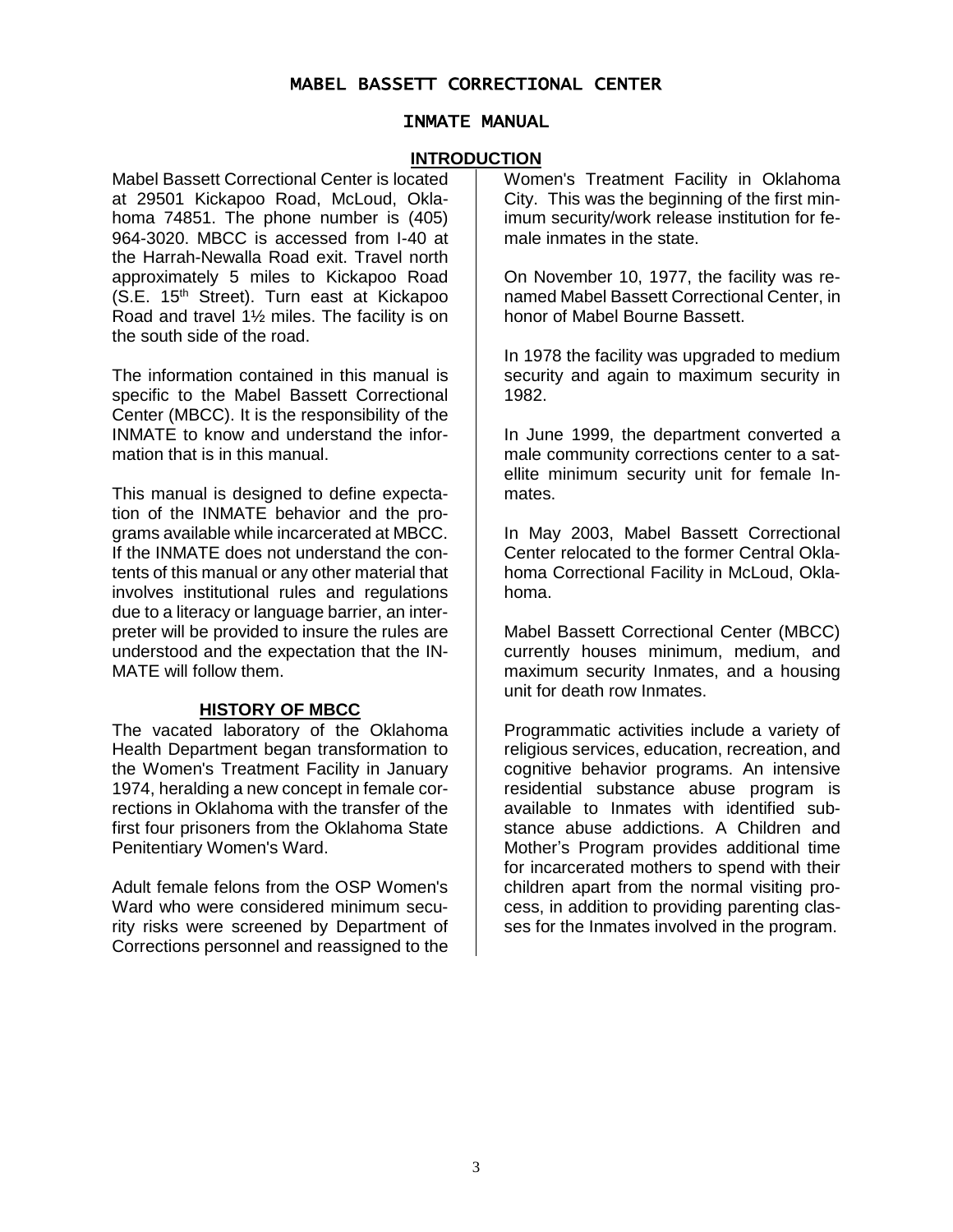#### INMATE MANUAL

#### **MISSION OF MBCC**

To provide custody and control for medium, and minimum security female Inmates. The facility will manage female Inmates on death row, administrative segregation, those with chronic medical needs, and those in need of mental health services.

General population minimum and medium security Inmates will provide institutional work support. The facility will provide programmatic activities of education, substance abuse treatment, Oklahoma Correctional Industries, and the Children and Mother's Program. In addition, this facility will support the department's mission to protect the public, protect the employee, and protect the inmate.

#### **INTERACTION BETWEEN STAFF AND INMATES**

Each Inmate at MBCC has the right to be treated respectfully, impartially, and fairly by all persons. With this right also comes the responsibility to treat staff and other Inmates with respect.

Interaction between staff and Inmates at all times will remain courteous, professional, and unbiased. It is both staff and Inmates responsibility to maintain this level of interaction by adherence to policy and procedure, which is designed to protect each party's integrity, honesty, and physical well-being.

Staff are not to be addressed by nicknames or first names. The proper method of addressing correctional officers is Mr./Ms. /Officer/Corporal/Sergeant/Lieutenant/Captain (whatever their rank is), *Last name*. All other staff should be addressed by Mr. /Ms. /Mrs. *Last name*.

Both staff and Inmates are expected to refrain from inappropriate language. Accordingly, inappropriate actions are not acceptable at MBCC by either staff or Inmate. **Staff are only to touch Inmates during the normal course of duty (i.e., pat search, placing on/off of restraints, etc.). Inmates are not to touch staff.**

It is not appropriate to receive or give any type of personal item or gift between staff and Inmates. Examples of personal items or gifts are tobacco products, photographs, and arts and crafts items. This diminishes the level of professionalism expected of MBCC staff and establishes a potential for favoritism to develop from either party.

Volunteers and visitors to MBCC are to be treated the same as staff.

#### **RECEPTION AND ORIENTATION**

**It is mandatory that all new Inmates to MBCC attend the entire session of Inmate Orientation held in the visiting room.** The Inmate is expected to participate in the Inmate orientation. This service is provided by the MBCC to familiarize Inmate with this facility and all the services that are available.

- 1. The Inmate will be in state-issued orange shirt and slacks.
- 2. If the Inmate is wearing any shirt that is not specifically designed to wear untucked, it must be tucked into the slacks.
- 3. No hats are allowed.
- 4. The Inmate ID must be clipped to the shirt on the upper left side.
- 5. Notification will be made by the unit staff when to report for orientation.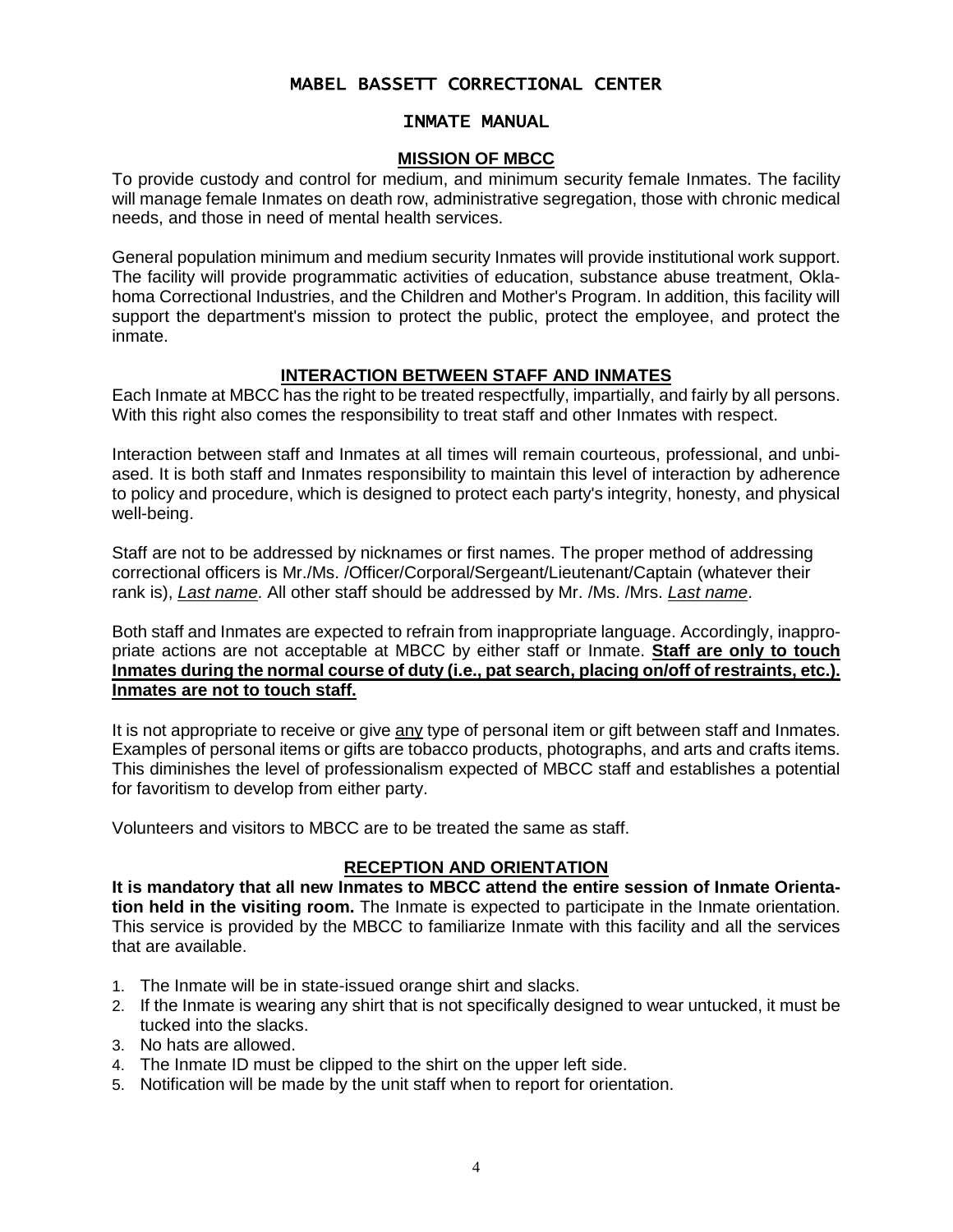#### INMATE MANUAL

#### **DAILY ACTIVITY SCHEDULE MONDAY THROUGH FRIDAY**

This schedule is for general, ongoing activities and is subject to change without notice. Medical appointments, evening work shifts, special visits, etc. are not included. The Inmate population will be notified of these events as they occur.

| <b>TIME</b>       | <b>ACTIVITY</b>                           |
|-------------------|-------------------------------------------|
| 0600 Hours        | Count                                     |
| 630 hours         | Wake up and dress properly.               |
| 0700 Hours        | <b>Breakfast</b>                          |
| 0700 - 1000 Hours | Work/School/Programs                      |
| 1000 Hours        | Count                                     |
| 1100-1200         | Lunch                                     |
| 1400 Hours        | Count                                     |
| 1500 - 1700 Hours | Work/School/Programs                      |
| 1600 - 1700 Hours | <b>Dinner</b>                             |
| 1800 Hours        | Count                                     |
| 1730 - 2000 Hours | Religious/recreational program activities |
| 2145 Hours        | Lockdown                                  |
| 2200 Hours        | <b>Standing ID Count</b>                  |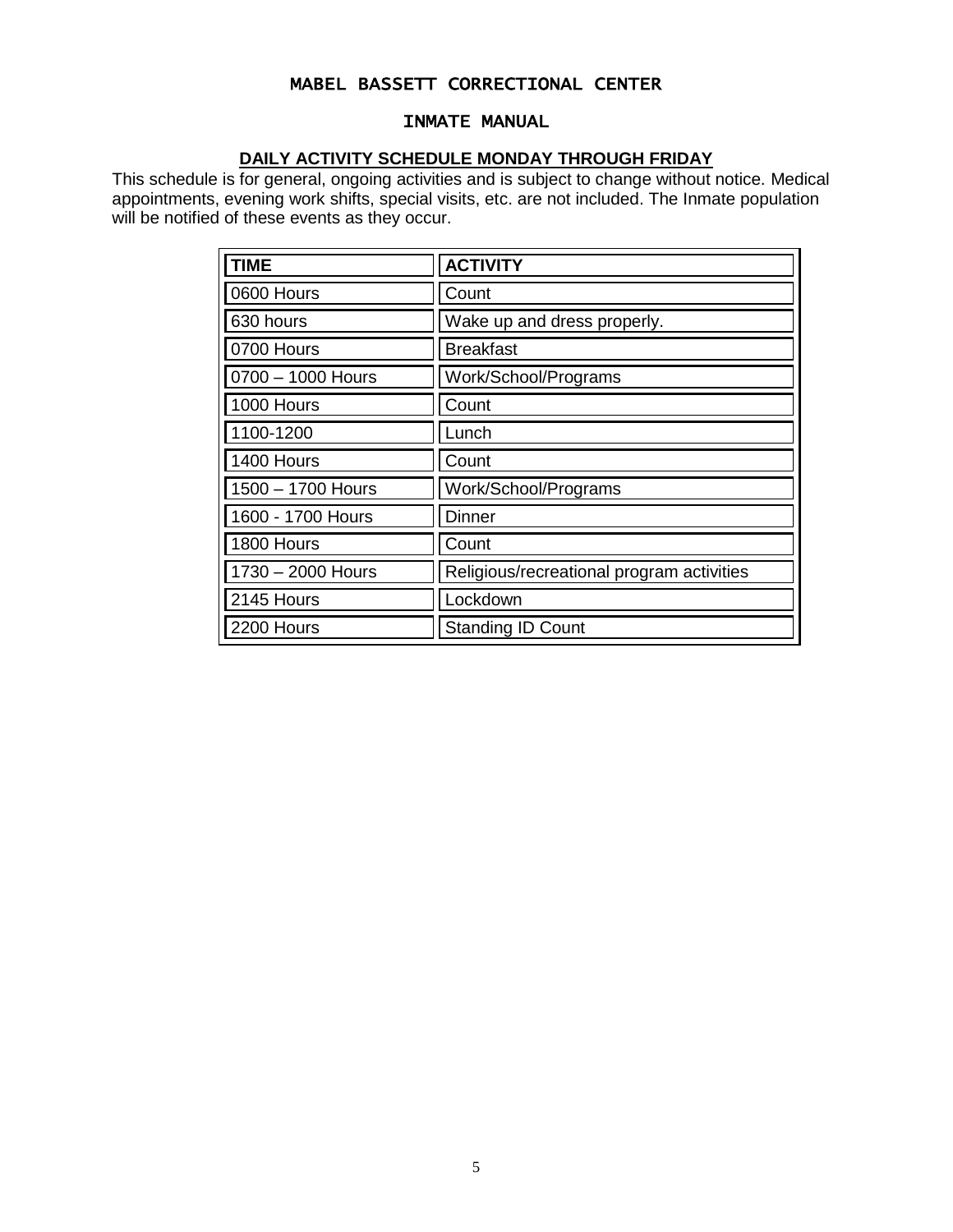#### INMATE MANUAL

# **COUNTS**

- 1. Inmates are to be in their assigned cell or on their assigned dayroom bunk during all counts, or at assigned work detail, medical, education, and so forth.
- 2. Inmates are to STAY in their cell or on their assigned dayroom bunk until institutional count is CLEAR.
- 3. Frozen movement means no showers, ironing, using the phone, playing games or using the microwave.
- 4. Any variations or exceptions to these procedures will be published and posted in advance of the effective date of the change.
- **5. YARD CLOSED AT COUNT TIMES. Movement times are posted on the unit bulletin board.**

#### **COMPOUND**

- 1. All Inmates using the compound are subject to random searches and the search of their property.
- 2. While on the compound, the Inmate will not travel back and forth from the compound to the housing unit.
- 3. The Inmate will be allowed to use the compound from 1100 Hours to 1300 Hours, and 1500 Hours to 1715 Hours as determined by the shift supervisors. It is the responsibility of the Inmate to attend the meal during the period allowed during yard/dining.
- 4. The MBCC dress code will be observed while the Inmate is on the compound. Sleeveless tops, hair rollers, shower thongs, rolled shirtsleeves, and rolled pants showing legs, sagging pants below waist line are not allowed. Mid-thigh level walking shorts are allowed after 1700 Hours on weekdays and all day on weekends. Appropriate footwear is required.
- 5. The compound will be closed during count times. Inmates are to be in their assigned cell during all counts or at assigned work detail, medical, education, and so forth. Failure to do so may result in disciplinary action.
- 6. Inmates will be required to have their ID and a pass from a staff member to enter a program/work area in the institution.
- 7. Abuse of compound privileges may result in disciplinary action, including restriction from the compound.
- 8. The shift supervisor may cancel compound privileges if Inmate behavior warrants such action.
- 9. The Inmate must remain at least 15 feet from the inside perimeter fences at all times while on the compound.
- 10. Inmates are not allowed to sit atop the picnic tables or on the laps of other Inmates.
- 11. Inmates are allowed to bring radios with headphones, books, paper, pens, and only enough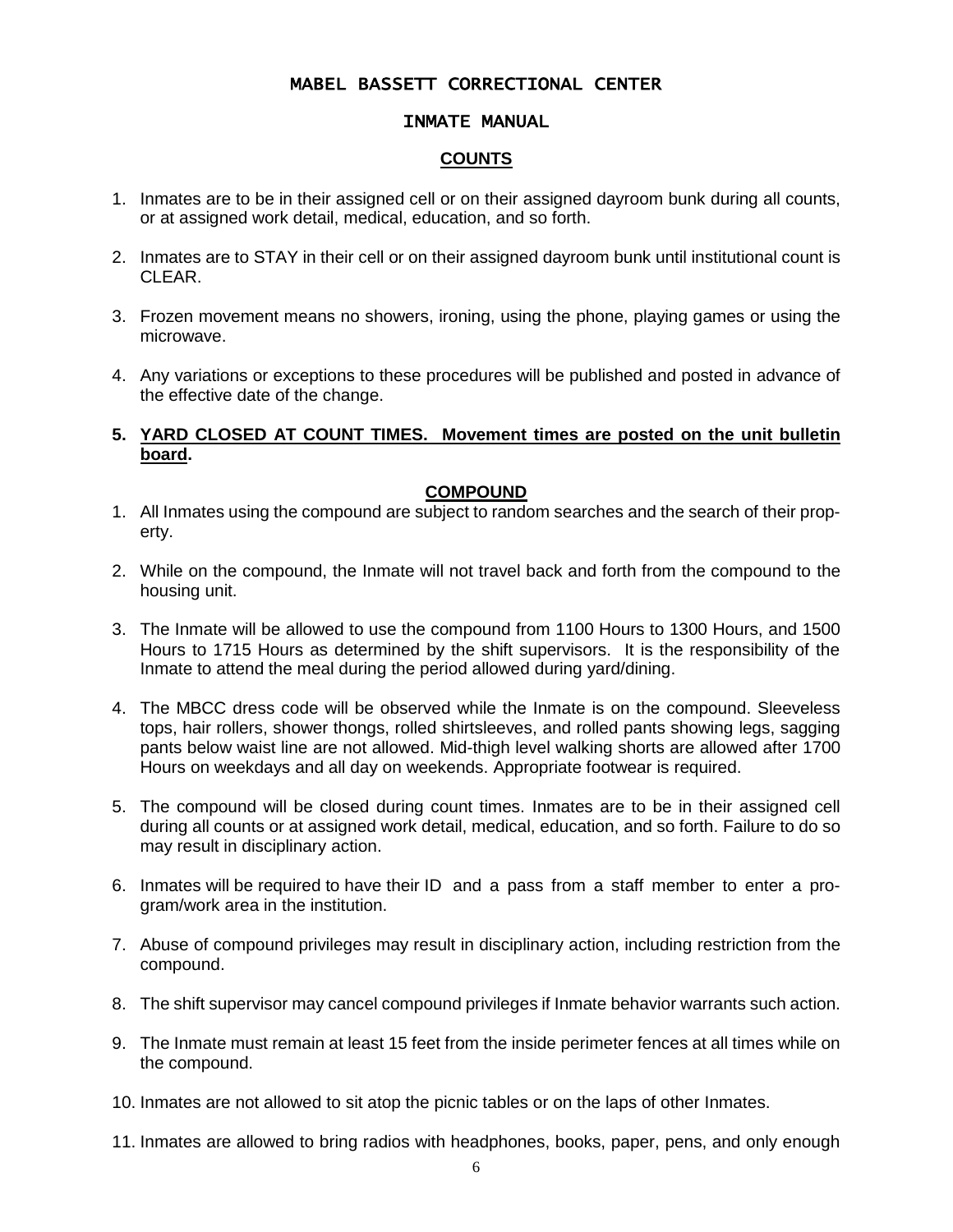#### INMATE MANUAL

food and beverages to be consumed while outside.

12. Inmates are responsible for cleaning the yard and for disposing of papers and cans properly. **Inmates using the yard will police the yard area for litter 15 minutes before closing of the yard.**

13. On canteen days, Inmates must take all issued canteen directly to their housing units.

14. Inmates are not allowed to hang on sidewalk railings near upper yard gate.

#### **IDENTIFICATION CARDS**

During reception, the Inmate will receive an ID card. Any replacement of the card will be at a cost of \$5.00 unless the loss is confirmed because of staff action. Any questions about the ID card must be addressed with the unit staff. Any changes in appearance will require a new identification card at a cost of \$5.00 to the Inmate.

#### **REQUEST TO STAFF (OP 090124)-Law Library**

Before submitting a "Request to Staff," to the law library, the Inmate must try to resolve the complaint by talking with the case manager, supervising employee or other appropriate staff within 3 days of the incident. If not resolved, the Inmate must submit a "Request to Staff" to the Law Librarian stating completely but briefly the problem. This statement must be specific as to the complaint, dates, places, personnel involved and how the Inmate was affected. Inmate Request to Staff forms submitted to staff for resolution must be legibly written in blue or black ink. The "Request to Staff" must be submitted within 7 calendar days of the incident, and only one issue or incident allowed per form. The Law Librarian will forward the "Request to Staff" form to the appropriate staff, who will attempt to resolve the issue and will respond in writing to all "Request to Staff" forms being used to attempt informal resolution, within 10 working days of receipt. On the "Request to Staff" form, staff will document any action taken and will cite or quote applicable department procedures. Staff will return the original form to the Law Librarian to be returned to the Inmate and will retain a file copy. A "Request to Staff" may not be submitted about matters that are in the course of litigation. A "Request to Staff" by an Inmate regarding a pending misconduct of that Inmate may only be submitted to the assigned investigator. If there has been no response in 30 calendar days of submission, the Inmate may file a grievance to the reviewing authority with evidence of submitting the "Request to Staff" to the proper staff member.

## **INMATE REQUEST (OP 030101A)**

Any issues that do not fall into the categories for filing a "Request to Staff" must be placed on an "Inmate Request" form (DOC 030101A) and submitted to the appropriate staff member, generally unit staff. Any requests submitted on blank paper will be returned unanswered.

#### **GRIEVANCE PROCEDURE (OP 090124)**

A formal grievance procedure is available to provide a standard method for resolution of Inmate issues. This policy is available to read in the Law Library. Forms are available on the unit and in the Law Library.

#### **CLOTHING FOR NEW INMATES**

The Inmate must report to the property officer for instructions to fill out the proper forms to receive state issue clothing/property and to have a laundry number assigned. Laundry days are posted on the bulletin board.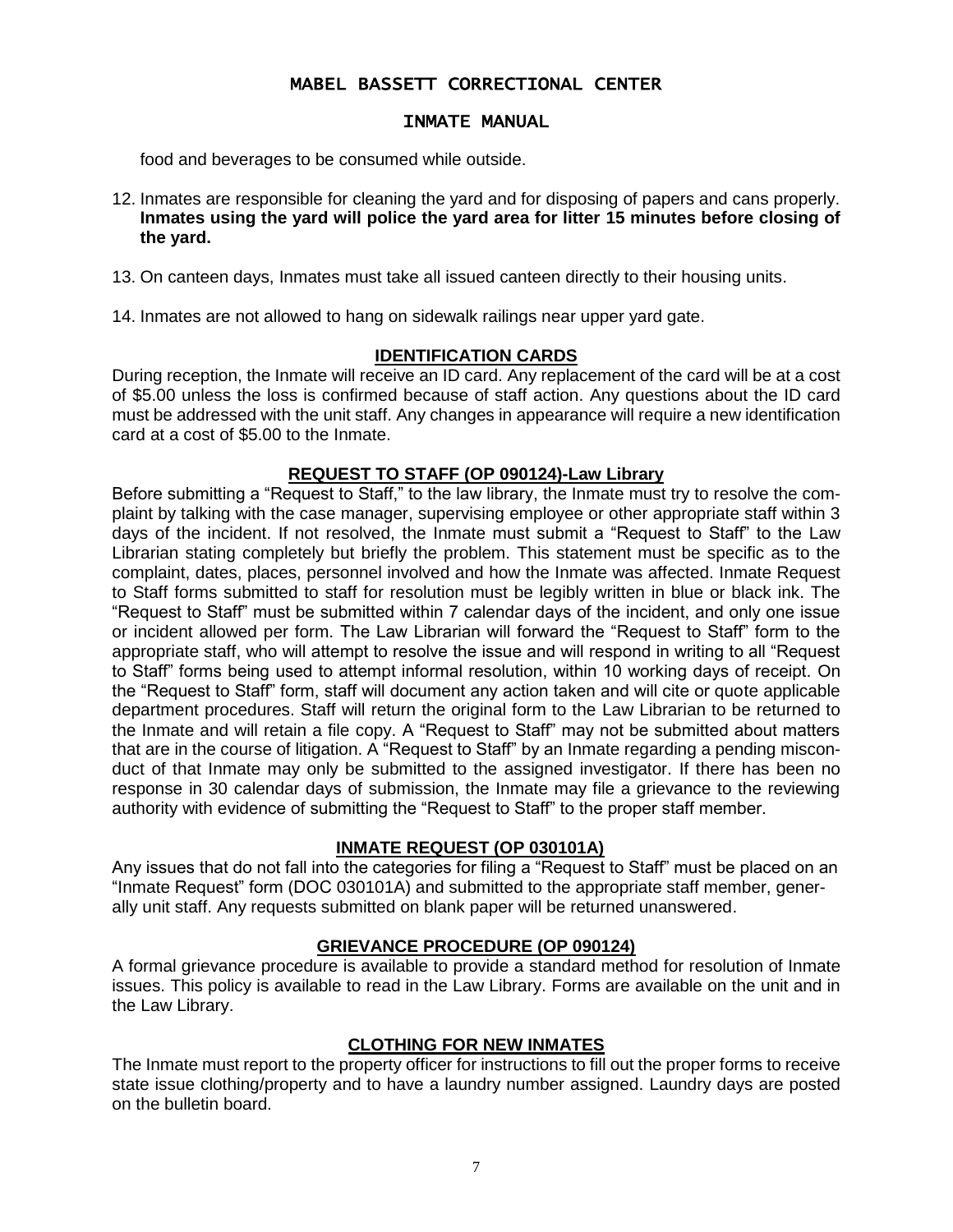# INMATE MANUAL

#### **HOUSING UNIT RULES**

- 1. No meal trays, cups or utensils from the kitchen are allowed on the unit unless approved medical lay-in.
- 2. No horseplay or loud talking.
- 3. No Inmate from other units is allowed on any unit unless authorized by staff.
- 4. Inmates who do not live on the upper run are not allowed to be on the upper run unless authorized by unit staff to conduct inmate job duties, such as orderlies.
- 5. No sitting on or blocking of stairs will be permitted.
- 6. No movement on pods or outside of the unit until count clears.
- 7. No business will be conducted during count.
- 8. If the microwave is used, clean it after each use.
- 9. Inmates are responsible for the cell sanitation and cells will be inspected daily. All Inmates are responsible for the runs, dayrooms, and unit yard.
- 10. NO trash will be thrown on the ground, use a trash can.
- 11. Radios, MP3 players, televisions will only be played at a low volume or with head phones. Dayroom televisions will only be on from 1100 Hours to 1300 Hours, and 1700 Hours to 2145 Hours.
- 12. Inmates will not possess, use, or introduce into the unit or institution any drugs, alcohol, currency, tobacco products, lighters, matches, or unauthorized tools or sharpened instruments.
- 13. Inmates will conduct themselves in a responsible manner and be considerate of others at all times.
- 14. Inmates will attend jobs and program assignments unless otherwise instructed by staff.
- 15. Inmates will not barter, buy, sell, borrow, or loan property.
- 16. Inmates are not to place clothing or towels on the rails or to hang anything from the fire sprinkler system.
- 17. Inmates are not allowed to shower between 1100 Hours and 1700 Hours unless they are returning from work, such as maintenance, yard crew, laundry or kitchen.
- 18. Inmates are not allowed to move between pods or between cells to use washers, dryers or irons.
- 19. Inmates will be properly dressed at all times. Pajamas are not allowed in the dayroom. Robes are not to be worn in the dayroom unless the inmate is returning directly to their room from the shower. Pajamas/robes are not to be worn at all between 1100 Hours and 1700 Hours Monday through Friday. This includes in the inmate's cell.

#### **LIVING AREA INSPECTION GUIDELINES**

These instructions are meant as a guide for each individual to help maintain the room. The room is not yours; it is assigned to provide the Inmate with a safe and comfortable residence while incarcerated. High standards for sanitation and housekeeping will be enforced to maintain safety and health.

Cells will be clean and ready for inspection at any time. The bed is to be made upon leaving the cell. On weekends and holidays, the Inmate is allowed to sleep in; however, the room will be clean before leaving. Rooms are subject to being inspected at anytime by security or unit staff, and each room will be inspected daily. Notification will be provided of any discrepancy along with allotted time for correction before disciplinary action is taken.

#### 1. **Bed Making**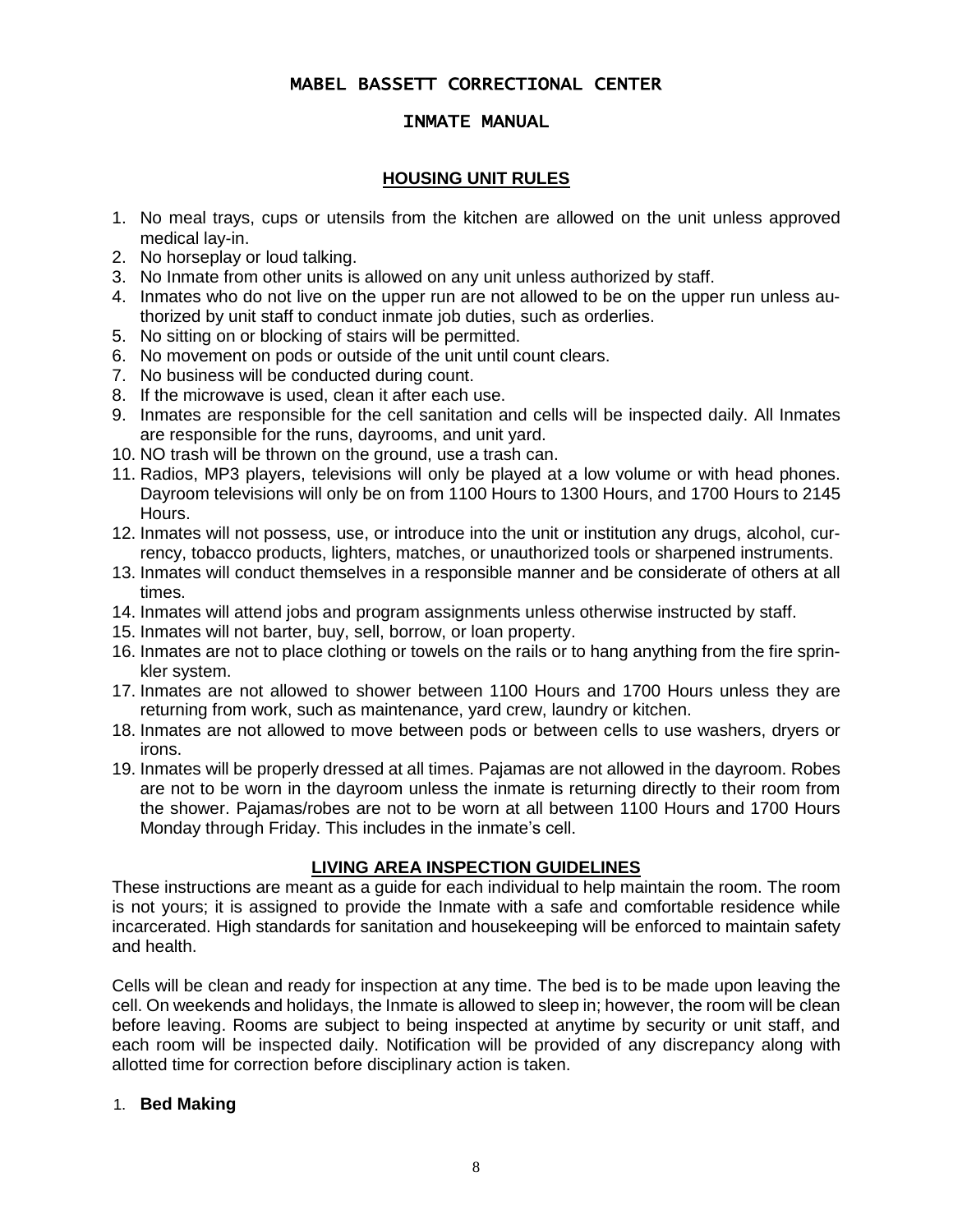#### INMATE MANUAL

The bed will be made in military style any time the bed is not occupied. Beds will be positioned per policy to allow the officer a clear view for count. No towels will hang from either end of bed during count.

#### 2. **Chair/Desks**

Each room/cell has a stool and desk. The desk is to be kept clean, uncluttered, and dust free. Clothes or other items are not to be hung or stacked on chairs or desks. D Unit shares common tables with attached stools. These tables are not to be left cluttered or dirty.

#### 3. **Lockers/Storage Containers**

A state issued container is authorized for Inmate use. Nothing may be attached to the outside of the locker or storage container. Lockers or storage containers are to be used to store personal property. Inmates who are assigned a storage locker are to maintain the contents of these lockers "inspection ready" at all times.

#### 4. **Light Fixtures**

Light bulbs and light fixtures are not to be painted, shaded, or covered in any manner. Lights are to be turned off when the room is not occupied.

#### 5. **Windows**

Windows and windowsills are to be kept clean with no property on the windowsill. Windows may not be covered with any items (pictures, cardboard, blankets).

#### 6. **Floors and Baseboard**

Floors and baseboards are to be kept clean and free of dust. Floors should be swept and mopped daily or as needed. Cracks and corners are to be kept clean and free of debris at all times.

#### 7. **Wall/Ceiling**s

Room walls and ceilings are to be kept clean, scuff, and stain free. No items are allowed on the walls or ceiling. Drawing or defacing walls or ceilings is prohibited.

#### 8. **Doors**

Doors (inside and out) are to be cleaned regularly, including the window. The door window for each cell may be covered three-quarters of the way from the bottom of the window when the inmate is changing clothes or using the restroom. No item is to be posted on the door in any manner.

#### 9. **Vents**

Vents are to be kept clean and free of dust. Do not obstruct or hang anything from the vents.

#### 10. **Clothes**

Jackets, shirts, pants, socks, hats (all types of clothing) are to be hung on clothes racks or properly stored at all times. The only exception to this is one towel and wash cloth, which may be draped over the end of the bunk until dry, but not during count.

#### 11. **Shoes**

All types of footwear must be placed neatly under the lower bunk when not in use. Footgear will not be placed outside of the room/cell.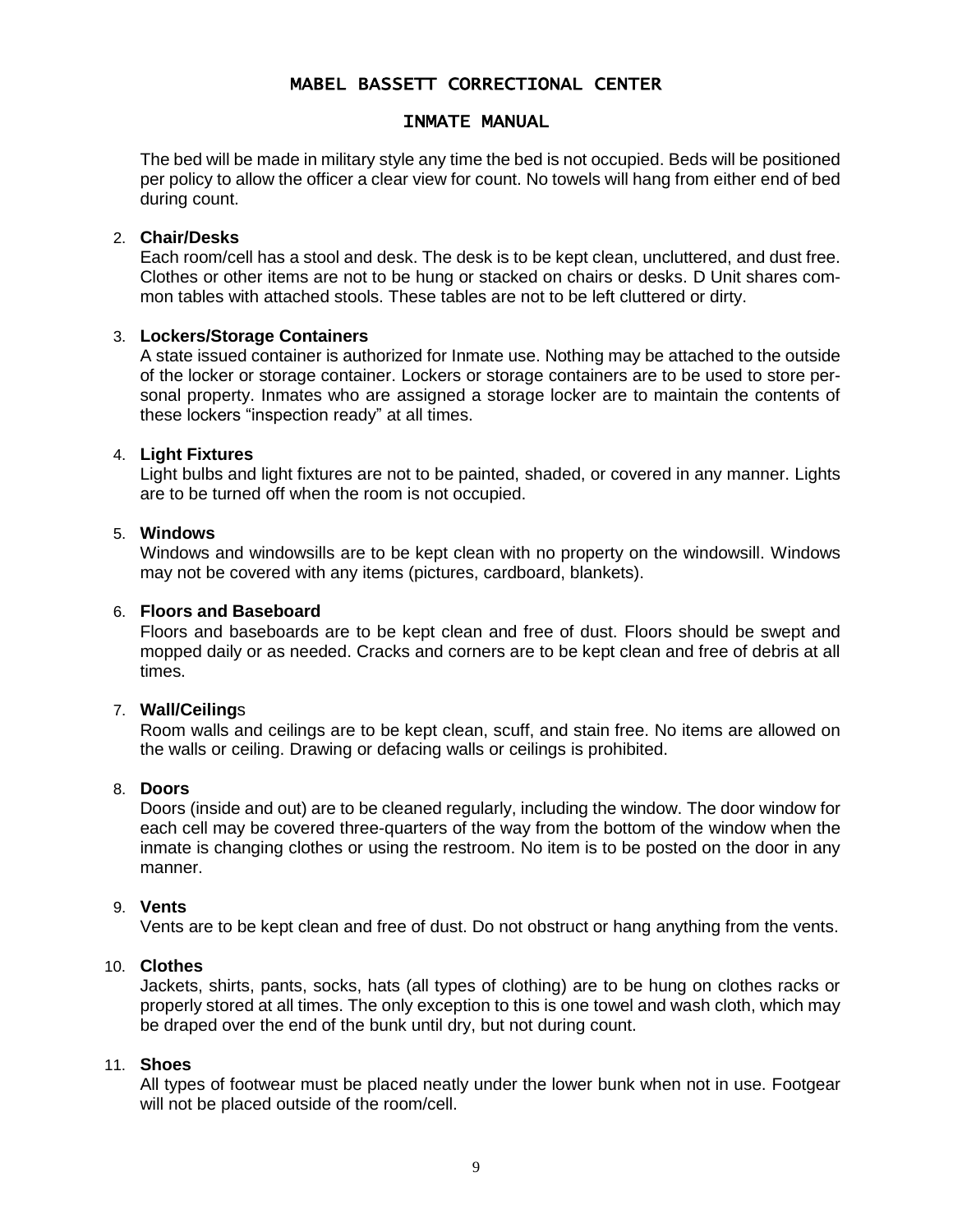## INMATE MANUAL

#### 12. **Trash**

Only approved issued trash receptacles may be used. No paper sacks or plastic bags will be used as a trash container. Trash will be emptied daily.

#### 13. **Mirror**

Mirrors are to be kept clean and free of water spots. No items will be attached to the mirror surface or frame. Mirrors are not to be removed from the wall for any reason (rooms that have mirrors).

#### 14. **Sinks**

Sinks are to be cleaned daily. No towels, washcloths, and personal clothing items are to be left in the sink basin.

#### 15. **Toilets**

Toilets are to be maintained in a clean manner at all times. The toilet bowl (inside and out) is to be kept free of stains, water spots, and dust. Toilets are to be cleaned and sanitized daily.

#### 16. **Personal Property Matrix**

Compliance will be met with the personal property matrix. No homemade shelving, antennas, clotheslines, cleaning supplies, mop buckets or recreational equipment will be stored in the room. Craft material must be specifically authorized and properly stored when not in use.

#### 17. **TV's and Appliances**

All TV's and appliances (fans, radios, clocks, etc.) must be clear or transparent and will be kept clean and free of dust at all times.

#### 18. **Books and Legal Material**

Books and legal material will be stored neatly according to Oklahoma Department of Corrections policy.

# **PROPERTY, DRESS, PERSONAL HYGIENE STANDARDS CODE**

#### **Definition of Terms:**

Personal Property – articles of property legally owned and/or purchased by an inmate. Any personal property which the Inmate retains or brings into MBCC is at the Inmates own risk. MBCC is not responsible for unsecured personal property.

State Issued Property – articles provided to an inmate by the facility at no cost to the Inmate. Underwear – Panties, bras, socks

**Professional Clothing Appearance** - Monday through Friday (8:00 a.m. to 5:00 p.m.) long pants, tucked in T-shirts, blouses buttoned, shoes tied and worn properly. No sagging pants. **Relaxed Clothing Appearance -** Monday through Friday (after 5:00 p.m.)Shorts may be worn to open gym and for walking the track. Inmates may not wear shorts to the dining room or to programs. T-shirts will still be tucked in and blouses buttoned. No shower shoes outside the unit. On weekends, the relaxed dress code may be observed.

- 1. Sweatshirts may be worn anytime. Sweatpants or shorts may not be worn until after 5:00 p.m. with the following exceptions.
	- a. Weekends
	- b. State holidays
	- c. When Inmates participate in "Inmate only" activities in the gym and where no public contact will occur.
	- d. Medical exceptions
	- e. Open compound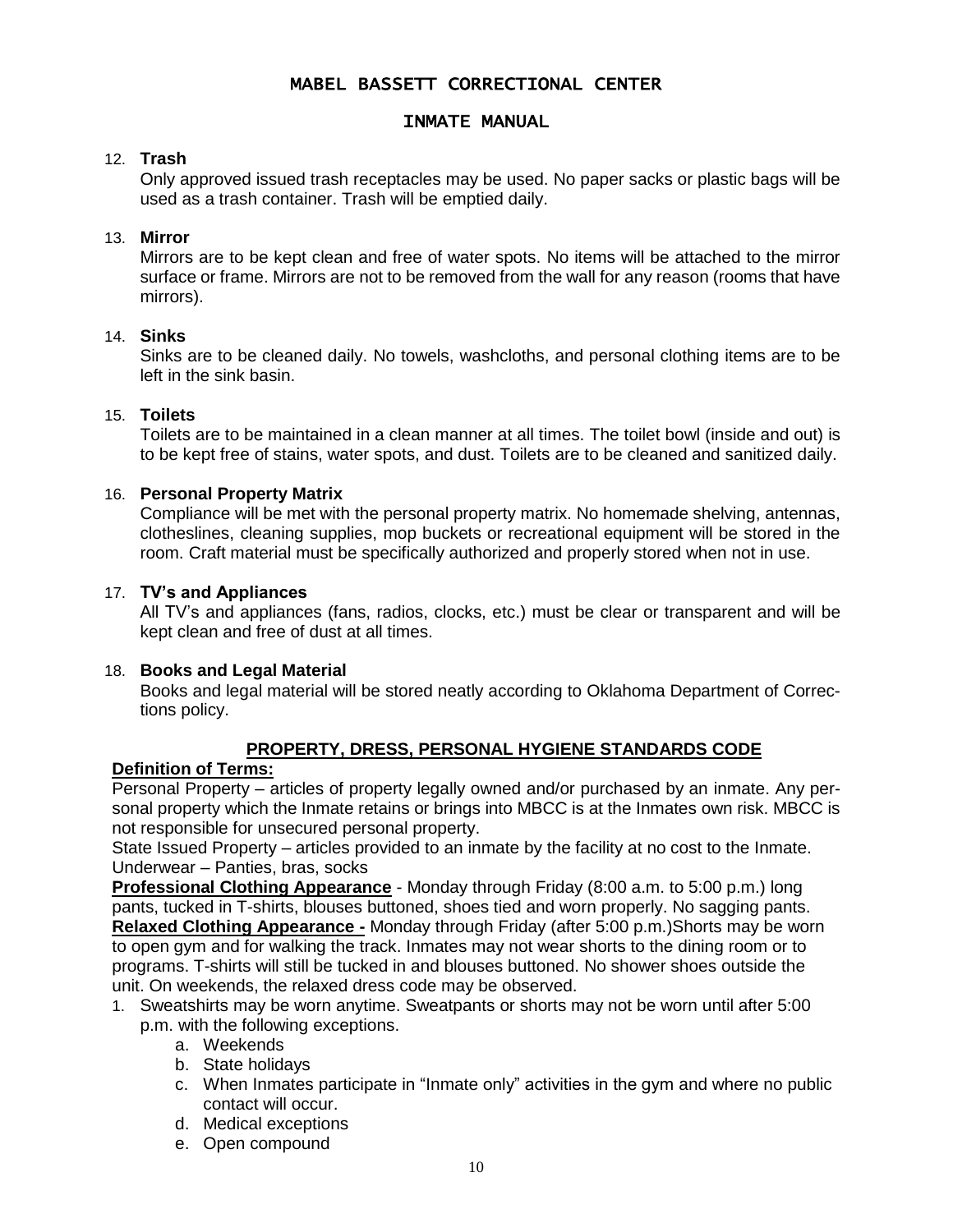## INMATE MANUAL

- f. With the exception of t-shirts, any shirt with a straight hemmed bottom may be left un-tucked. It is never acceptable for t-shirts to be un-tucked.
- 2. Hairstyles and appearances will not conflict with security, sanitation, safety, or health requirements of the department.
	- a. The growing, shaving, cutting or styling of hair will remain in compliance with most conservative conventional community standards. Any changes due to growing, shaving or cutting that result in a change of appearance will require a new ID card at the Inmate's expense (\$5.00).
	- b. Hair care services are available at the beauty shop. (Hours posted on the beauty shop window)
	- c. Bleaching and dying of hair is prohibited.
	- d. No engraving of letters or symbols in hair will be allowed.
- e. Headbands and bandanas are prohibited except during religious ceremonies.
- 3. Clothing will be neat, clean, and appropriate for the situation.
- 4. Shirts will be clearly marked "Corrections" and will be worn buttoned up. Pants will be worn at the waistline. Shirts and pants will be unaltered, in good repair and no holes.
- 5. Personal hygiene will include a minimum of three (3) showers a week. Hair will be kept clean and free of unpleasant odors at all times. Clean will be defined as free of dirt, body oil, lice, ticks, nits, dandruff or foreign substances.
- 6. Hygiene items are available for indigent Inmates from the unit staff.
- 7. Inmates will be completely dressed with shirt tucked in and pants/jeans to include underwear before leaving their assigned cell, unless they are going to the gym, shower or sleeping in pajamas.
- 8. All Inmates must wear the MBCC picture identification card upon leaving the assigned cell. The MBCC picture identification card will be displayed on the upper left chest with picture facing out.
- 9. Maternity clothes are required to be worn during pregnancy.

#### **VISITING HOURS**

Level I: 8:30 a.m. -11:30 a.m. Monday Visitation Only \*\*Only with an approved request to staff\*\*

Level II (med) 1:30 p.m.– 3:30 p.m. A-L – Saturday Visitation Only M-Z – Sunday Visitation Only Level II (min) 11:30 a.m. – 3:30 p.m. A-L – Saturday Visitation Only M-Z – Sunday Visitation Only Level III (med) 11:30 a.m.- 3:30 p.m. A-L Saturday Visitation Only

M-Z Sunday Visitation Only

Level III (min) 9:30 a.m.- 3:30 p.m. A-L Saturday Visitation Only M-Z Sunday Visitation Only

#### Level IV (med) 9:30 a.m.- 3:30 p.m.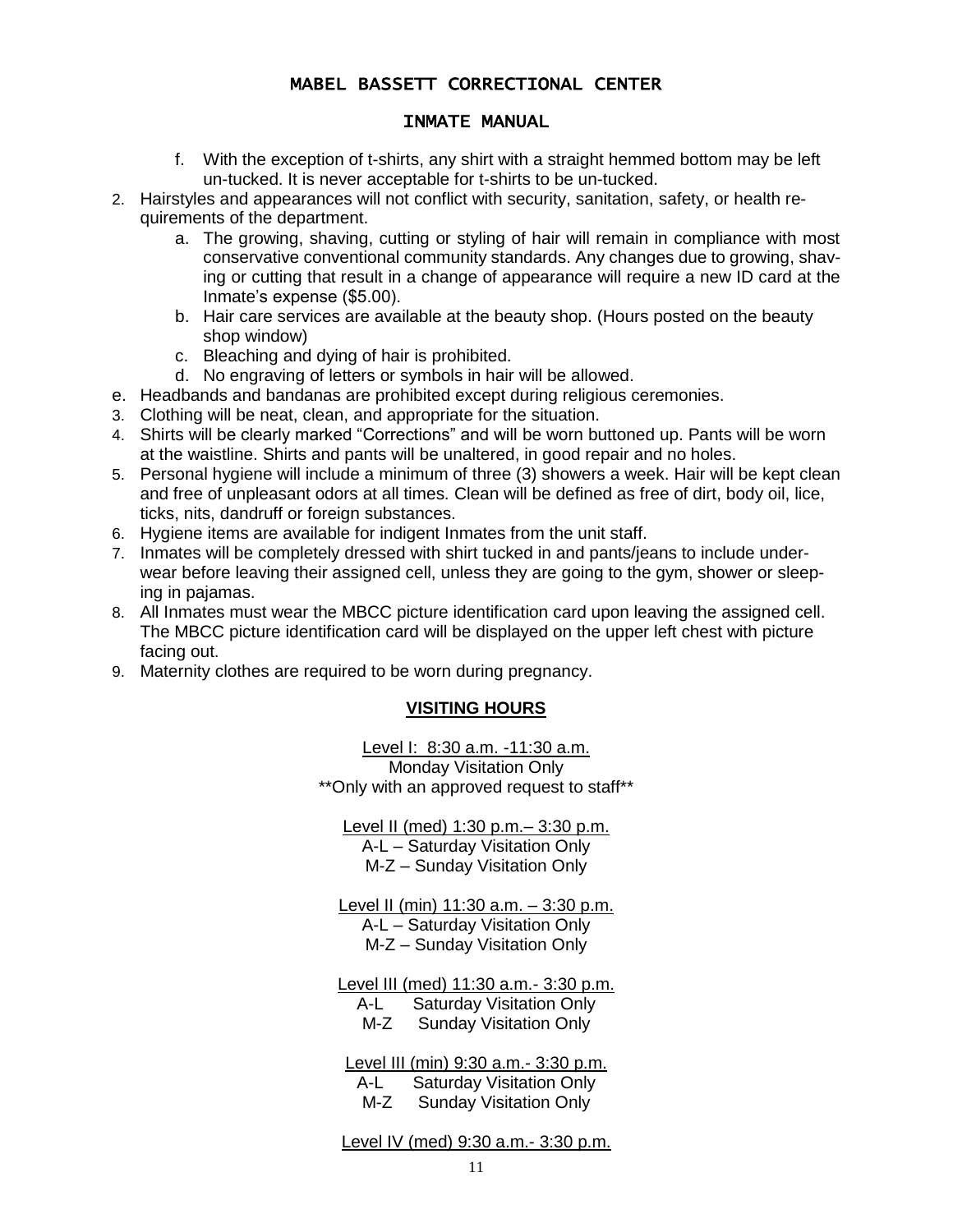#### INMATE MANUAL

| A-L |  |  | <b>Saturday Visitation Only</b> |
|-----|--|--|---------------------------------|
|     |  |  |                                 |

M-Z Sunday Visitation Only

Level IV (min) 7:30 a.m.-3:30 p.m.

A-L Saturday Visitation Only

M-Z Sunday Visitation Only

Holidays for Levels II, III, and IV will be the same hours as regular visiting days.

- 1. State recognized holidays that fall on Monday through Friday will be "Free" visiting.
- 2. Special Visits: Consideration will be given for special visits. Application forms are available at all control rooms and unit staff. Special Visits are available for the following reasons. (4-4500, 4-4501)
	- a. Immediate family members who live long distances (in excess of 150 miles each way). Requests for special visits (to include visitors traveling long distances) must be submitted to the case manager at least two weeks before the date of the special visit (Attachment A). For unusual circumstances, each unit manager on a case-by-case basis will consider exceptions to the two-week rule. The deputy warden of operations will review all special visits for approval.
	- b. Visits to hospitalized Inmates-In the event an Inmate is dying, the warden will authorize a visit as long as a visitor is on the approved visitor's list and on a case-by-case basis. Hospitalizations for non-life threatening reasons do not qualify for visitation.
	- c. Visits between an Inmate and her newborn child (accompanied by legal guardian or approved volunteer).
	- d. Volunteers that have collaborated with the Department of Corrections in re-entry services when the visit will aid in the re-entry process.
	- e. Visits with clergy or social services representatives
	- f. Inmates on disciplinary unit may request for a special visit with their attorney of record and clergy only.
- 3. Visits on days other than normal visiting days or state approved holidays will be no more than two hours duration if time and space permit and will take place in secure visiting.
- 4. The same general visiting privileges apply to attorneys. The attorney must arrange through the Inmate's case manager with approval of the Deputy Warden if he/she wishes to visit at times other than designated visiting hours. Arrangements for attorney visits will be made 24 hours in advance.
- 5. Only four persons, including children, may visit with Inmates at one time. All visitors 16 years or older must show photo identification. A driver's license, Department of Public Safety, Department of Defense issued ID, or school ID will be the only ID acceptable.
- 6. Visitors (adult or children) are only allowed to wear **one wedding ring set, no other jewelry is allowed of any type (earrings, watches, necklace, bracelet, etc.) is prohibited in the visiting room.**

#### **VISITORS GENERAL GUIDELINES FOR VISITING**

The following regulations will be made available to all prospective visitors. Visitors will be provided the visiting schedule and the visitor's rules in their entirety. No variations to these regulations are permitted unless issued with the warden's approval.

- 1. Visitors are not permitted to arrive at the facility earlier than one-half hour prior to the scheduled visiting hours.
- 2. Loitering in the parking lot or the facility, to include the lobby area is not permitted.
- 3. Visitors will register with the visiting officer utilizing "Visitors Record and Consent Form." Every visitor entering the grounds may be subject to pat down, strip, vehicle and personal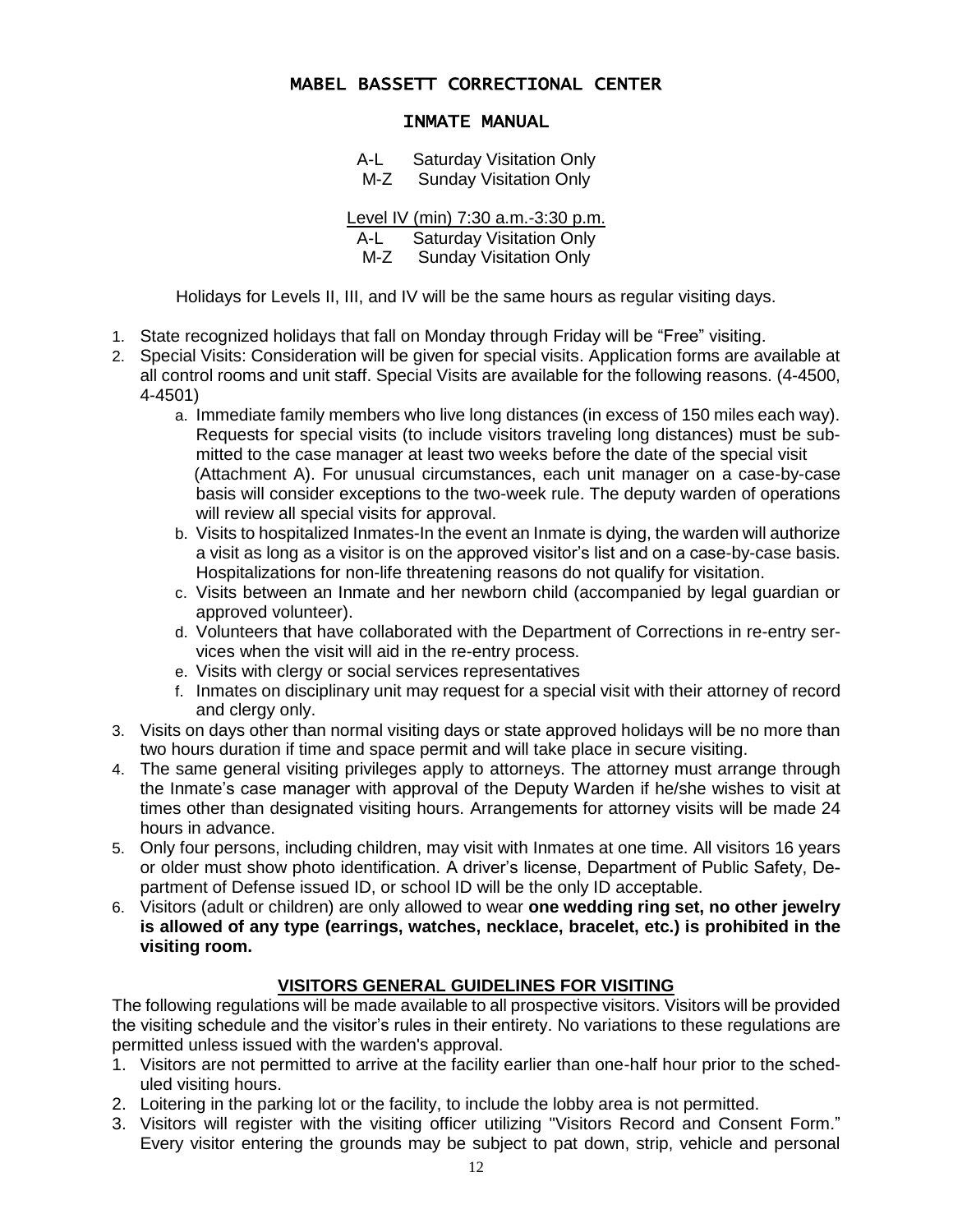#### INMATE MANUAL

property searches. Any person not giving permission will be required to leave the facility grounds. Normally, visitors will secure any belongings not authorized in the visiting room in their vehicle prior to entering the facility. Visitors will sign out and pick up their identification when exiting.

- 4. All visitors age sixteen (16) or older must have a current driver's license or identification card issued by Department of Motor Vehicles (non-drivers) and be on the approved visitor card before being allowed into the visiting area by the visiting officer.
- 5. All identification card(s) will be maintained by the visiting officer and returned to the visitor upon their departure and sign out.
- 6. With the facility head approval, children of the Inmate (under the age of eighteen) may be approved to visit and will be on the approved visitor card. These children must be accompanied by the other parent, legal guardian, or responsible adult who is authorized to visit and has notarized permission of the legal guardian. These children must be natural or adopted children of the Inmate they are visiting. All other children must be accompanied by the parent or legal guardian. In the event a question arises, the visitor may be required to provide documentation, such as birth certificate to reflect parentage.
- 7. Once in the visiting room, visitors are only allowed to leave the visiting room to use the rest room in the main lobby. Then the visitor must be processed through the search area again before re-entry into the visiting room. No re-entry allowed once they have left the building.
- 8. Visitors may kiss and embrace briefly only at the beginning and end of each visit.
- 9. Items allowed to be taken into the medium security unit visiting room by visitors are as follows:
	- a. Diaper bag (if a small child is with the visitor), contents not to exceed eight (8) diapers, three (3) see through bottles, two (2) changes of clothes for the infant, two (2) small blankets, two (2) factory sealed jars of baby food, one (1) small plastic spoon, one (1) infant clear sippee cup, one (1) carryall seat, and one (1) clear package of wipes.
	- b. Only quarters not to exceed \$50.00 and contained in a clear plastic baggie are allowed into the visiting room for use in the vending machines. **No refunds are given for malfunction of the vending machines.**
	- c. The Inmate is not allowed to purchase items from the vending machines or leave the visiting room with any vending machine item.
	- d. A sweater or coat for visitor's personal use (in appropriate season). Gloves and scarves should be left in the vehicle.
	- e. Vehicle keys only. No other keys will be allowed.
	- f. Collapsible, flat-ended umbrella, to be left in the visitor lockers.
- 10. Visitors bringing children into the visiting room will ensure that children are not disruptive and are under supervision of their parents or other family members. Children under 18 are not allowed to leave the visiting room unless accompanied by the parent or guardian. Children under 18 must be accompanied by an adult to the rest rooms.
- 11. At the completion or termination of a visit, the visitor(s) will depart promptly from facility property. Visitors may leave nothing at the facility for the Inmates.
- 12. To provide information to visitors about public transportation to the institution, the phone number to the local public transportation will be posted in the visiting rooms by the visiting officers.

# *Dress Code for Visitors (4-4499)*

- 1. Male and females age eleven (11) and older must comply.
- 2. No shorts, skorts or skirts shorter than the top of the kneecap or that are tight fitting are allowed.
- 3. No wrap-around skirts, dresses/skirts with split-seam higher than the top of the knee cap, or mini-skirts are allowed.
- 4. Blouses/Tops: No tube-tops, tank-tops, crop-tops, halter tops, spaghetti-top blouses, sleeveless, transparent, or mesh tops/ blouses.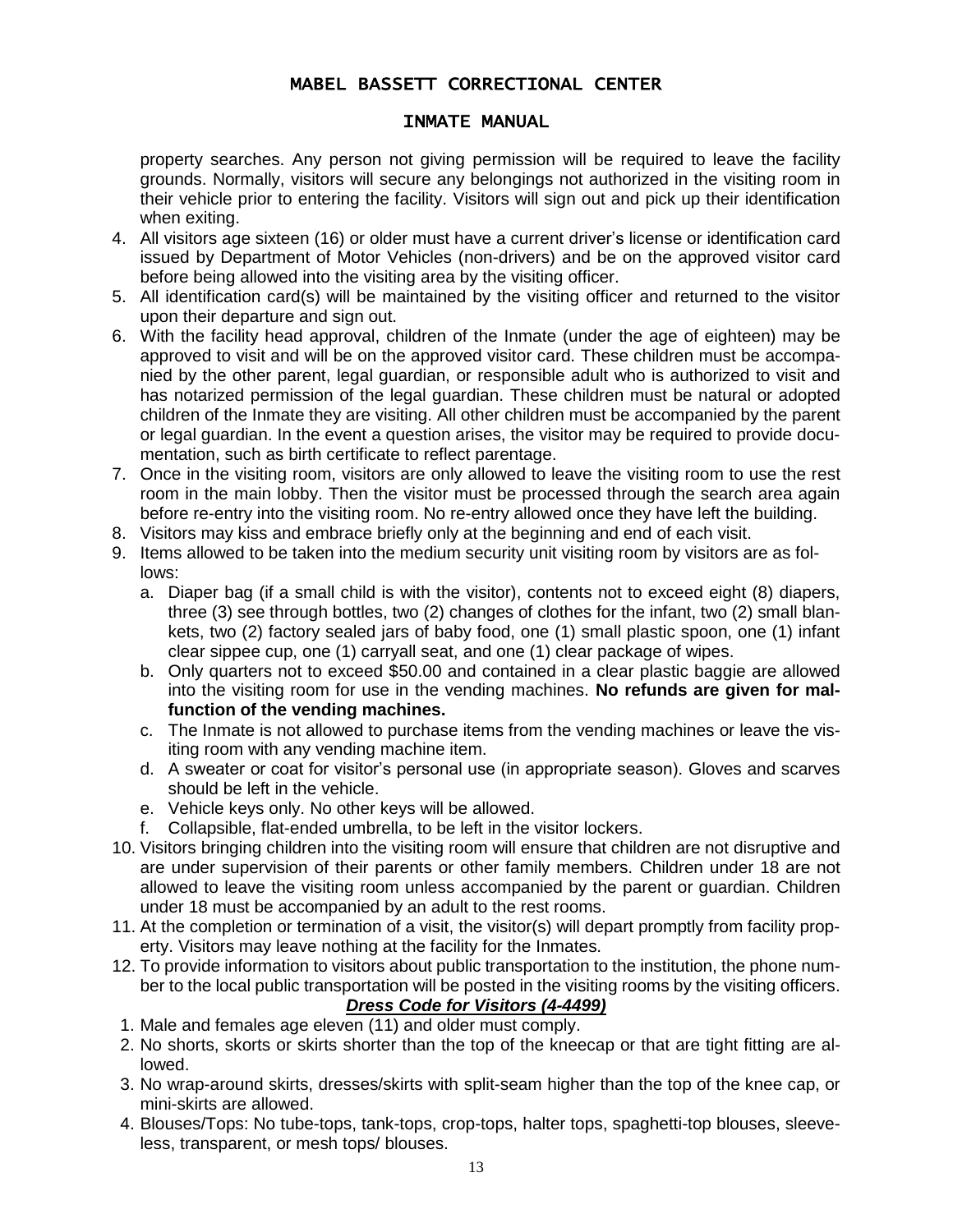#### INMATE MANUAL

- 5. No white/black/gray tee shirts (no solid color or with logo or designs). No gray shirts of other styles, blue chambray, or periwinkle shirts are allowed.
- 6. No leggings, biker's pants, or body suits are allowed.
- 7. No spandex clothing, to include swimsuits.
- 8. No flip-flops are allowed. (Rubber or synthetic thong, flip-flop, shower type shoe)
- 9. No tight fitting sweat suits.
- 10. Low-cut or cutout design clothing is not allowed.
- 11. No clothing bearing offensive wording or pictures is allowed.
- 12. No headgear (excluding religious) is allowed.
- 13. No provocative clothing that exposes the midriff, is extremely tight, off the shoulder, or which exposes any part of the breast is acceptable. All visitors must wear appropriate underclothing for their gender.
- 14. All buttons must be kept buttoned.
- 15. Footwear must be worn at all times.
- 16. Children above the age of 11 years must comply with the dress code for adults unless they are restricted by handicap or medical reasons.

# **LEVEL GUIDELINES (OP 060107)**

**Level assignment** will determine accessibility, quality, and privileges as follows. For level identification, Inmates will be required to keep their ID in their possession at all times, except while showering or sleeping.

The Inmate level is the sole determining factor in state pay (exceptions are OCI and Citadel). Promotions and demotions are by level and determined by your unit team. You may ask your case manager what jobs are available. If they know of any open positions, they will inform you.

**Work Evaluations** - The work supervisor will review work performance with the Inmate. The "Monthly Inmate Evaluation Time Credit Report" form or an approved alternate form specific to the job will be completed by the work supervisor and forwarded to the unit classification team by the third day of the following month.

**Promotions** – All level promotions will be scheduled to start at the beginning of the month the promotion occurs. The *120-Day Adjustment Review* form will be used for promotion.

**Demotions –** Inmates may be demoted in level/pay due to failure to maintain performance within specified guidelines. Demotions may occur because of poor conduct, disruptive behavior, failure to comply with sanitation guidelines in the living area or of your person. In order to effect a demotion, the unit classification committee will submit a *120-Day Adjustment Review* form. **Level demotions are effective the first of the following month.**

#### **Level I**

| 1. Earned Credits     | 0 Credits                                                                                                                                                                         |
|-----------------------|-----------------------------------------------------------------------------------------------------------------------------------------------------------------------------------|
| 2. Pay Grade          | None-Will be evaluated after 30 days for a possible level change                                                                                                                  |
| 3. Clothing           | In accordance with OP-030120 entitled "Inmate Property.                                                                                                                           |
| 4. Planned Recreation | None- If on a segregation housing unit for disciplinary segregation.<br>For Inmates in general population or administrative segregation in-<br>dividual activities are permitted. |
| 5. Visits             | 1 hour non-contact per week and legal / clergy visits, unless on DU<br>status. If on DU status visits will be in accordance with OP-030118<br>entitled "Visitation."              |
| 6. Telephone          | Legal (Attorney of Record)/Clergy only. If in segregation housing,<br>privileges will be in accordance with OP-040204 en-<br>telephone<br>titled "Segregation Measures."          |
| 7. Exercise           | General population Inmates may exercise according to the institu-<br>tional schedule. Inmates in segregation housing may exercise one                                             |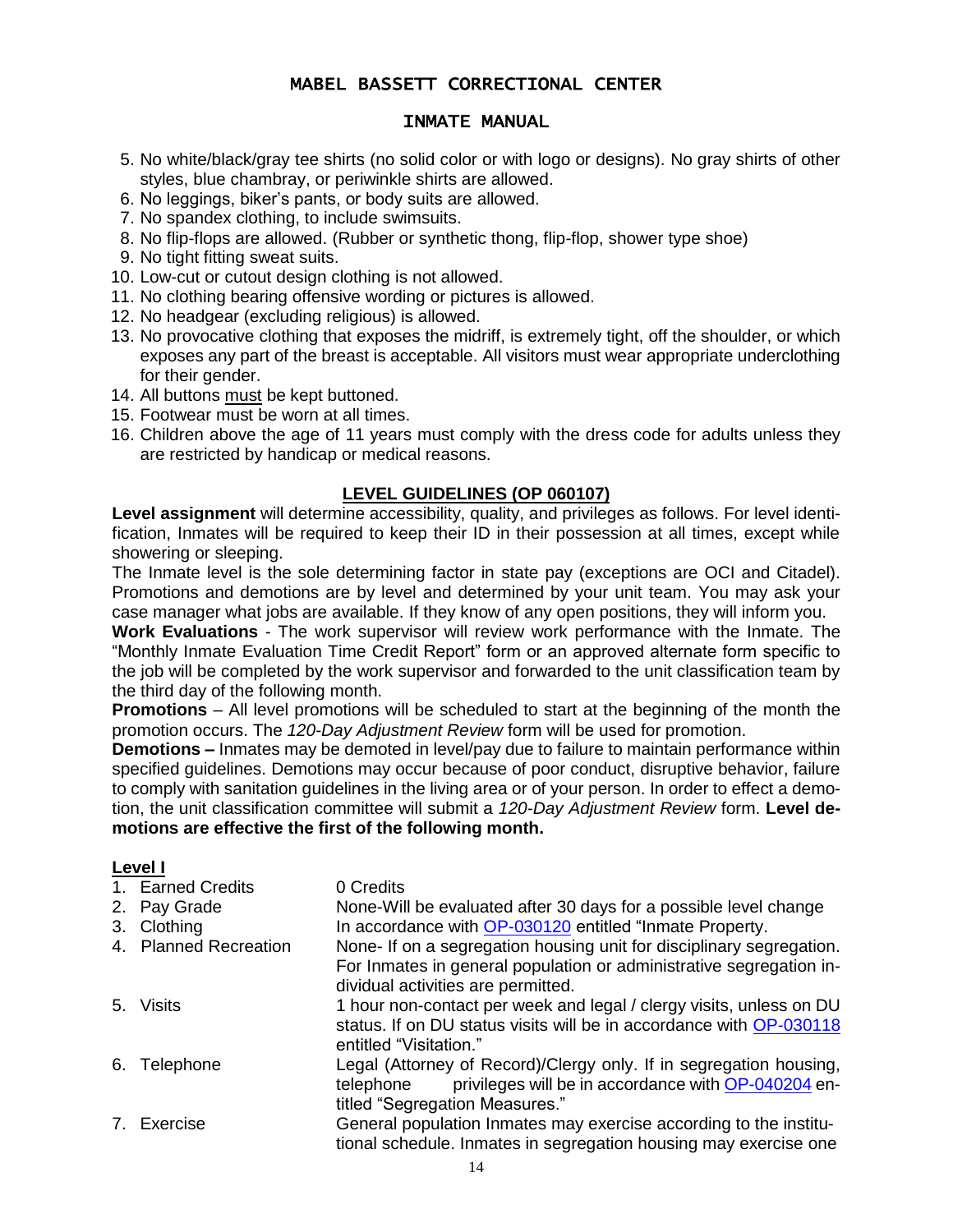#### INMATE MANUAL

| 8. Television / Personal<br>9. Television / Dayroom<br>10. Radios with earphones | hour a day a minimum of five times per week as outlined in OP-<br>040204 entitled "Segregation Measures."<br>None<br>Unit will select program and schedule<br>None |
|----------------------------------------------------------------------------------|--------------------------------------------------------------------------------------------------------------------------------------------------------------------|
| Level II<br>1. Earned Credits                                                    | 22 Credits per month – unless statutorily prohibited                                                                                                               |
| 2. Pay Grade                                                                     | Grade 2 - \$7.23per month (4-4461)                                                                                                                                 |
| 3. Clothing                                                                      | In accordance with OP-030120 entitled "Inmates Property"                                                                                                           |
| 4. Planned Recreation                                                            | Individual activities (No team activities, no hobby craft, no tourna-<br>ments)                                                                                    |
| 5. Visits                                                                        | In accordance with OP-030118 entitled "Visitation"                                                                                                                 |
|                                                                                  |                                                                                                                                                                    |
| 6. Telephone                                                                     | Calls to four numbers only                                                                                                                                         |
| 7. Exercise<br>8. Television / Personal                                          | Institutional schedule<br>In accordance with OP-030120                                                                                                             |
| 9. Television / Dayroom                                                          | Unit will select program and schedule                                                                                                                              |
| 10. Radios with earphones                                                        | At cell or bunk                                                                                                                                                    |
|                                                                                  |                                                                                                                                                                    |
| <b>Level III</b>                                                                 |                                                                                                                                                                    |
| 1. Earned Credits                                                                | 33 credits per month or 45 credits per month if enhanced eligible –<br>unless statutorily prohibited                                                               |
| 2. Pay Grade                                                                     | Grade 3 - \$10.84 per month                                                                                                                                        |
| Clothing<br>3.                                                                   | In accordance with OP-030120 entitled "Inmate Property"                                                                                                            |
| <b>Planned Recreation</b><br>4.                                                  | All organized and individual activities                                                                                                                            |
| 5.<br><b>Visits</b>                                                              | In accordance with OP-030118 entitled "Visitation"                                                                                                                 |
| Telephone<br>6.                                                                  | Calls to eight numbers only                                                                                                                                        |
| 7. Exercise                                                                      | Institutional schedule                                                                                                                                             |
| 8. Television / Personal                                                         | In accordance with OP-030120                                                                                                                                       |
| 9. Television / Dayroom                                                          | Unit will select program and schedule                                                                                                                              |

10. Radios with earphones In accordance with OP-030120

#### **Level IV**

1. Earned Credits 44 credits per month or 60 credits per month if enhanced eligible –

unless statutorily prohibited

- 2. Pay Grade Grade 4 \$14.45 per month
- 3. Clothing In accordance with OP-030120<br>4. Recreation All organized and individual acti
- 4. Recreation All organized and individual activities
- 5. Visits In accordance with OP-030118<br>6. Telephone Calls to ten numbers only
- Calls to ten numbers only
- 7. Exercise **Institutional schedule**<br>8. Television / Personal In accordance with O
- In accordance with OP-030120
- 9. Television / Dayroom Unit will select program schedule

# **LAW LIBRARY**

- 1. Law Library MBCC maintains a law library.
	- a. Standard reference materials are available as well as register of courts, jurisdictions, public defender's address, and legal directories.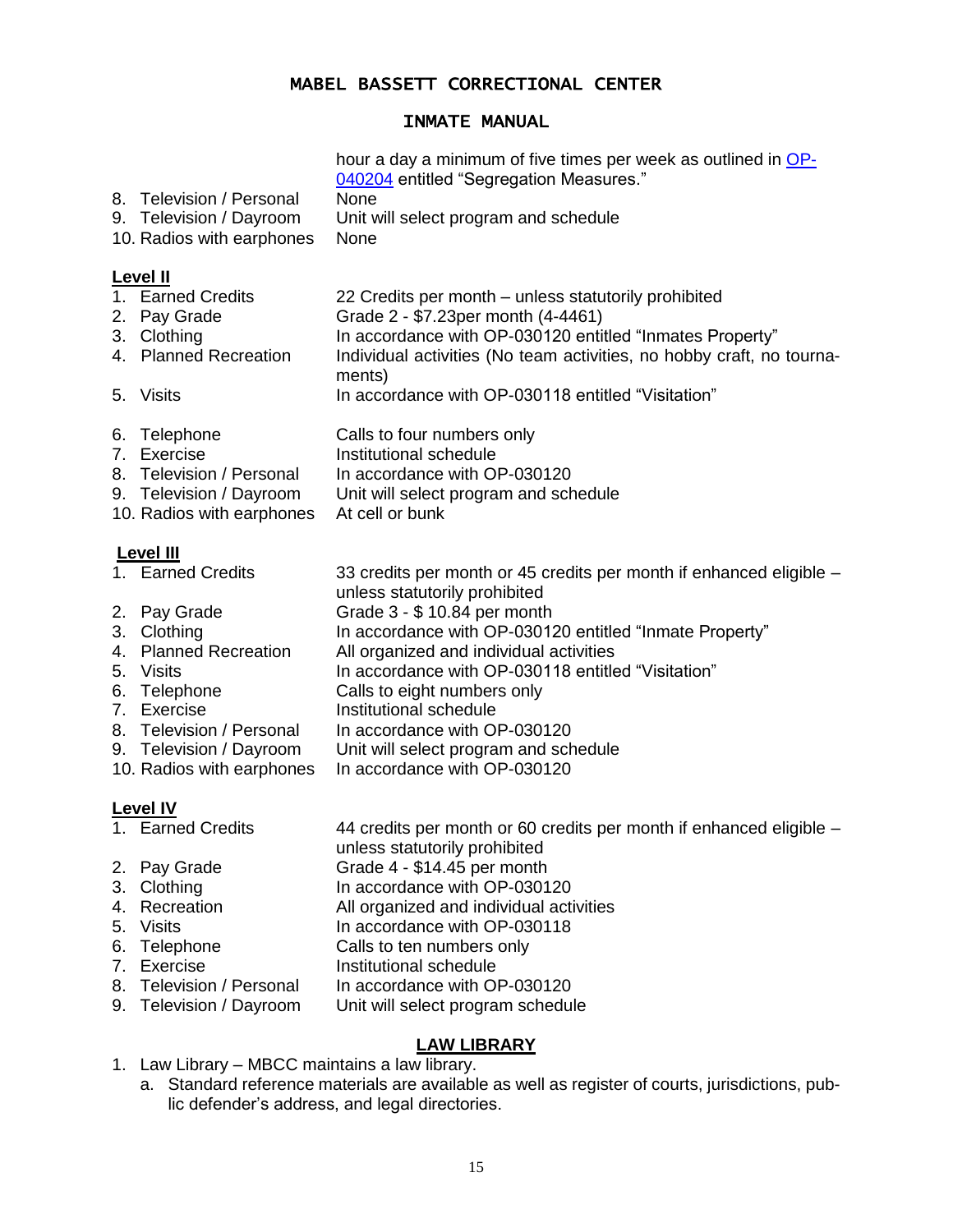#### INMATE MANUAL

- b. Law Library hours are posted at the law library and on the units
- c. The Law Library provides notary public and photocopying services. Photocopying services cost 25¢ per page. You are only allowed to print from the Legal Resource Center when your funds in your trust fund account have been verified. When printing from the Legal Resource Center only use the paper provided. If found using any other paper disciplinary action may be taken.
- d. DOC Policies and MBCC Field Memoranda are maintained in the Law Library.
- 2. To assist Inmates in making confidential contact with courts and their attorneys of record, postage to courts and attorneys will be provided at cost to the Inmate. If Inmates funds are not available, the amount will be collected as soon as the funds become available. The form is available in the Law Library.
- 3. Certified mail services are available to Inmates in order to affect proper service of petition to the court at the Inmates expense.

#### **LEGAL RESOURCE CENTER**

A legal resource computer is available to the facilities general population. An inmate is allowed the use of the Legal Resource Center for a session lasting no longer than 30 minutes. Paper can be purchased from the law library supervisor via the "Inmates Request for Disbursement of Legal Costs" form (DOC030115A) at a cost of .25 cents per page. Inmates are not allowed to print from the Legal Resource Center unless they have funds available in their trust fund. Any inmate found to be printing from the Legal Resource Center on any paper not designated for the system will be subject to disciplinary action

#### **LEISURE LIBRARY**

The Leisure Library is located in "B" Building near the Canteen. It provides periodicals, magazines and books. Hours of operation are posted in the housing units and in the Library.

#### **FOOD SERVICE RULES**

- 1. When entering the dining rooms, all Inmates will be in professional dress. This means, shirts tucked in, no hats, Inmates identification on, and Inmates in an orderly line.
- 2. Inmates may not sit on tables nor engage in loud or disruptive behavior.
- 3. At no time are Inmates to touch or handle the food on the serving line.
- 4. Inmates will return their trays and utensils as required by the Food Service supervisor.
- 5. No personal cups or dishes are allowed in the dining rooms. Food service cups, glasses, trays, etc., may not be removed from the dining rooms.
- 6. No food will be taken out of the dining area. The exception is diabetics/medical ordered snacks.

#### **TRUST FUND ACCOUNT**

#### **Income:**

- 1. Money in your Trust Account is in a central banking entity and will follow you to all facilities you are assigned to.
- 2. State Pay (gang pay) will post at midnight on the last day of the month for that month.
- 3. Court costs are a mandatory deduction of 10% of gang pay.
- 4. Savings Account is a mandatory 20% of gang pay.
- 5. Gang pay is directly affected by your privilege level, Level 1 \$0.00, Level 2 \$7.23, Level 3 \$10.84, Level 4 \$14.45
- 6. All money orders and cashier checks from family and friends must be sent to the inmate using J-Pay or Keefe. Cash and personal checks will not be accepted.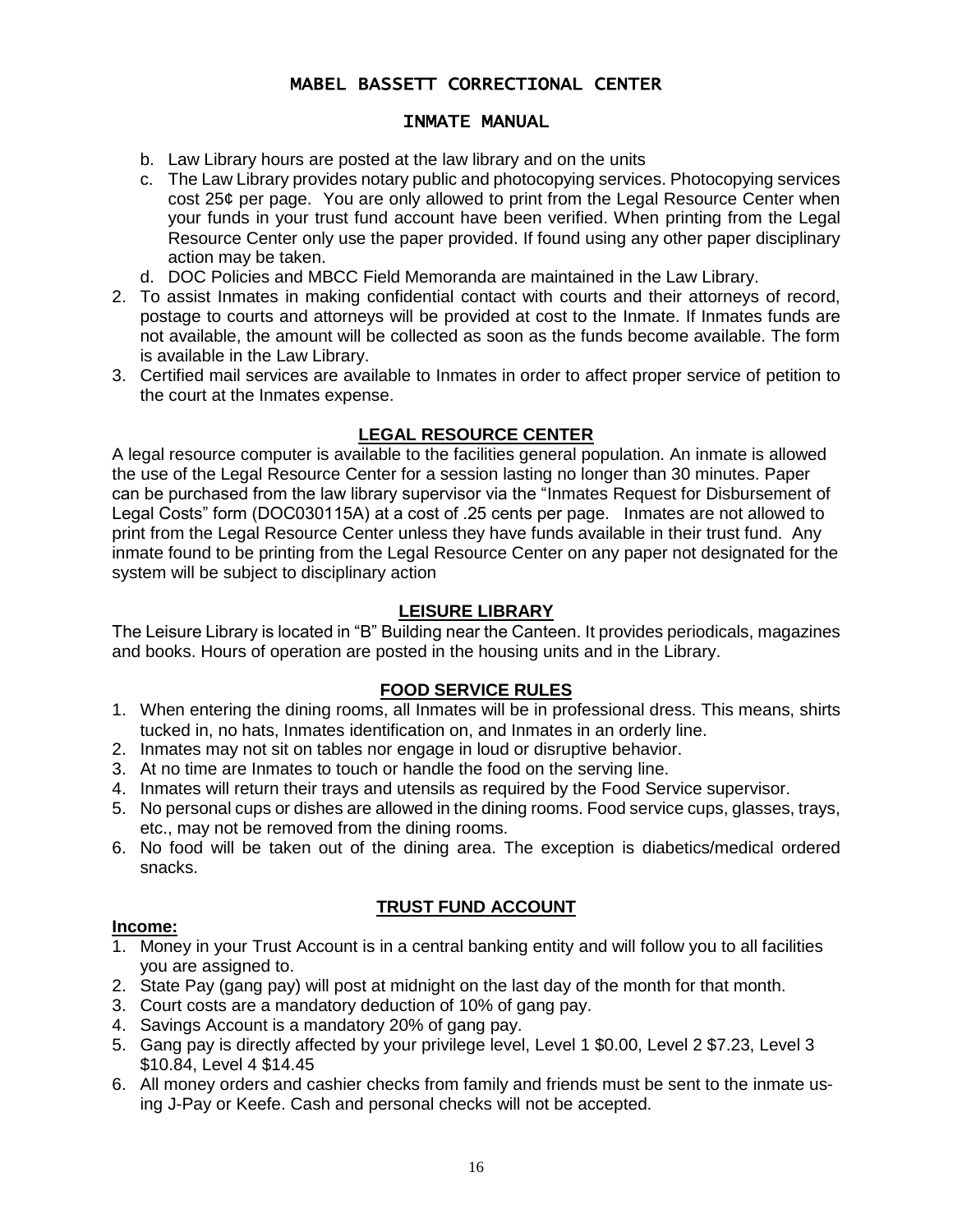# INMATE MANUAL

- 7. Money sent through J-Pay or Keefe in excess of \$499 will cause your account to be frozen until business office can justify deposit, per OBS banking procedures.
- 8. Income statements will be available upon request by sending a "Request to Staff" to the business office.
- 9. All medical and legal co-pays will be taken out of any income posted to the inmates account.
- 10. All medical billing is done through Medical so any questions about charges need to be directed to medical via "Request to Staff".

#### **Forms:**

- 1. Disbursement forms, canteen draws, etc. are available on the units.
- 2. All forms must be filled out in blue or black ink.
- 3. All forms must have the inmate's full name, DOC number, facility name, and all other appropriate information pertaining to the form.

#### **Disbursements:**

- 1. All disbursement forms must be signed by inmate and unit manager/designee. Be sure and fill the forms out completely. There is a place on the form to tell us what it is for.
- 2. Any disbursements over \$499 must be signed by you, your unit manager and the Warden.
- 3. All disbursement forms will be submitted to the case manager, along with all necessary attachments, to be given to the unit manager to approve and scan to the trust fund. Your account will be charged \$0.55 for a stamp and envelope.

#### **Inmate Accounts:**

- 1. All requests must be submitted through a "Request to Staff" form and turned in to unit to be sent to business office, do not request account balances at the canteen window.
- 2. The Business Office has 10 days after receiving the form to respond to your request.
- 3. No information pertaining to your account can be given to family or friends.
- 4. The proper way to contact the Business Office is through the Request to Staff process.
- 5. Case Managers may make an inquiry on inmate accounts.

#### **Standards for inmate Hobby, Art, and Craft Sales:**

- 1. Inmates making hobby, art and craft items may send up to a total of six gifts per year to persons on their authorized visitation list without the item being sold through the canteen system.
- 2. Employees and the public may purchase inmate hobby, art and craft items through the facility's canteen according to local procedures.
- 3. Upon inmate transfer all inmate art and craft supplies, incomplete items, and finished goods will be transferred or disposed of in accordance with OP-0303120 entitled Inmate Property.
- 4. Inmates are allowed, with their unit manager's permission, to give arts/crafts to their families through the visiting room. The family will pick up the item after the visit is concluded.

#### **CANTEEN**

Inmates will be allowed to purchase items from the canteen window. No canteen requisitions will be processed until the Inmate is able to provide appropriate picture identification with ODOC number. The first day of reception, a permanent identification card that has a bar code is issued and will be used in making purchases with your trust fund account. The temporary cards will not work at the canteen. **All canteen requests must be turned in to the unit staff by Friday at 1000 hours the week before your canteen day.**

- 1. Instruction for completing canteen requisition:
	- a. All copies must be legible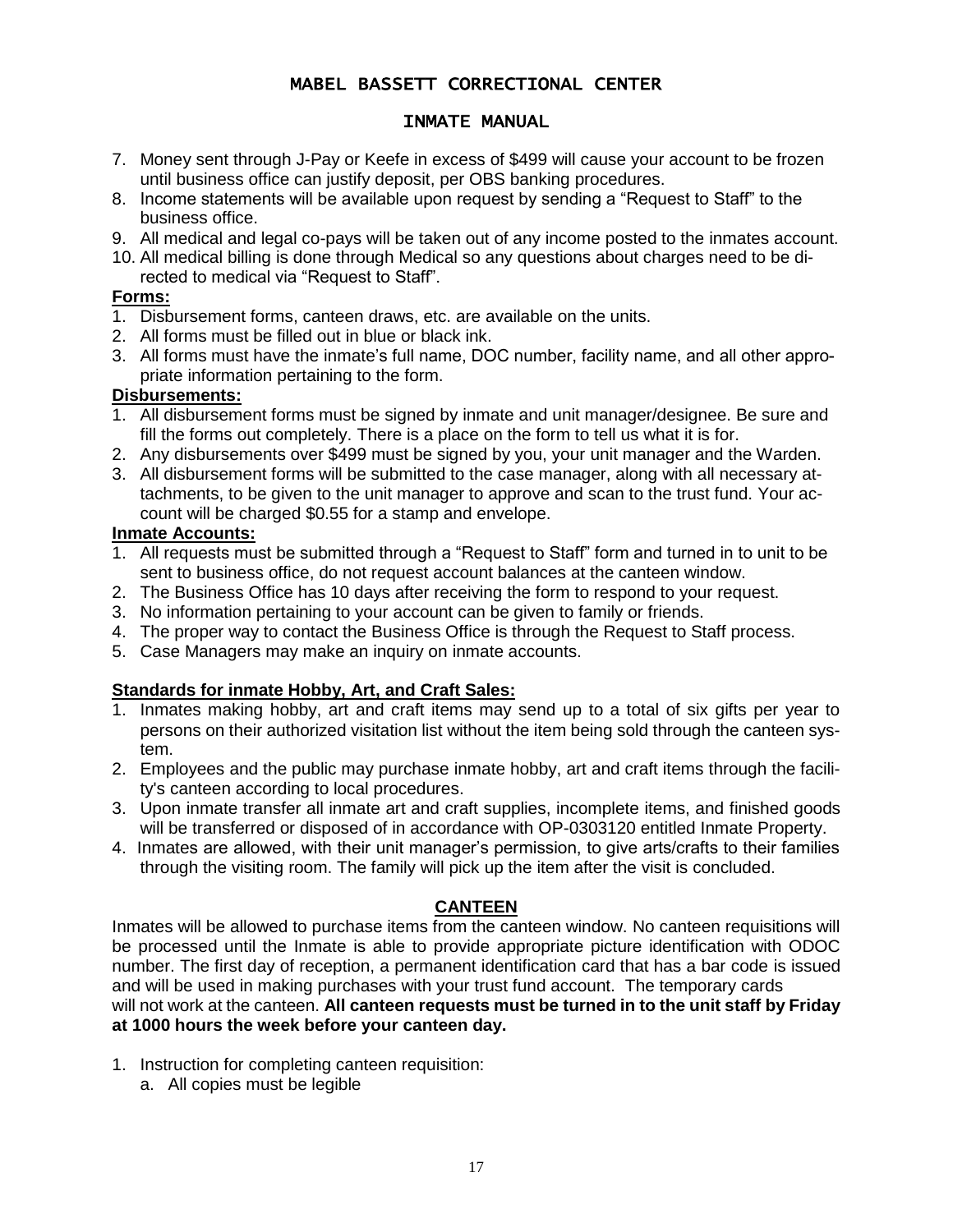#### INMATE MANUAL

- b. Inmates name, ODOC number, unit, cell number, signature and date must be entered in the space provided at the top of the canteen requisition form. It is essential that all entries are legible otherwise the requisition will be voided.
- c. The correct description of the item will be entered as it appears on the canteen price list.
- d. The quantity of each item to be purchased must be entered.
- 2. Canteen purchase limitations:
	- a. Inmates may spend up to \$140.00 per week in the canteen. Postage stamps are included in the limit per OP 060107 entitled, "Systems of Incarceration."
	- b. SHU Delivered in brown bags. If the total amount of purchase exceeds funds available in the Inmates trust fund, items will be marked off from the bottom of the list until the request is equal to or less than the trust fund balance.
	- c. Canteen hours are posted on the unit bulletin boards.
- 3. Inmates making hobby, art and crafts items may send up to a total of six gifts per year to persons on their authorized visitation list without the item being sold through the canteen system.
- 4. The Canteen is closed for inventory on the last two (2) working days of the month.
- 5. All canteen prices are subject to change without notice. When possible, advance notice of price changes will be posted in an area accessible to all Inmates.
- 6. Money received will be posted to the Inmates account within 48 hours of receipt. At that time, the money is available to spend.
- 7. Upon inmate transfer all inmate art and craft supplies, incomplete items, and finished goods will be transferred or disposed of in accordance with "OP-0303120 entitled Inmate Property".
- 8. Please note: **If you are not sure of the amount available to spend, you should purchase the most important items first. If you run out of money at the window, no exchanges in merchandise already purchased for other items are allowed.**
- 9. It is responsibility of the Inmate to maintain a receipt of all purchases, as it is proof of purchase. Items will be examined at the window at the time of issuance for spoilage or damage. Exchanges for damaged or spoiled items will only be made at the canteen window at the time of purchase.

# **TELEPHONE PROCEDURES**

The Inmate will be allowed to list telephone numbers to call based upon classification level (OP 060107). The Inmate may list two (2) attorney numbers that will be verified, placed in the system, and unmonitored. All other calls are subject to monitoring.

- 1. Inmates are allowed phone time anytime the yard is open.
- 2. "Collect call" only phones are available in all housing units. All calls must be "collect" to the party legally responsible for the telephone charges incurred. Credit card, third party, conference, transfer, calls forwarding, three-way, or third number billing calls are not authorized unless initiated by staff. Calls outside the continental U.S. are not authorized.
- 3. The Inmate is limited to 15 minutes of phone time.
- 4. Calls to "information" are not authorized. With the exception of the Inmates attorney of record, calls to businesses are unauthorized.
- 5. The telephone will not be used for illegal activities and/or to violate MBCC regulations. The Inmate may not use any type of alias when using the phone.
- 6. Life threatening, profane, or abusive language will not be tolerated and is subject to disciplinary action.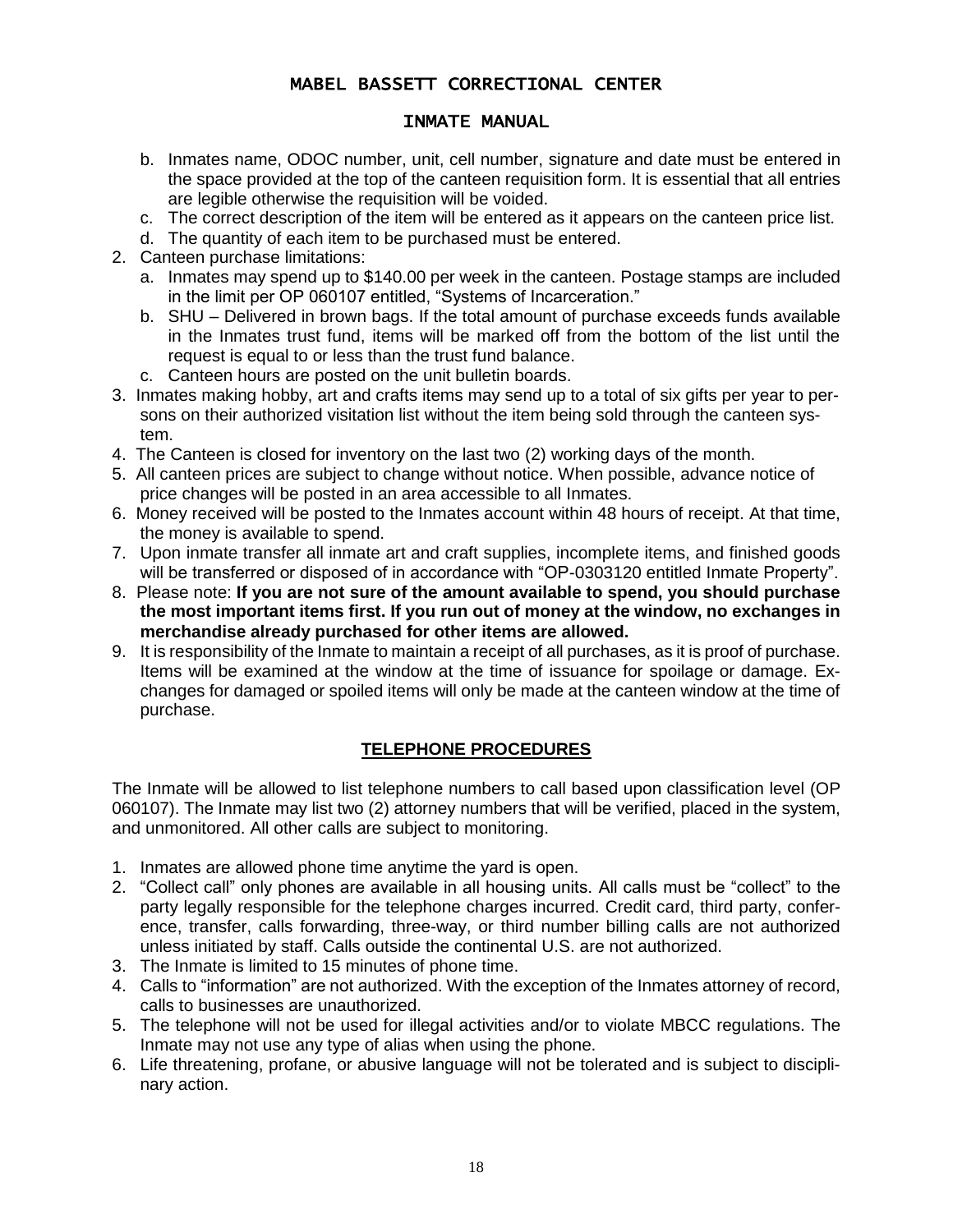#### INMATE MANUAL

- 7. Phone calls are not to be made on behalf of other Inmates. Or calls made to another Inmates family members. The Inmate that places the phone call will not allow another Inmate to participate in the phone call.
- 8. Incoming phone calls are not authorized, except Inmate who is acting pro se may receive calls from the attorney general's office or the general counsel's office. Staff will not take messages for any Inmate except for calls regarding a verifiable death or life threatening illness of an immediate family member.
- 9. Inmates may not call MBCC, Division offices or the DOC administration building. Calls to other facilities will be made through your case manager with approval of the warden.
- 10. Inmates may not solicit funds or items of monetary value from anyone other than your immediate family member.
- 11. TDD/TTY Telephone Calls Telecommunications Device for the Deaf (text telephone) is available for the use of the hearing-impaired Inmates or Inmates who need to call another individual with hearing impairments.
	- a. The machine is located on the unit and is available for the Inmate to use.
	- b. A unit staff member will schedule a time with security staff for the Inmate to use the machine.
	- c. The unit staff member will remain with the Inmate during the call.
	- d. The call may be monitored by direct observation by staff or review of the printout.

#### **LAUNDRY**

Those Inmates working in Food Service, Maintenance, and other special assignment work areas will be issued extra clothing pertinent to their work assignment. The extra clothing may be laundered daily and will be sent to the laundry through the work supervisor.

- 1. The Inmate is held accountable for all personal clothing and all state issued clothing assigned.
- 2. The Inmates laundry will be washed in accordance with the current laundry schedule, which is posted on the unit bulletin boards.
- 3. Any missing item of clothing must be reported in writing to the Laundry Supervisor within 24 hours. Every effort to locate the missing item will be made; however, if it cannot be found, the item will be replaced by state issued clothing.
- 4. Dirty laundry must be in a laundry bag and must include an accurate list of contents listed on the "Laundry List" (you obtain this form from the unit staff). The Inmate is responsible for sending the correct laundry in the laundry bag. If more than one Inmates laundry is in a bag, more than the allowable amount is in the bag, or the wrong laundry is in the bag, the laundry will be returned unwashed, and the Inmate will be subject to an offense report. Leave the laundry bags by the pod doors for pickup prior to 5:30 a.m. each laundry day.

#### **DISCIPLINARY PROCEDURES**

- 1. Filing of Offense Report Upon the reasonable belief that a violation of rules has occurred that cannot be handled informally; an "Offense Report" may be prepared by any staff member or volunteer.
- 2. Service of "Offense Report" The "Offense Report" will be served to an Inmate within 24 hours after assignment to an investigator, or as promptly as practicable, but no less than 24 hours prior to the disciplinary hearing. Misconduct reports for escape do not have to be served until the Inmate is returned to a Department of Corrections facility.
- 3. Assignment of a Staff Representative Any Inmate who is incapable of understanding the charge or presenting a defense will receive the services of a staff representative to assist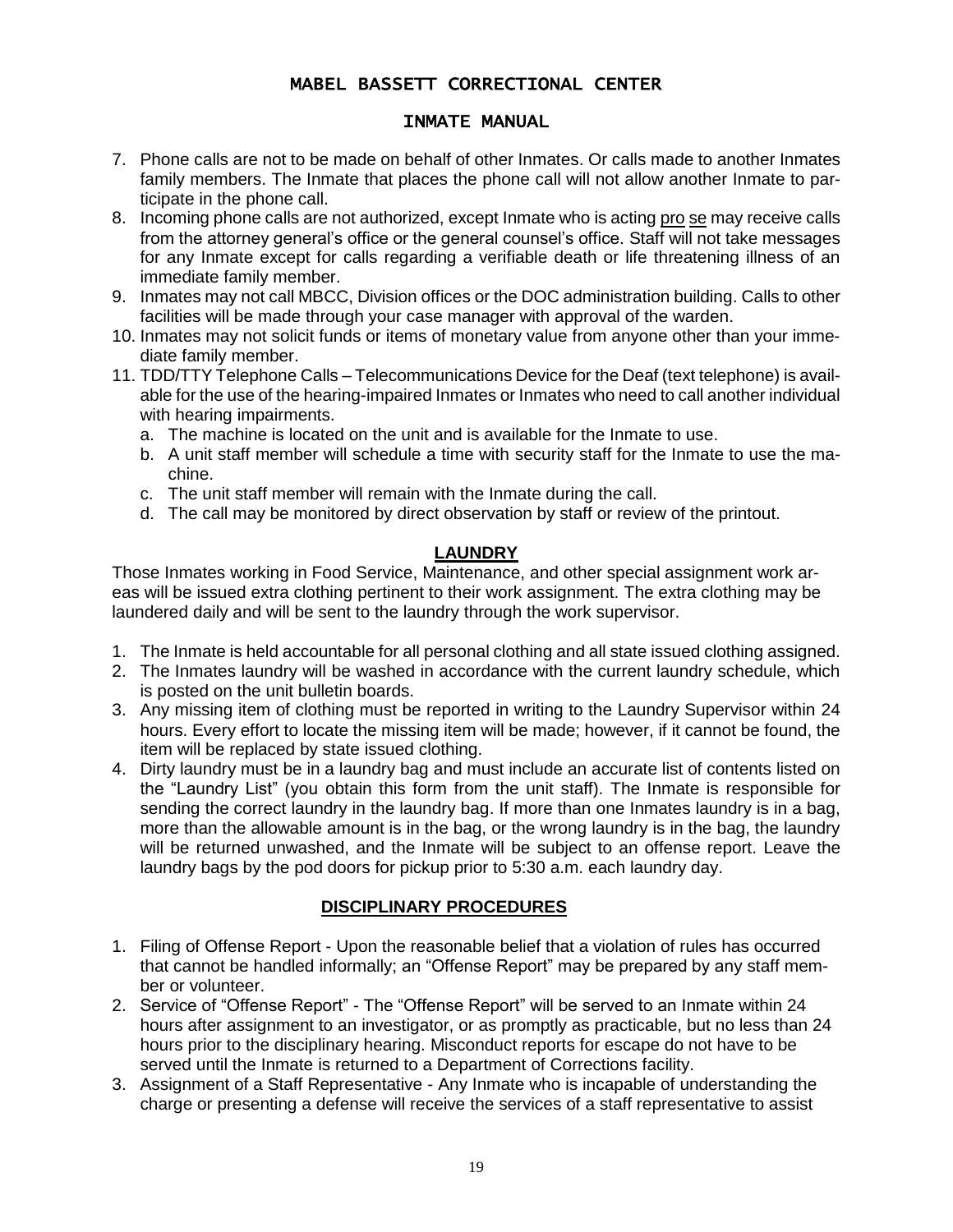#### INMATE MANUAL

before and during the hearing as determined by the mental health professions, unit staff, or MBCC staff. Inmates may request a staff representative, but must meet the criteria.

- 4. Witnesses Requested by Inmate The Inmate will be given the opportunity to make a statement and present documentary evidence to the investigator and the hearing officer. The Inmate may request witnesses on their behalf.
- 5. Inmate Disciplinary Hearing Disciplinary hearings of rule violations will be conducted by an impartial disciplinary officer who has had no direct involvement. A written record will be made of the decision and the supporting reasons. If found guilty, a copy will be provided to the Inmate and a copy permanently kept in the Inmates field file and facility records unless the disciplinary report is later dismissed.
- 6. Due Process Review by the Facility Head/District Supervisor The inmate will have 15 calendar days after the receipt of a decision of a finding of guilty to submit an appeal. The facility head/district supervisor will notify the Inmate in writing of the results of the due process review within 30 days of its receipt. For Class A or B violations, the response from the facility head is final and no further review will be permitted (unless restitution has been imposed).
- 7. Appeal to the Administrative Review Authority The Inmate may appeal the final decision of the facility head/district supervisor to the Administrative Review Authority within 15 calendar days of receipt of the due process review. Only Class X violations or Class A or B violations where restitution has been imposed may be appealed to the Administrative Review Authority. The Inmate will be charged \$2.00 processing fee for each misconduct appeal.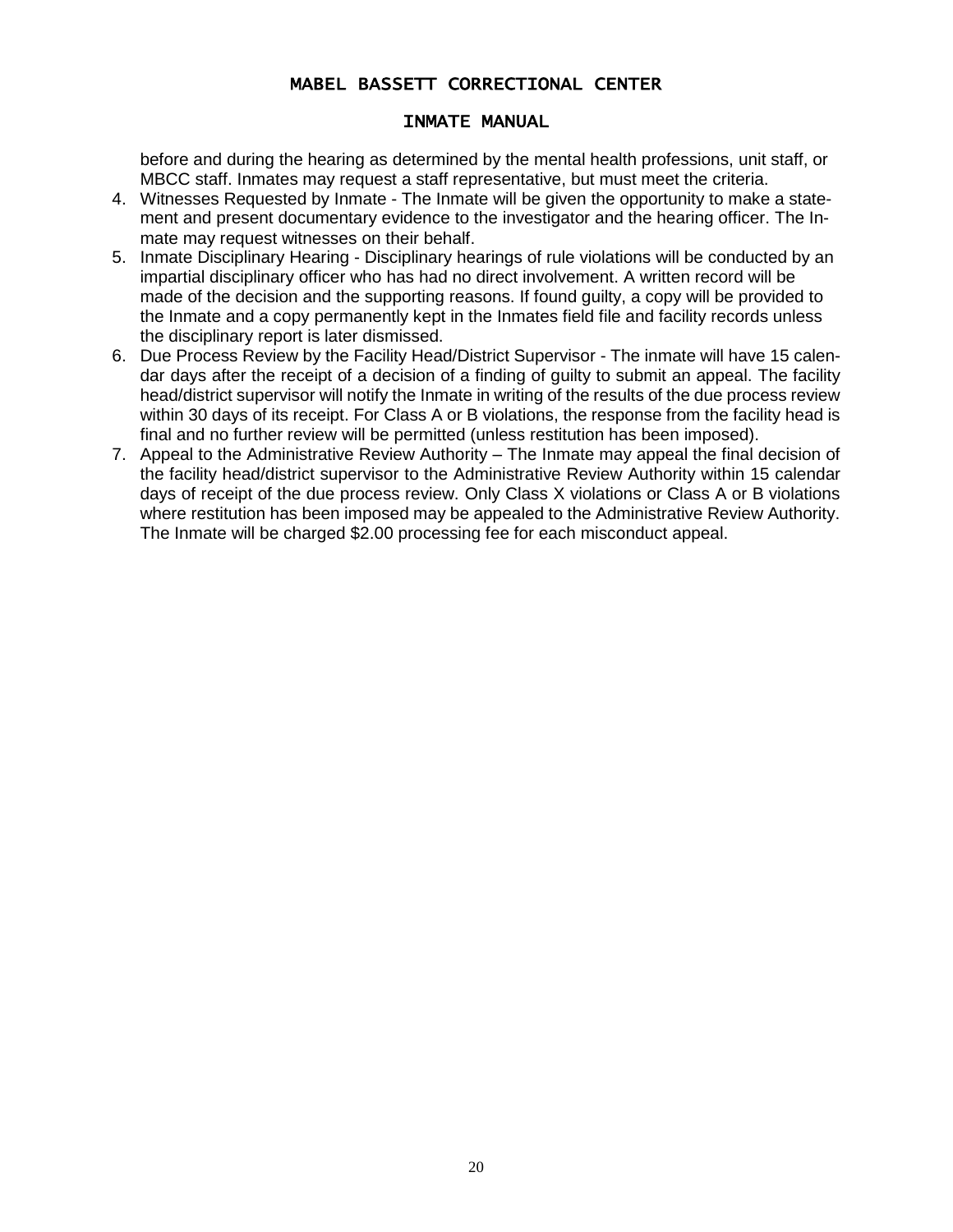# INMATE MANUAL

# **ACTS CONSTITUTING RULE VIOLATION**

# **Class X**

- $X-1$ Banding together for purposes of inciting others in a course of disorderly conduct (e.g., demonstration, work stoppage, hunger strike, to commit or facilitate commission of a felony or misdemeanor, to prevent or coerce official action, when the actor or any other participant to the knowledge of the actor uses or plans to use a firearm or other deadly weapon, involvement in writing. circulating, or signing a petition that poses a threat to the security of the facility).
- $X-2$ Riot or taking over a part of the physical plant. May only be used when the director declares an emergency status in writing.
- $X-3$ Killing another person(s) or participating in an activity that directly results in the intentional death of another person. Includes any attempt to cause grave injury to another person rendering that person brain dead or left with the loss of a limb or organ.
- $X-4$ Offender-on-staff/civilian assaults with serious injury to staff/civilian - required urgent and immediate medical treatment and restricted the person's usual activity and/or required medical treatment beyond first aid. Examples of treatment beyond first aid include stitches, setting of broken bones, treatment of concussion, loss of consciousness, etc. (PBMS III.2.1.)
- $X-5$ Offender-on-staff/civilian completed non-consensual sexual acts – includes one or more of the following: (a) Contact between the penis and vagina or the penis and the anus involving penetration, however slight. It does not include kicking, grabbing or punching genitals when the intent is to harm or debilitate rather than to sexually exploit. (b) Contact between the mouth and the penis, vagina or anus. (c) Penetration of the anal or genital opening of another person by a hand, finger, or other object. (PBMS III.4.1.)
- $X-6$ Offender-on-staff/civilian attempted non-consensual sexual acts - includes one or more of the following: (a) Attempted contact between the penis and vagina or the penis and the anus. It does not include kicking, grabbing or punching genitals when the intent is to harm or debilitate rather than to sexually exploit. (b) Attempted contact between the mouth and the penis, vagina or anus. (c) Attempted penetration of the anal or genital opening of another person by a hand, finger, or other object. (PBMS III.4.2.)
- X-7 Kidnapping or taking another person as a hostage.
- $X-8$ Offender-on-Offender completed non-consensual sexual acts – includes one or more of the following: (a) Contact between the penis and vagina or the penis and the anus involving penetration, however slight. It does not include kicking, grabbing or punching genitals when the intent is to harm or debilitate rather than to sexually exploit. (b) Contact between the mouth and the penis, vagina or anus. (c) Penetration of the anal or genital opening of another person by a hand. finger, or other object. (PBMS III.3.1.)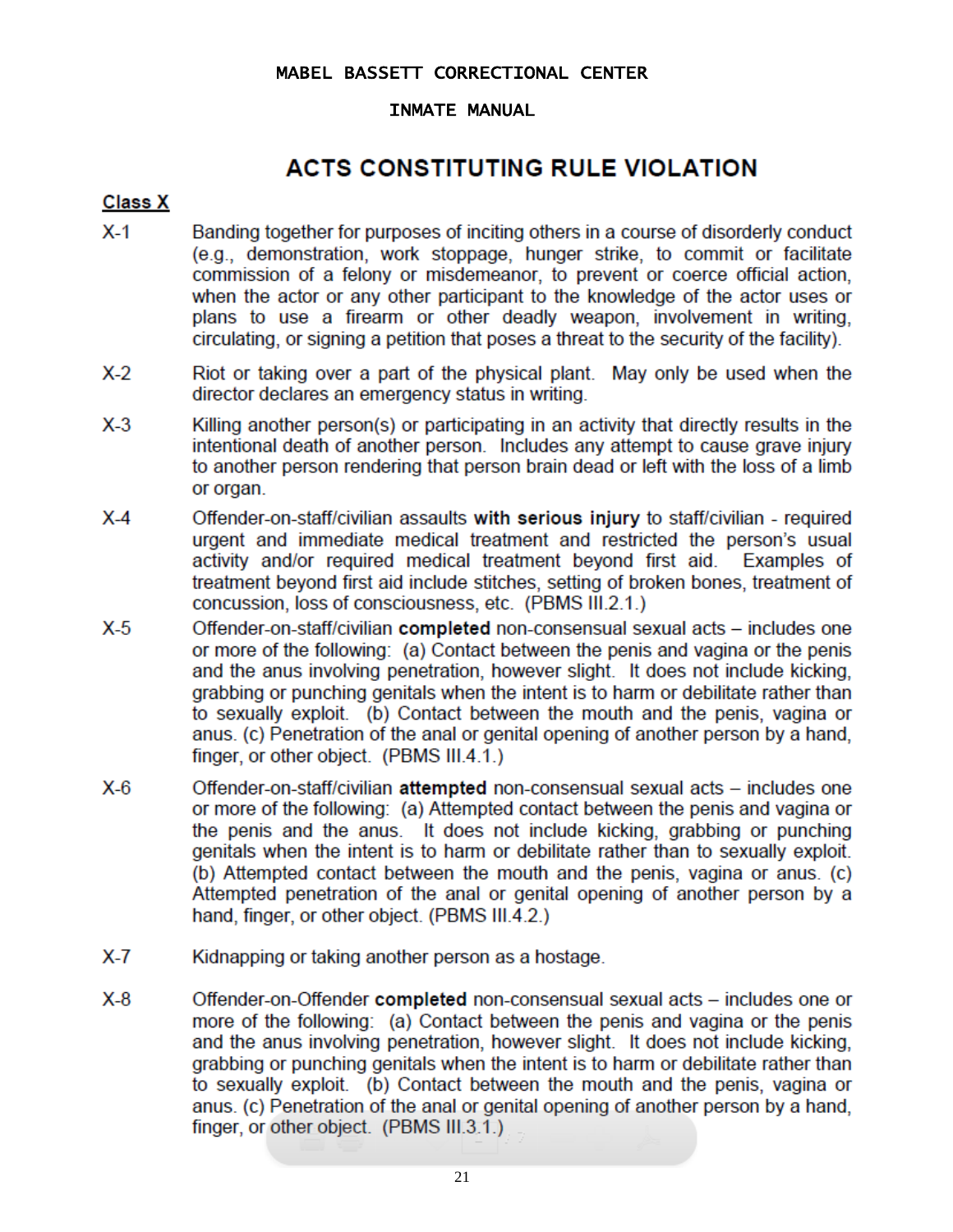#### INMATE MANUAL

- $X-9$ Offender-on-offender assault with serious injury - required urgent and immediate medical treatment and restricted the offender/victim's usual activity and required medical treatment beyond first aid. Examples of treatment beyond first aid include stitches, setting of broken bones, treatment of concussion, loss of consciousness, etc. (PBMS III.1.1.)
- $X-10$ Possession/introduction/attempt to introduce any explosive, combustible substance, fireworks, gun, firearm, weapon, ammunition, knife, sharpened instrument, Class A tool, keys or security equipment.
- $X-11$ Maximum or Medium Custody Escape, or a documented attempt to escape (e.g., possession of maps, staff uniforms), or aiding or abetting an escape for any period of time from the custody of the Department of Corrections while housed at a maximum or medium security facility.
- $X-12$ Offender-on-staff/civilian assaults that did not involve serious injury - assault did not result in injuries requiring medical treatment beyond first aid (for example, application of bandages to wounds). Note: Excludes all verbal assaults and assaults by throwing liquid, waste, chemicals or urine. (PBMS  $III.2.3.$
- $X-13$ Offender-on-staff/civilian assaults by throwing substances - includes assaults by throwing or spitting liquid, blood, waste, chemicals, urine, etc., that did not result in non-serious or serious injury. (PBMS III.2.4.)
- Offender-on-staff/civilian abusive sexual contact includes one or more of the  $X-14$ following: (a) Sexual contact without consent or when the victim was unable to consent or refuse. (b) Intentional touching, either directly or through the clothing of the genitalia, anus, groin, breast, inner thigh, or buttocks of the victim. It does not include kicking, grabbing or punching genitals when the intent is to harm or debilitate rather than to sexually exploit. (PBMS III.4.3.)
- $X-15$ Offender-on-offender attempted non-consensual sexual acts - includes one or more of the following: (a) Attempted contact between the penis and vagina or the penis and the anus. It does not include kicking, grabbing or punching genitals when the intent is to harm or debilitate rather than to sexually exploit. (b) Attempted contact between the mouth and the penis, vagina or anus. (c) Attempted penetration of the anal or genital opening of another person by a hand, finger, or other object. (PBMS III.3.2.)
- $X-16$ Minimum Custody Escape or Community Corrections Walk Away, or a documented attempt to escape/walkaway (e.g., possession of maps, staff uniforms), or aiding or abetting an escape/walkaway for any period of time from the custody of the Department of Corrections while housed at a minimum security facility or Community Corrections Center, Community Work Center, Halfway House, or Community Corrections Program (GPS). This does not include itinerary violations.
- X17 Setting a fire.
- $X-18$ Tampering with or blocking any lock, locking device, or other security equipment.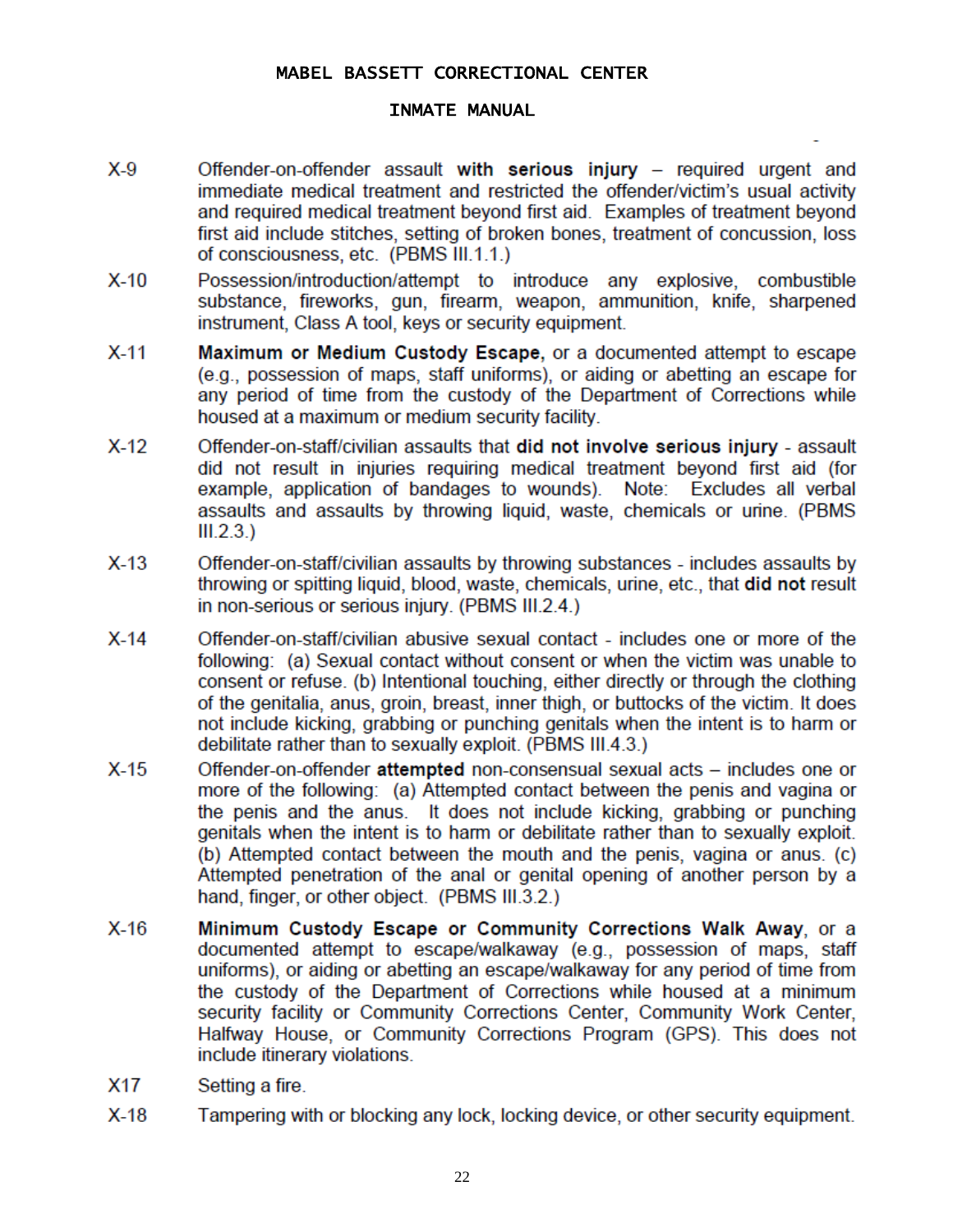# INMATE MANUAL

- $X-19$ Selling, trading, bartering, or giving prescribed medication/drugs to another person. Possession/introduction or attempt to introduce/manufacture or attempt to manufacture any intoxicant/drug/illegal substance or possession of any drug paraphernalia.
- $X-20$ Possession/utilization/attempt to introduce a cell phone or cell phone paraphernalia or engaging in electronic communication (e.g., texting, posting to an internet site) while incarcerated at a minimum, medium or maximum security facility or contracted county jails.
- $X-21$ Adulteration of any foods or drinks.
- $X-22$ Violation of State or Federal law (does not require conviction in a state or federal court).
- $X-23$ Running from or resisting apprehension or refusal to submit to restraints within facility, to include hiding within the facility to avoid detection or with the intent to escape.
- $X-24$ Offender-on-offender abusive sexual contact – includes one or more of the following: (a) Sexual contact without consent or when the victim was unable to consent or refuse. (b) Intentional touching, either directly or through the clothing of the genitalia, anus, groin, breast, inner thigh, or buttocks of the victim. It does not include kicking, grabbing or punching genitals when the intent is to harm or debilitate rather than to sexually exploit. (PBMS III.3.4.)

# **Class A**

- $A-1$ Offender-on-staff/civilian sexual harassment. Includes repeated verbal statements or comments of a sexual nature. May include profane or obscene language or gestures when clearly of a sexual nature.
- A-2 Offender-on-offender assault without serious injury - assault did not result in injuries requiring medical treatment beyond first aid (for example, application of bandages to wounds). Note: Excludes all verbal assaults, assaults by throwing liquid, waste, chemicals or urine, and fighting. (PBMS III.1.3.)
- $A-3$ Offender-on-offender assaults by throwing substances - includes assaults by throwing or spitting liquid, blood, waste, chemicals, urine, etc., that did not result in serious injury. (PBMS III.1.5.)
- $A-4$ Offender-on-offender fights - may include physical contact between offenders (e.g., punch, hard shove, slap), mutual combat or minor physical contact between two or more offenders where there was no injury. Note: Excludes offender-on-offender assaults with and without serious injury. (PBMS III.1.4.)
- $A-5$ Physical or verbal threatening, intimidation, bullying or menacing of another person.
- Demanding/receiving money or favors or anything of value in return for A-6 protection against others, to avoid bodily harm, or under threat of informing.
- $A 7$ Carrying out any action designed to coerce administration with the exception of sexual activity.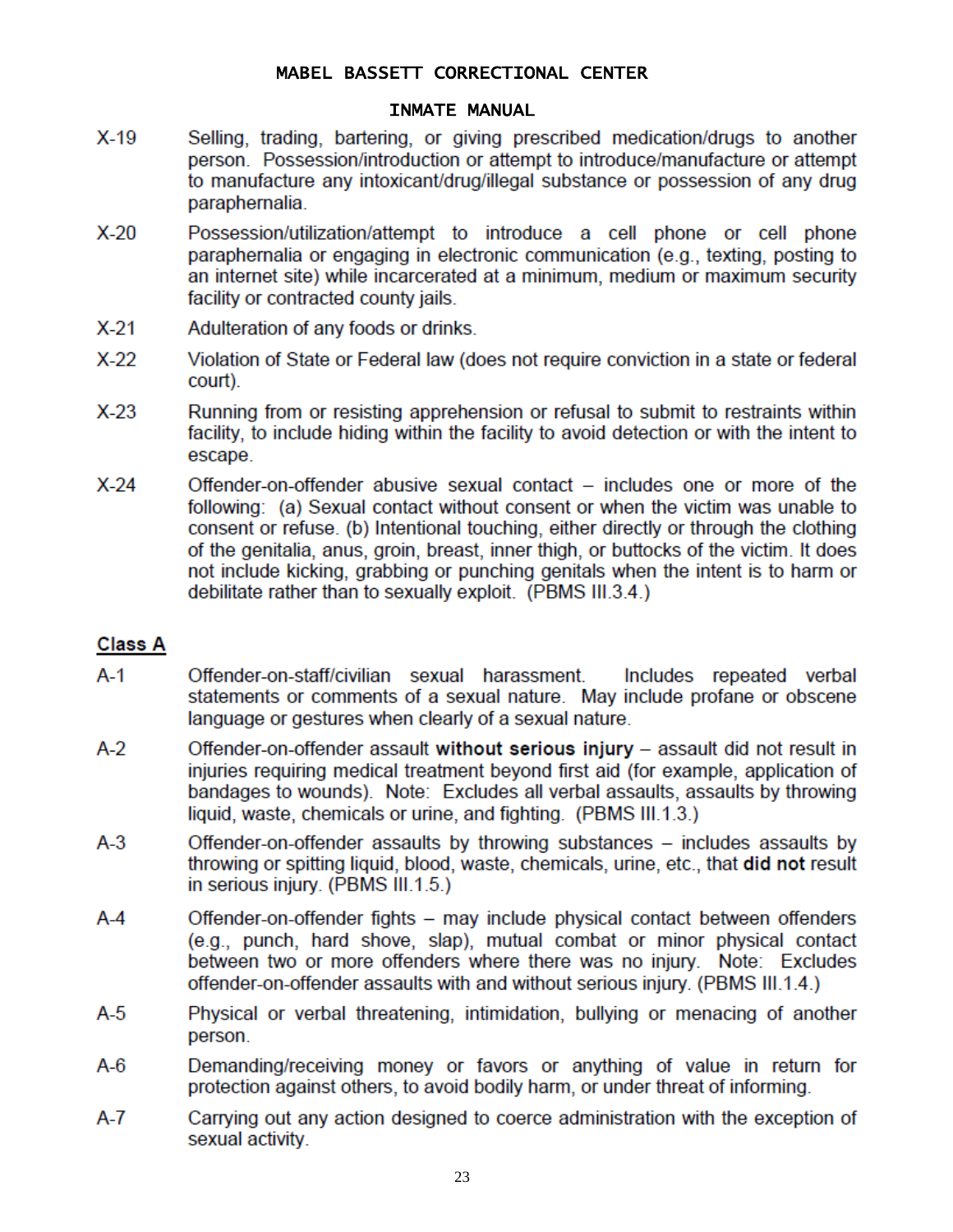#### INMATE MANUAL

- $A-8$ Offender-on-offender sexual harassment. Includes verbal statements or comments of a sexual nature. May include profane or obscene language or gestures when clearly of a sexual nature.
- $A-9$ Engaging in sexual activity with another consenting offender. Indecent exposure, to include urinating or defecating in any location other than a toilet, or masturbating in view of others.
- $A-10$ Bestiality.
- $A-11$ Outside defined boundaries of a facility as defined by facility or present in a restricted area
- $A-12$ Under the influence of and/or any use of illegal drugs, alcohol, intoxicating substances and/or refusal to submit to substance abuse testing and/or an attempt to alter or destroy a substance abuse testing specimen. Testing is not mandatory when it is evident the offender has used an intoxicating substance. If the offender alleges inability to produce a specimen, a two hour delay under observation will be allowed. Includes use of any medication in an unauthorized manner and/or misrepresenting to staff that medication was taken as ordered (e.g., cheeking, palming).
- $A-13$ Possession/use/introduction of any tobacco, tobacco-like products, matches or lighter at a maximum, medium or minimum security facility. Does not include Community Corrections Centers, Community Work Centers or Halfway Houses.
- $A-14$ Counterfeiting, forging, or unauthorized reproductions of any document, article of identification, money, security, or official paper. Includes altering, mutilating or attempting to destroy.
- $A-15$ Destruction/mutilation/malicious alteration of state/private/public property to include the intentional blocking of any drain in any manner which causes flooding.
- $A-16$ Possession/introduction of any item not authorized by the facility; includes but is not limited to unauthorized identification and unauthorized tool.
- $A-17$ Breaking into a room/locker or taking/destroying the property of another person.
- $A-18$ Tattooing or possession of tattoo paraphernalia/self-mutilation; to include body piercings or any attempt to inflict self-injury or ingest any harmful or poisonous substance.
- $A-19$ Refusal of medical care/appointment after transportation to an outside medical facility.
- $A-20$ Failure to cooperate in any investigation. Does not include disciplinary procedures investigations.
- $A-21$ Disrespect to staff/civilians. Includes, but is not limited to, using abusive/obscene language, making profane/obscene gestures, insolence, lying to staff, making allegations to staff the offender knows to be false and malingering.
- $A-22$ Failure to obey verbal and/or written orders, policies or rules.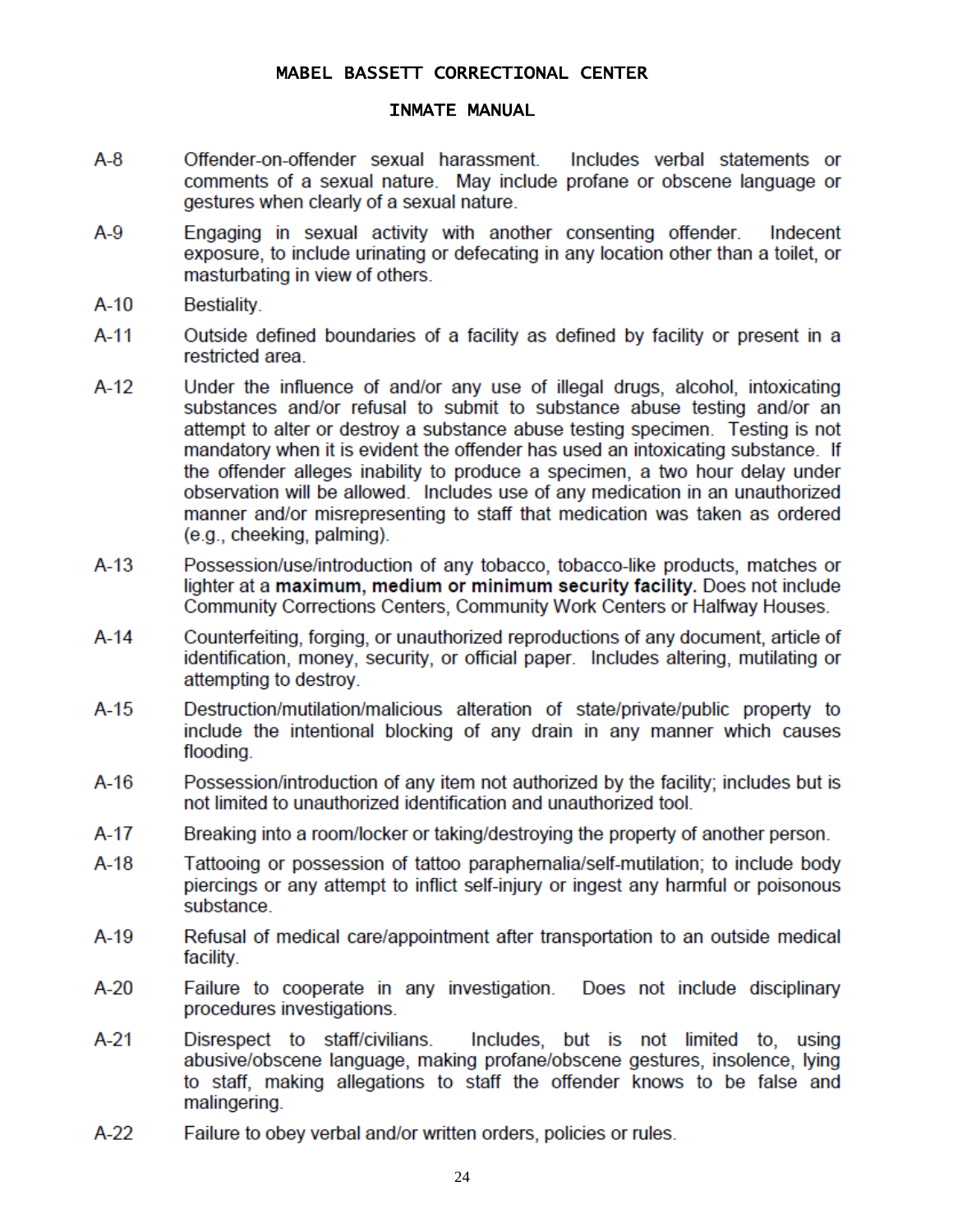#### INMATE MANUAL

# **Class B**

- $B-1$ Unauthorized contact/conduct with anyone (e.g., public, visitor) by means of mail, telephone or computer to include passing unauthorized messages or conducting unauthorized activities. Includes violations of OP-030117 entitled "Correspondence, Publication, and Audio/Video Media Guidelines."
- $B-3$ Any attempt to send or receive money or property in any form from another offender. This includes attempting to conceal the transfer through a third party. This also includes possessing, receiving, trading, selling, giving, or loaning of any property regardless of value as well as attempting to give, giving, or receiving money or anything of value as a bribe or inducement.
- $B-4$ Preparing or conducting a gambling operation or participating in games of chance for gain/profit. Possession of gambling paraphernalia that is not specifically authorized property as specified by OP-030120.
- $B-5$ Failure to comply with rules and conditions of community-based placement (e.g., accountability plan, itinerary, failure to successfully complete required telephone contact, failure to follow sign-in/sign-out procedures or outside the defined boundaries of the facility without permission). Applies to Community Corrections Centers, Community Work Centers or Halfway Houses or Community Programs (e.g., GPS) only.
- $B-6$ Aiding or abetting in the commission of any rule violation.
- $B-7$ Possession/utilization/attempt to introduce a cell phone or cell phone paraphernalia or engaging in electronic communication (e.g., texting, posting to a internet site) while incarcerated at a community corrections center, community work center or halfway house.
- $B-8$ Possession/use/introduction of any tobacco, tobacco-like products, matches or lighter at a Community Corrections Center, Community Work Center or Halfway House.
- $B-9$ Unauthorized use of state/private/public property/supplies.
- $B-10$ Possession of money or currency, unless specifically authorized.
- $B-11$ Work, school or program misconduct. Includes, but is not limited to, unexcused absence, quitting without prior approval, getting fired/expelled/removed, tardiness, shirking of duties, failure to notify staff when too ill to work, refusal to participate, cheating on tests or possession/passing of stolen tests or answer keys.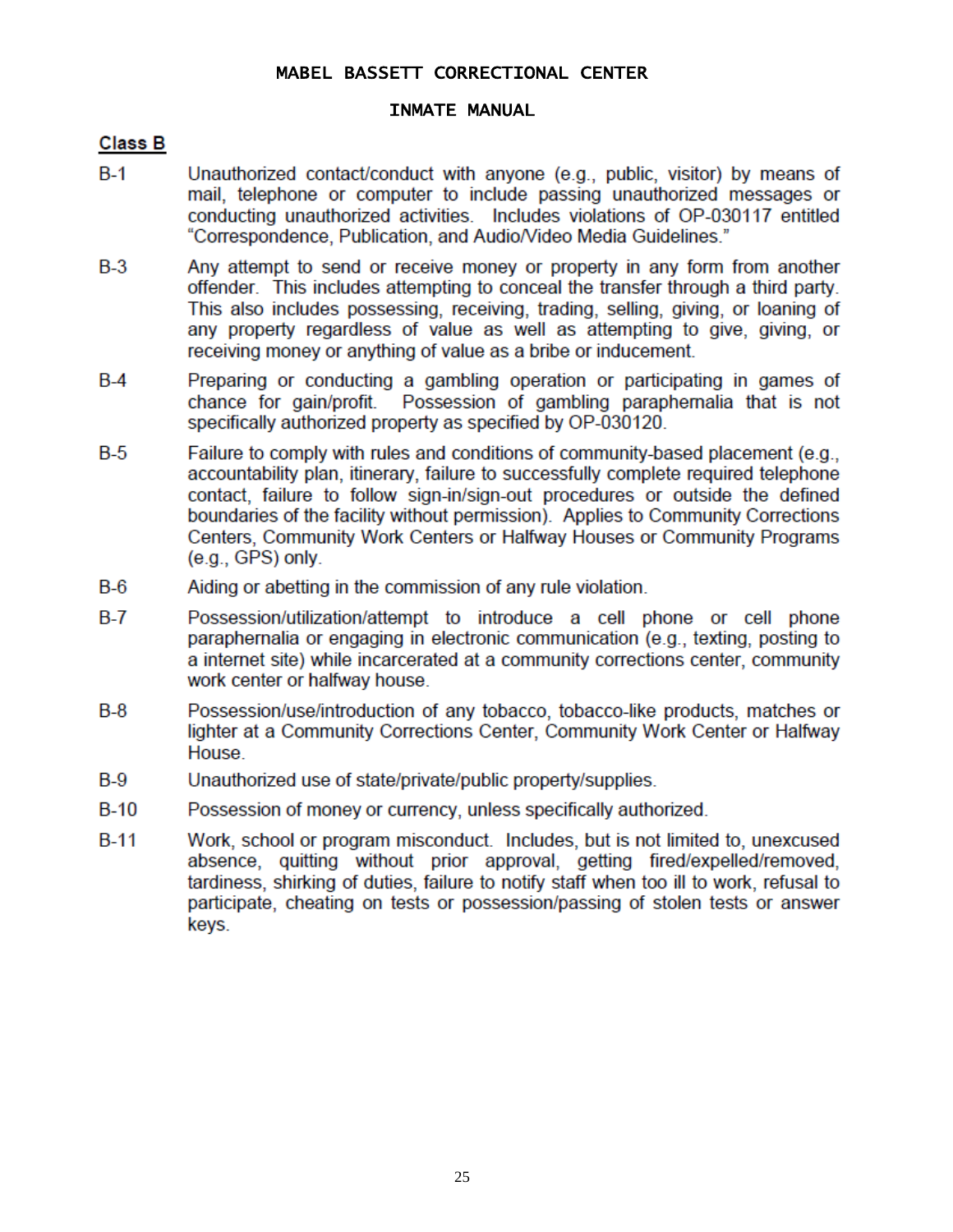# INMATE MANUAL **RANGE OF ALLOWABLE SANCTIONS**

| <b>VIOLATION</b><br><b>CLASS</b>                        | <b>OFFENSE</b>                                                                                                                                                                                                                                                                                                                                                                                                    |                                                                                                                                                                                                                                                                                                                                                                           |                                                                                                                                                                                                                                                                                                                                                                                                                                                                                    |  |
|---------------------------------------------------------|-------------------------------------------------------------------------------------------------------------------------------------------------------------------------------------------------------------------------------------------------------------------------------------------------------------------------------------------------------------------------------------------------------------------|---------------------------------------------------------------------------------------------------------------------------------------------------------------------------------------------------------------------------------------------------------------------------------------------------------------------------------------------------------------------------|------------------------------------------------------------------------------------------------------------------------------------------------------------------------------------------------------------------------------------------------------------------------------------------------------------------------------------------------------------------------------------------------------------------------------------------------------------------------------------|--|
| <b>Major Violations</b><br>Class X<br>X-1 through X-11  | X1A. Disciplinary segregation 30 days.<br>X1B. Revocation of earned credits up to all earned credits. If<br>more than 60 credits are revoked, said revocation must be<br>approved by the Division Manager<br>X1C. Reduction to Class Level 1 for up to 1 year<br>X1D. Restitution<br>X1E. Visitation restriction up to 1 year<br>X1F. Canteen restriction up to 1 year<br>X1G. Telephone restriction up to 1 year |                                                                                                                                                                                                                                                                                                                                                                           |                                                                                                                                                                                                                                                                                                                                                                                                                                                                                    |  |
|                                                         | <b>FIRST OFFENSE</b>                                                                                                                                                                                                                                                                                                                                                                                              | <b>SECOND OFFENSE</b>                                                                                                                                                                                                                                                                                                                                                     | <b>THIRD OFFENSE</b>                                                                                                                                                                                                                                                                                                                                                                                                                                                               |  |
| <b>Major Violations</b><br>Class X<br>X-12 through X-24 | X2A1. Disciplinary<br>segregation 1-30<br>days. May apply<br>time served.<br>X2B1. Revocation<br>of earned credits<br>up to 30 days<br>X2C1. Reduction<br>to Class Level 1 for<br>up to 90 days<br>X2D1. Restitution<br>X2E1. Visitation<br>restriction up to 90<br>days<br>X2F1. Canteen<br>restriction up to 90<br>days<br>X2G1. Telephone<br>restriction up to 90<br>days                                      | X2A2. Disciplinary<br>segregation 1-30<br>days. No time<br>served.<br>X2B2. Revocation<br>of earned credits up<br>to 60 days<br>X2C2. Reduction to<br>Class Level 1 for up<br>to 180 days<br>X2D2. Restitution<br>X2E2. Visitation<br>restriction up to 180<br>days<br>X2F2. Canteen<br>restriction up to 180<br>days<br>X2G2. Telephone<br>restriction up to 180<br>days | X2A3. Disciplinary<br>segregation 1-30<br>days. No time<br>served.<br>X2B3. Revocation<br>of earned credits up<br>to 365. If more than<br>60 credits are<br>revoked, said<br>revocation must be<br>approved by the<br><b>Division Manager</b><br>X2C3. Reduction to<br>Class Level 1 for up<br>to 1 year<br>X2D3. Restitution<br>X2E3. Visitation<br>restriction up to 1<br>year<br>X2F3. Canteen<br>restriction up to 1<br>year<br>X2G3. Telephone<br>restriction up to 1<br>year |  |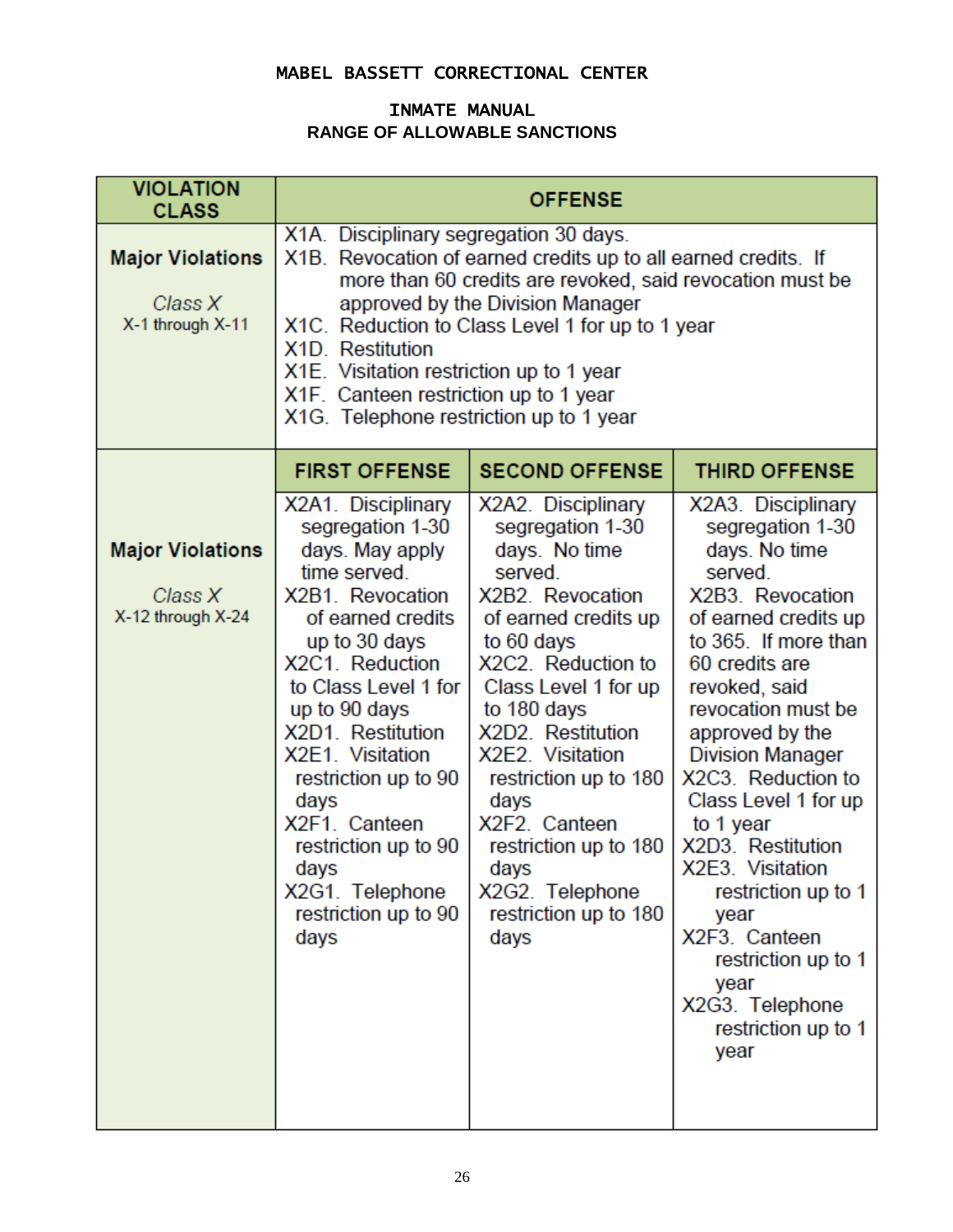#### INMATE MANUAL

| <b>VIOLATION</b><br><b>CLASS</b>                                 | <b>FIRST OFFENSE</b>                                                                                                                                                                                                                                 | <b>SECOND OFFENSE</b>                                                                                                                                                                                                                                | <b>THIRD OFFENSE</b>                                                                                                                                                                                                                          |
|------------------------------------------------------------------|------------------------------------------------------------------------------------------------------------------------------------------------------------------------------------------------------------------------------------------------------|------------------------------------------------------------------------------------------------------------------------------------------------------------------------------------------------------------------------------------------------------|-----------------------------------------------------------------------------------------------------------------------------------------------------------------------------------------------------------------------------------------------|
| <b>Minor</b><br><b>Violations</b><br>Class A<br>A-1 through A-22 | AA1. Restitution<br>AB1. Extra duty not<br>to exceed 40 hours<br>AC1. Visitation<br>restriction not to<br>exceed 60 days<br>AD1. Telephone<br>restriction not to<br>exceed 60 days<br>AE1. Canteen<br>restriction for up<br>to 60 days               | AA2. Restitution<br>AB2. Extra duty not<br>to exceed 80 hours<br>AC2. Visitation<br>restriction not to<br>exceed 90 days<br>AD2. Telephone<br>restriction not to<br>exceed 90 days<br>AE2. Canteen<br>restriction for up to<br>90 days               | AA3. Restitution<br>AB3. Extra duty not<br>to exceed 120 hours<br>AC3. Visitation<br>restriction not to<br>exceed 120 days<br>AD3. Telephone<br>restriction not to<br>exceed 120 days<br>AE3. Canteen<br>restriction for up to<br>120 days    |
| <b>Minor</b><br><b>Violations</b><br>Class B<br>B-1 through B-11 | <b>BA1.</b> Restitution<br>BB1. Extra duty not<br>to exceed 12 hours<br><b>BC1. Visitation</b><br>restriction not to<br>exceed 10 days<br>BD1. Telephone<br>restriction not to<br>exceed 10 days<br>BE1. Canteen<br>restriction for up to<br>10 days | <b>BA2.</b> Restitution<br>BB2. Extra duty not<br>to exceed 24 hours<br><b>BC2. Visitation</b><br>restriction not to<br>exceed 20 days<br>BD2. Telephone<br>restriction not to<br>exceed 20 days<br>BE2. Canteen<br>restriction for up to<br>20 days | <b>BA3.</b> Restitution<br>BB3. Extra duty not<br>to exceed 40 hours<br>BC3. Visitation<br>restriction not to<br>exceed 30 days<br>BD3. Telephone<br>restriction not to<br>exceed 30 days<br>BE3. Canteen<br>restriction for up to<br>30 days |

Second Offense and Third Offense applies to subsequent violations of the same rule within 1 year, and said subsequent violations are eligible for increased sanctions pursuant to the table above.

- Earned credits that have not been awarded as of the date of the hearing are not eligible to be revoked.
- For purposes of OP-060125, visitation restriction means that an offender is not permitted visitation except for visits with the offender's attorney and clergy.
- For purposes of OP-060125, telephone restriction means that an offender is not permitted to make or receive phone calls except calls to or from the offender's attorney and clergy.
- For purposes of OP-060125, canteen restriction has the same meaning as provided in OP-120230, Section II, C, 4,
- Restitution may be imposed when economic loss has occurred as a result of the offender's behavior resulting in a rule violation; however, the amount of restitution awarded shall not exceed the actual amount of the replacement value of the item(s) destroyed, damaged, or missing. Restitution may also be imposed for the cost of providing a service, which includes, but is not limited to, medical bills for medical services required as a result of an offender's behavior, repair bill to repair an item damaged by an offender, etc. If restitution is imposed as a sanction, the funds may be collected from the offender's draw account at a rate not to exceed 50% of the deposits made to the account. Documentation will be provided to the offender verifying how the amount of restitution was determined. Restitution for personnel services will not be assessed.
- Sanctioned restriction time frames shall begin the day the sanction is imposed by the Disciplinary Hearing Officer or Disciplinary Coordinator, unless the sanctioned restriction is to be served consecutively to another sanction(s) imposed in a separate disciplinary proceeding. In the event the sanction(s) is to run consecutively to another sanction(s) imposed in a separate disciplinary proceeding, the sanction(s) shall begin the day after the expiration of the other sanction(s).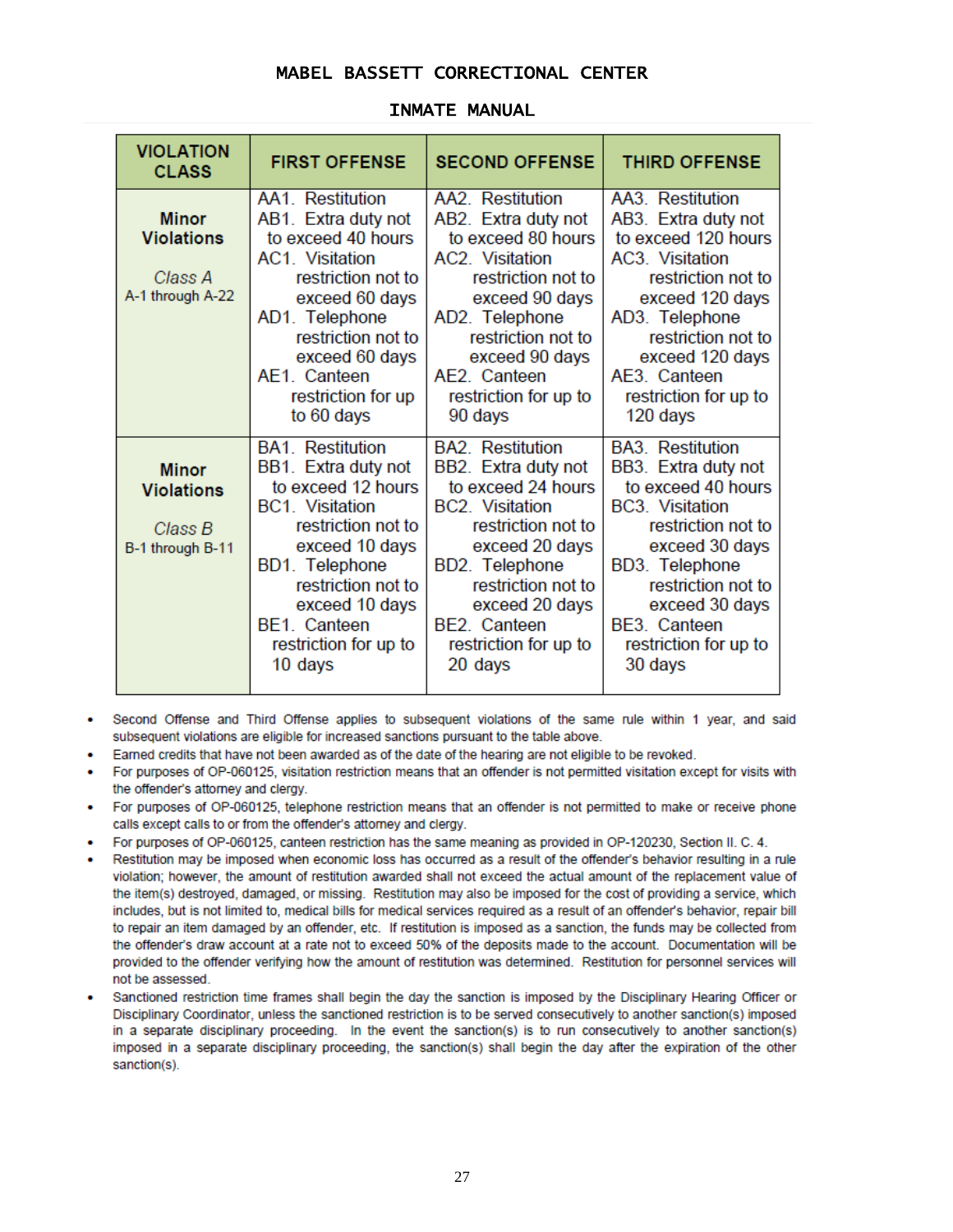#### **SEGREGATED HOUSING UNIT (SHU) GUIDELINES**

The segregated housing unit is used to remove an Inmate from general population when circumstances indicate the continued presence of the Inmate in general population poses a threat to property, staff, self, other Inmates, or to the security or orderly operation of the institution. Inmates will have a hearing before being placed in disciplinary detention or long-term segregation. Upon placement in SHU, the Inmates will be given an SHU rules and regulations sheet.

#### **MAIL**

- 1. All correspondence and publications retained as personal property will be subject to search or reading for contraband or security violations. Correspondence with other Inmates in prison or under DOC supervision is not permitted without permission. If you have an incarcerated relative that you wish to correspond with, see the unit staff. The warden at each facility will have to approve the correspondence request.
- 2. The name under which sentencing occurred AND the Inmates legal name (if the Inmate has obtained a name change in accordance with Oklahoma law), DOC number, housing unit, assigned bunk, and the name, address, and zip code of Mabel Bassett Correctional Center must appear on all outgoing mail in the upper left hand corner of the envelope. Outgoing mail will be returned if the return address is not written as required.
- 3. The addressee's full name will be placed on the "address" portion of the envelope, along with the complete address, city, state, and zip code. Hand-drawn artwork or unnecessary writing or notes is not allowed.
- 4. All outgoing mail to any DOC staff member will be sent by first class mail, postage paid. The use of intra- or inter-agency mail is prohibited as postmarked envelopes are required as proof of mailing.
- 5. Outgoing mail may contain only mail from the Inmate whose name appears on the envelope. To prevent correspondence from being returned to sender, the Inmate is responsible for notifying correspondents of a change of address upon transfer or discharge. The return address must contain the sender's name and address. All mail without a complete return address will be returned or sent to the dead letter office at the U.S. Post Office.
- 6. Inmates are prohibited from including anything in correspondence that is of a threatening nature, indicates plans for escape or illegal activity, or is considered contraband.
- 7. Inmates are prohibited from directing business operations and from engaging in business correspondence except that necessary to protect property interests. This correspondence will be approved by the warden.
- 8. Inmates may not directly or indirectly solicit funds or items of monetary value from anyone other than immediate family members.
- 9. Inmates may not place advertisements in magazines soliciting correspondence from unknown persons. Inmates may not send letters to people who they do not know for the purpose of soliciting correspondence. Inmates may not receive letters from unknown persons stating they are responding to an Inmates advertisement.
- 10. An Inmate may not solicit or accept any material, which has not been paid for in advance, or order any material that is contingent upon future orders, such as a book-of-the-month club or sponsorship of an underprivileged child by a charitable organization. All orders for publications will be made directly to the publisher of the material or to a legitimate bookstore. An Inmate may not receive books sent from anyone other than the publisher of the material or a legitimate bookstore.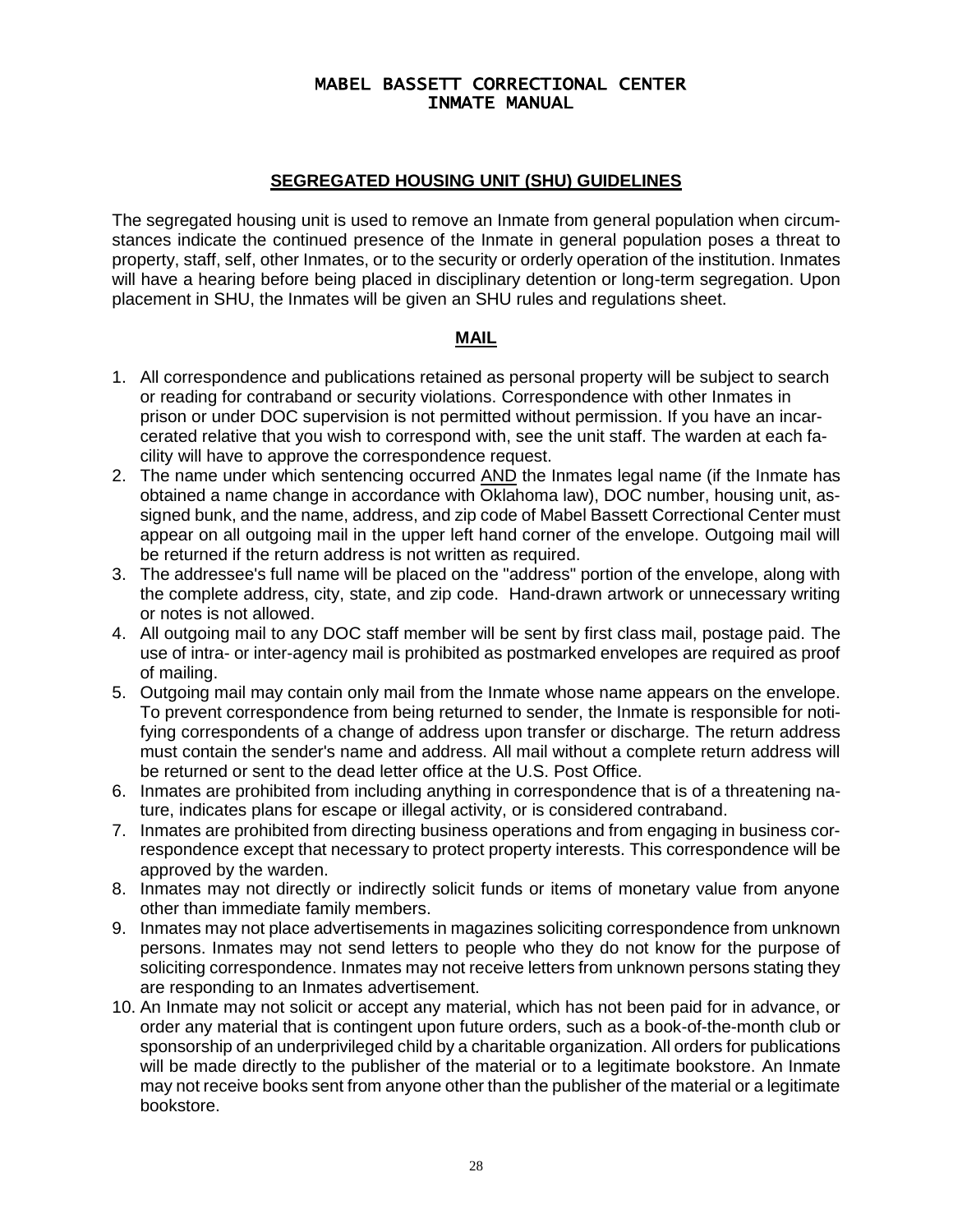- 11. Publications that contain instructions for the manufacture of drugs, weapons, explosives, tattoos, or other unlawful substance; advocate the overthrow of the U.S./Oklahoma/any state government; advocate terrorism, criminal behavior or racial, religious, or national hatred will be prohibited. Contain instructions for military, police or security tactics for riots, hostage negotiations and any Homeland Security drills; contain survival guide information. Any material that creates an unsafe environment for Inmates or staff is prohibited.
- 12. Correspondence addressed to a staff person, volunteer, or an inmate club or organization with instructions to deliver the publication to a specific inmate is not allowed.
- 13. Correspondence with Inmates in any jail or other facility or under the supervision of any Department of Corrections is NOT permitted unless the persons are immediate family members. If the Inmate should desire to correspond with a family member who is incarcerated, a written request must be submitted to your unit staff. You may not correspond with Inmates at another facility unless an approved request has been signed by the Warden/District supervisor of both facilities and placed on file in the MBCC mailroom. In such cases, each piece of correspondence will be read and approved by the Warden or designee. This approval is contingent upon the Inmate maintaining the necessary conduct to warrant such an approval and may be revoked for cause. Once approval has been gained to correspond with another Inmate, the approval will be accepted by any receiving facility upon transfer.
- 14. You may correspond with Inmate research assistants for assistance with legal research. Requests to correspond must be submitted to and approved by the unit manager and law library supervisor. Upon approval, correspondence with Inmate research assistants at other facilities will pertain only to legal research/issues. All correspondence between Inmate will be considered non-privileged and will be read and approved by the postal clerk.
- 15. Former Inmates may not correspond with former inmate(s) until three years following completion of sentence.
- 16. Photographs may not be included in outgoing correspondence unless approved by the Warden, Deputy Warden or unit manager. Unit staff will indicate approval by initialing the back of the envelope. Photographs may not be sent out to have duplicate photographs made. "MBCC" must be written on the back of the photograph as proof the photo was taken at MBCC. Photographs that have been sent out of the facility will not be allowed back into the facility, to include photos taken at MBCC.
- 17. Guidelines will be utilized in accordance with MB-030117-02 to determine obscene and indecent materials.
- 18. Inmates may not correspond with other Inmates family members. This includes sending/receiving money to/from other Inmates family members.
- 19. No hardbound books, except for religious texts. Soft bound books and newspaper subscriptions may be received directly from a publisher or a legitimate bookstore. However, there cannot be more books in the living area at any one time than be stored in the space provided (one cubic foot). Books borrowed from the M.B.C.C. library may be a combination of hard or softbound books. No used books of any type and books not received directly from the publisher, book store, book vendor (i.e. Amazon, etc.) or through approved donations.
- 20. Outgoing/incoming mail will not be decorated with lip prints.
- 21. Correspondence containing gang related material, information, photographs, or symbols are prohibited.
- 22. Any material placed in the United States mail is the responsibility of the Inmate. Any Inmate who violates U.S. postal regulations will be subject to disciplinary action and prosecution by appropriate authorities.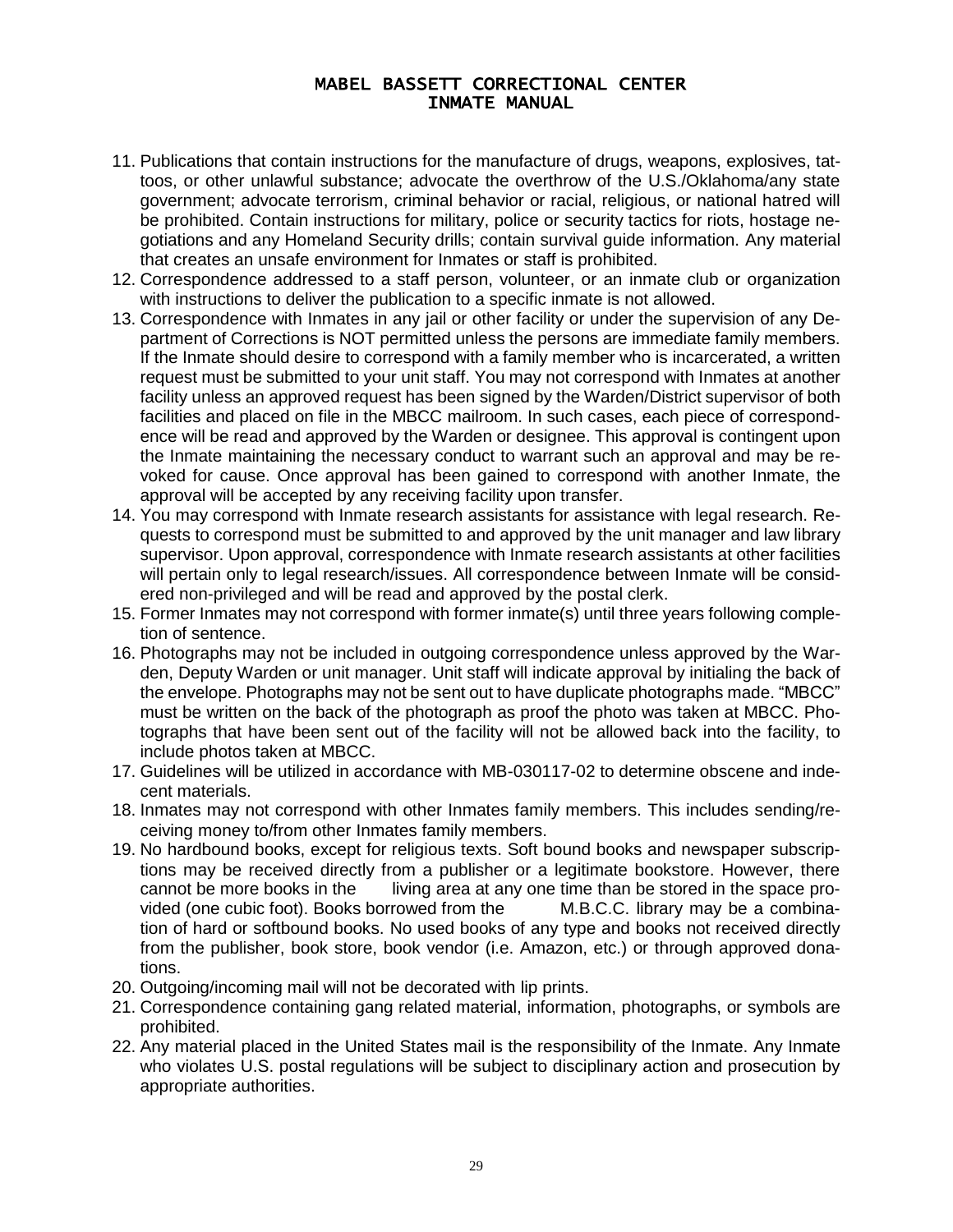- 23. Senders are accountable by law for obscene, harassing, threatening, or conspiratorial contents of any letter or package. Non-permissible enclosures (including postage stamps) included in the incoming mail will cause the letter and contents to be returned to the sender.
- 24. Items that are authorized in incoming and outgoing non-privileged mail are:
	- a. the letter (only one letter per envelope)
	- b. Greeting cards (non-musical, no recording devices) size no larger than 12"x12", may not be decorated with cloth ribbons or any type of plastic, wood, metal, or glass)
	- c. Pictures (no larger than 12"x12", no lamination)
	- d. Newspaper clippings
	- e. Prayer cloth (no larger than 3' x 3')
	- f. Ops downloaded from the internet (incoming only)
- 25. Examples of unauthorized items will include stickers, calendars, and stamps, stamped envelopes, posters, credit cards, road maps, laminated items, blank paper/envelopes, and business cards. Xeroxed copies will be limited to three pages per letter.
- 26. If the Inmate does not have sufficient funds for postage in the trust fund account (indigent) two U.S. 1<sup>st</sup> class postage stamps will be provided per week. For privileged, legal, and certified charges, a completed "Request for Legal Services" form (available in the Law Library) for the appropriate amount of postage and/or certification fee. The costs will be collected from the trust fund account when funds become available. Application for indigent status will be in accordance with MB-030120-01.
- 27. Should mail be found to violate Inmate correspondence guidelines as outlined in this manual and OP-030117, may be placed on restricted correspondence status by the Warden for up to 90 days.
- 28. All incoming mail must contain the return address of the sender, Inmate name, and DOC number on the outside of the envelope.
- 29. Any cash, checks, or money orders found in Inmate mail are unauthorized items and will be handled as follows:
	- a. Cash or personal checks will be immediately returned to sender. If cost is incurred, it will be at the Inmate's expense.
	- b. Cashier's checks, certified checks, money orders, or checks labeled as "official" by the bank will be credited to the trust fund draw account with a receipt forwarded to the Inmate. It will be the responsibility of the Inmate to notify the sender of receipt of the cashier's check, certified check, money order, or "official" check as labeled by the bank.
- 30. Mail call will occur daily, Monday through Friday, on the evening shift. The Inmate must be present to receive mail and may not pick up mail for other Inmates.
- 31. The following individuals are considered privileged correspondents:
	- a. Governor of the State of Oklahoma
	- b. Attorney General of the State of Oklahoma only concerning issues unrelated to litigation
	- c. Elected members of the Oklahoma legislature
	- d. Oklahoma Board of Corrections members
	- e. Oklahoma Pardon and Parole Board members
	- f. Oklahoma Secretary of Safety and Security
	- g. Oklahoma Department of Corrections staff
	- h. Director of the Department of Corrections
	- i. DOC Associate and Deputy Directors
	- j. Administrator of Private Prisons and Jail Administration
	- k. Elected Federal officials
	- l. Administrative Review Authority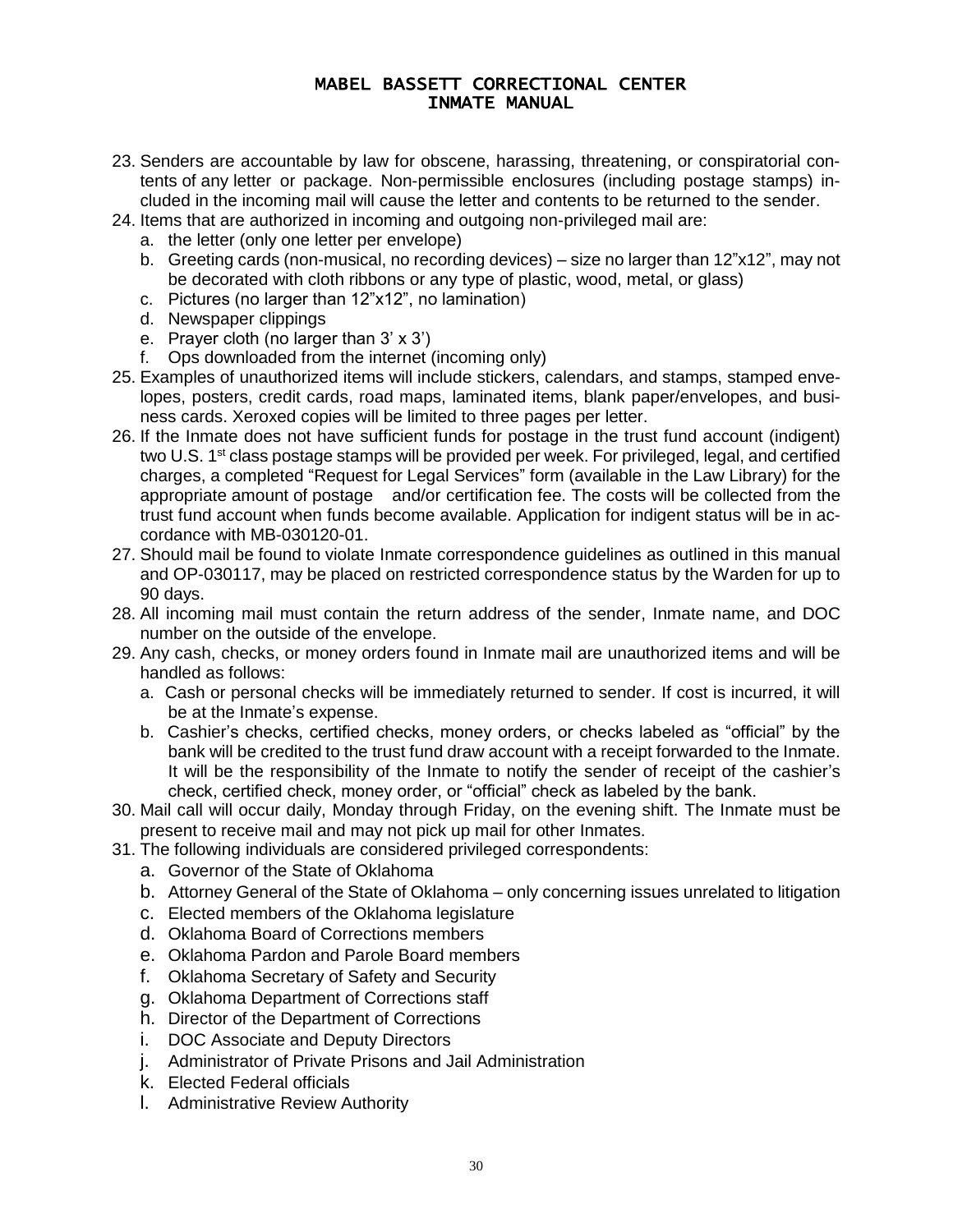- 32. The Inmate will ensure all outgoing privileged mail is correctly addressed and the envelope marked "privileged." If incorrectly marked or addressed, the mail will be returned to be corrected. Incoming and outgoing privileged mail may be searched and read upon reasonable suspicion that unauthorized activities or material has been placed in the privileged mail and the search is authorized by the Warden. Incoming privileged mail may also be opened when staff suspects the mail did not come from an approved privileged mail correspondent. Postage will be placed on outgoing privileged mail.
- 33. The following is considered legal mail:
	- a. Courts
	- b. Attorneys of record, or those in official attorney-client relationships (name and address of the attorney will be on the envelope)
	- c. The Attorney General of the State of Oklahoma and any attorneys representing the Department of Corrections and/or department employees in the course of litigation related to the department.
- 34. Paralegal services are not considered legal mail, as paralegals may not represent persons in the state of Oklahoma and there is no attorney/client relationship or privilege.
- 35. The Inmate has the responsibility to ensure all outgoing legal mail is correctly addressed, the envelope marked "legal" and the correct amount of postage placed on the outgoing mail. If incorrectly marked or addressed, the mail will be returned to correct. Should there be insufficient postage, the U. S. Postal Service will not forward and the mail will be returned to the Inmate.
- 36. Outgoing legal mail may be searched upon reasonable suspicion that unauthorized activities or material has been placed in the outgoing legal mail, and the search is authorized by the Warden.
	- a. The Inmate will be charged for any postage due and if the Inmate is not willing to pay postage due, the item will be considered contraband and disposed of in accordance with MB-040109-01.
	- b. Undeliverable return mail will be forwarded to the post office for disposition.
- 37. Inmate Messaging System: Inmate family and friends are responsible for enrolling in the Inmate Messaging and all costs associated will be the responsibility of the sender. Authorized electronic mail is not confidential.
- 38. Certified mail service is available to inmates at cost to the inmate.
- 39. All unauthorized items will be returned to the sender at the inmate's expense within 30 days or the items will be disposed of appropriately.

#### **SHAKEDOWN, SEARCHES, DISPOSITION OF CONTRABAND**

Mabel Bassett Correctional Center staff will make random periodic shakedowns, to include both scheduled and unscheduled property and personal searches. Any employee of MBCC may perform shakedowns as directed by the warden, deputy warden, shift supervisor, or unit manager. The Inmate does not have to be present while the shakedown of property is being conducted.

#### **FIRE EVACUATION AND EVACUATION DURING INCLEMENT WEATHER**

In each housing unit pod and each work/program area of the facility, evacuation diagrams are posted for fire evacuation. These diagrams include written instructions for evacuation in case of fire and provide instructions to follow during inclement weather. Please locate the diagram, or ask staff for assistance in locating the diagram, and review it carefully for evacuation instructions for the assigned housing unit and any work or program area.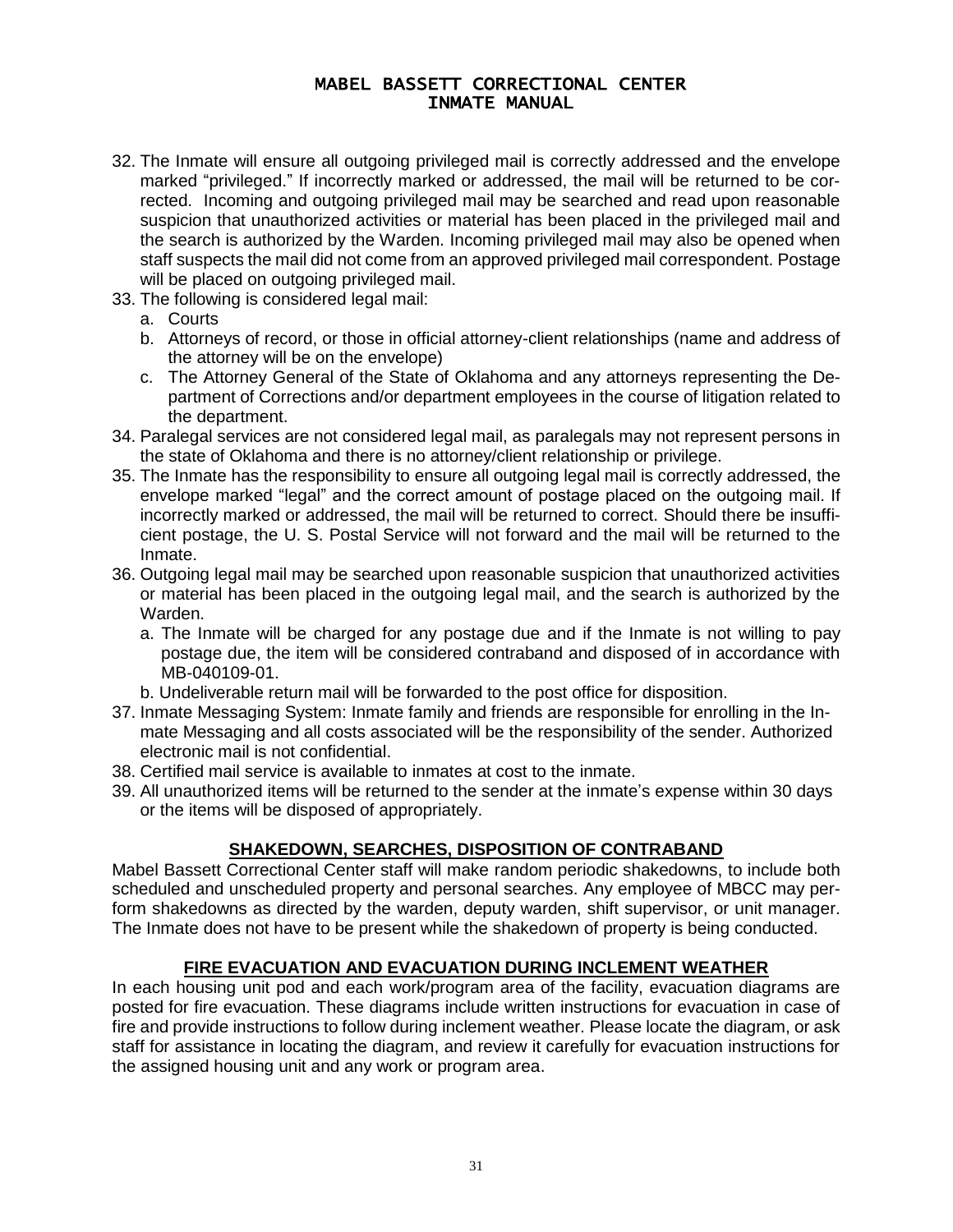Fire drills are conducted at least quarterly in all areas of the facility. Inclement weather drills are conducted seasonally. Please follow instructions of the staff member in the area to ensure safety should an actual emergency occur.

#### **EARTHQUAKE**

Remain indoors and protect yourself by taking cover under sturdy furniture such as benches, desks, or beds, bracing yourself in a doorway, or moving into a corner. Do not take cover near storage racks or any tall item that may topple. Stay near the center of the building, away from windows, glass doors, and skylights. If an Inmate is outdoors when an earthquake strikes, stay in the open, away from buildings and utility wires.

#### **BOMB THREATS**

If a threat is received evacuation instructions from staff will be issued. Pay close attention and do exactly as instructed.

#### **INMATE WORK ASSIGNMENTS**

The Unit Classification Committee, in conjunction with the Case Manager Coordinator, will assign work positions on a random basis based on job vacancies, job duties and requirements, class level of the job, earned credit level, institutional need and applications required. Jobs vary in duties and qualifying requirements. OCI pays more than state pay. For more information on any job, contact the unit staff.

# **MEDICAL/DENTAL CARE**

- 1. All clinical staff employed by DOC for the purpose of working with Inmate health services to provide patient care must be licensed, certified, or registered as required by Oklahoma state licensing laws.
- 2. Routine health care will be available Monday through Friday for all Inmates requesting such services. Specific details initiating contact with medical for sick call, pill line, etc. will be discussed during orientation and are located in MB-140117-01.
- 3. Emergency services will be available 24 hours per day, seven days per week.
- 4. No Inmate will be refused health care or medication because of financial status. **However, a \$4.00 co pay is charged for each visit for medical, dental, or optometric services or each prescription written and dispensed (to include over-the-counter medication).**

#### 5. INMATES WILL NOT BE CHARGED FOR THE FOLLOWING:

- a. Physical examinations and health assessments
- b. Medical provider initiated health care services, including any medical, dental, and optometric follow-up treatment, that may be recommended by a medical provider, and can be scheduled on a subsequent clinic visit.
- c. Laboratory services
- d. Radiological services
- e. Immunizations, tuberculosis screening, vaccinations, and any other treatment prescribed for public health concerns.
- f. Mental Health Services
- g. Initial health assessments conducted during the reception process at the assessment and reception center
- h. EKGs, dressing changes, and other treatments prescribed by a healthcare provider.
- i. Prenatal, perinatal, and clinically indicated postpartum care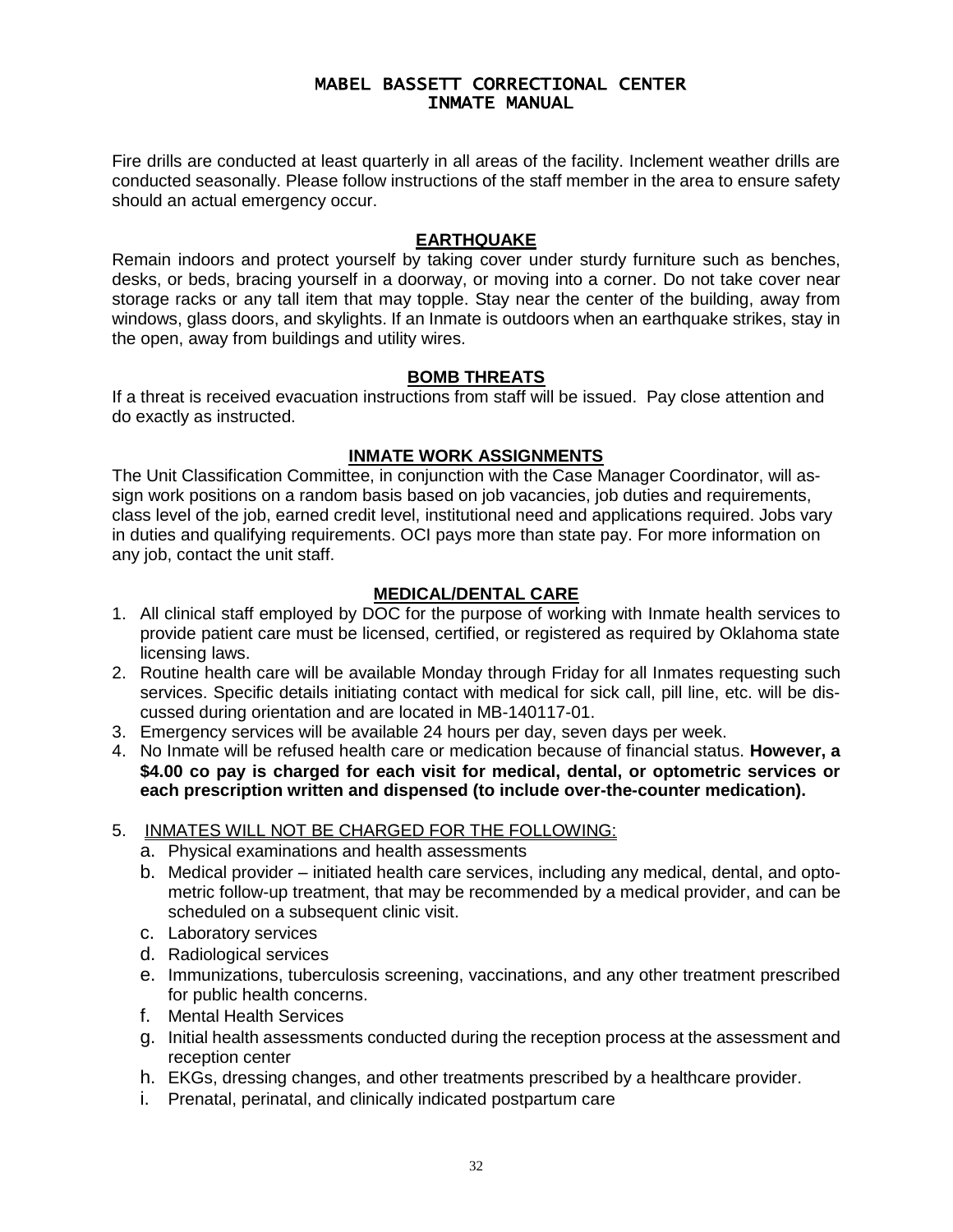- j. Health care provider initiated medical referrals to outside public or private health care facilities
- k. Initial acute care treatment rendered for an on-the-job injury
- l. Prescription medications prescribed for asthma, coronary artery disease, chronic obstructive pulmonary disease, diabetes mellitus, Hepatitis C, HIV, hypertension, seizures, and mental health disorders. Specific prescription medications which are exempt from a \$4.00 copayment fee are listed in "Medications Exempted from \$4.00 per Medication Co-pay"
- m. Emergency or trauma care (i.e. life threatening medical conditions.)

#### **PROPERTY**

- 1. Prior to reception at MBCC, the Inmate will have completed a "Designation for Disposition of Personal Property" form indicating the name and address of persons who are to receive personal property which is held by any state correctional facility in the event of death or escape.
- 2. When personal property must be disposed of, such disposition will be completed within 30 calendar days by shipping at the Inmates expense to a designated individual who is not incarcerated, picked up by designee, donated at the Inmates expense to any organization or entity chosen, or donated for department auction. Failure to select one of the dispositions will cause the personal property to be destroyed or sold at public auction by DOC.
- 3. **Inmates are not allowed to trade, barter, sell, loan, or give away personal property to another Inmate**.
- 4. Inmates are to abide by the property matrix located in OP-030120 and posted on the unit bulletin boards.
- 5. Incoming packages will be purchased through the canteen and will be no larger than 12"x12"x24" (with the exception of TVs).
- 6. Electrical appliances that are broken or have had homemade repairs are not allowed at the facility.
- 7. *Any personal property retained is brought into MBCC at the risk of the Inmate. MBCC is not responsible for unsecured personal property.*
- 8. Personal property items are required to be permanently marked with "INMATE" and the name and number. Other items will be etched with an engraver.
- 9. Legal materials and legal reference materials including books will be allowed in the living area within a space not to exceed one cubic foot in the living area. Other papers (including, but not limited to religious materials, books, periodicals, and correspondence) are restricted to the amount that can be stored in one cubic foot.
- 10. Inmates on level I or II may not purchase hobby craft items. MB-030120-05 lists the type of craft items that may be purchased for Inmates on level III or IV from canteen. Approval to purchases must be made through your unit staff. Once received, the Inmate has 90 days to complete the project. Once the project is completed, the Inmate has 30 days to mail it out of the facility. Hobby craft items may not be retained at the facility.
- 11. Upon reception, the Inmate will be provided with basic personal hygiene items if they have none. Indigent Inmates may continue to receive personal hygiene items as requested without cost. MB-030120-01 specifies the procedures needed to request hygiene items.
- 12. Suitable clothing will be issued whenever needed. MB-030120-01 specifies the procedures needed to request state issue clothing.

# **PROGRAMS, CLUBS, AND ACTIVITIES**

Please contact unit staff for dates, times, and additional information regarding programs and activities offered at MBCC. Availability of programming is dependent upon staffing.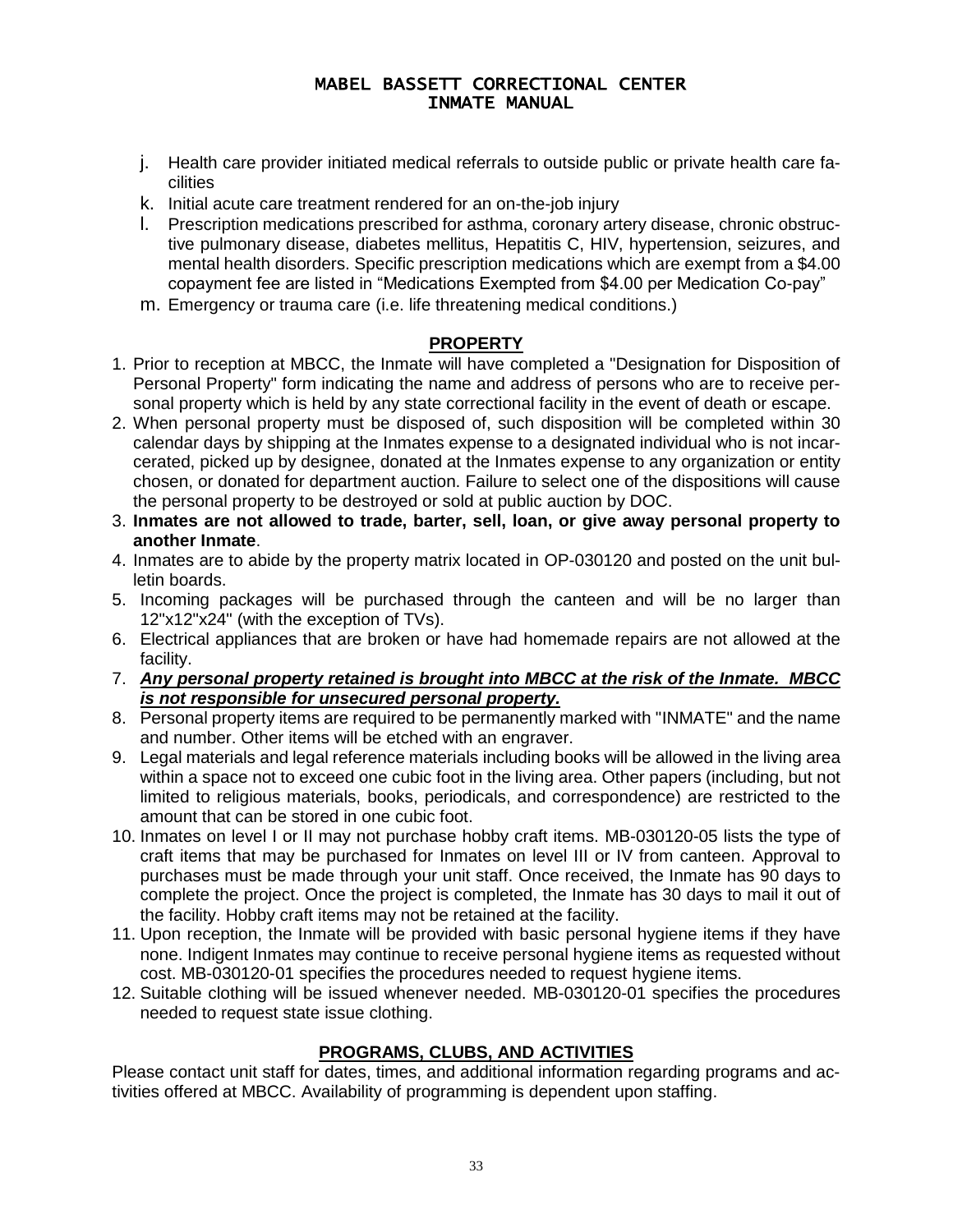#### **Education Department**

Adult Basic Education **Life Skills** General Equivalency Diploma College Courses **Literacy** 

## *Career***-Tech**

Transportation and Distribution Logistics Computer Fundamentals

#### **Mental Health Services**

Stress Management **Anger Management** Problem Solving Skills Communication Skills Substance Awareness **Impulse Control** Medication/Symptom Management Grief Recovery

# **Religious/Volunteer Services**

AA Within My Reach New Life Behavior **Women** in Transition AA 12 step Girl scouts behind bars Yoga

Variety of denominations and Bible study groups – check the religious services calendar posted on unit bulletin boards for complete and accurate listings

#### **Recreation – ACTIVITIES MAY BE RESTRICTED BY LEVEL. Check with the Recreation Program Supervisor for level restrictions. Dependent upon availability of staff.**

**Bingo** Sports – Volleyball, Basketball, Pool, Badminton, **Aerobics Music** Open Gym (times posted on the gymnasium activity board) Special Events (times posted on the gymnasium activity board) Tournaments (Domino, Spades, etc.)

#### **Substance Abuse Services**

Residential Substance Abuse Treatment (Minimum security only)

#### **Unit Staff**

Thinking for a Change Victims Impact Faith and Character Community Program (Medium security only) Guardian Angel Program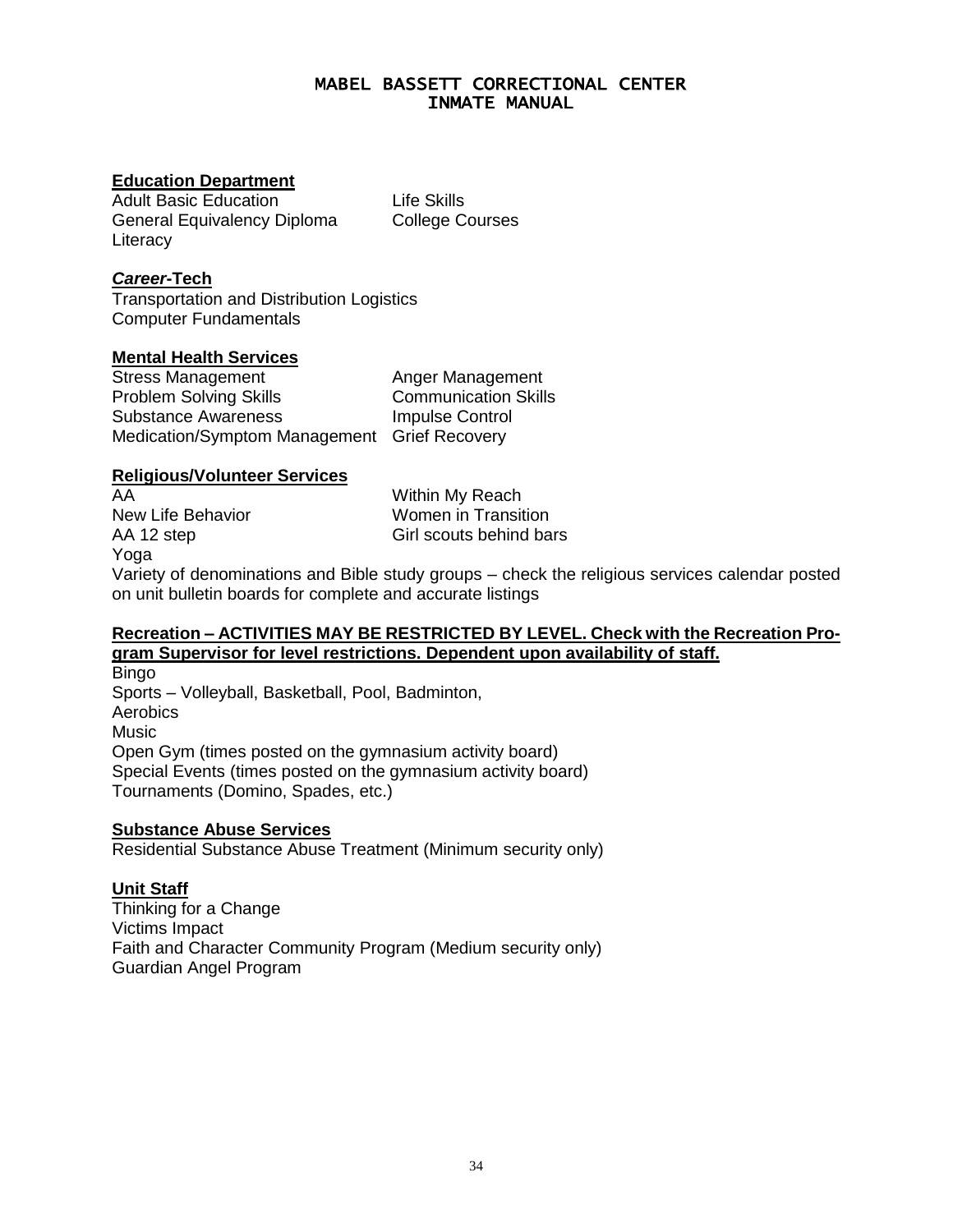#### **PRISON RAPE ELIMINIATION ACT (PREA) SEXUAL ASSAULT AND SEXUAL HARASSMENT AWARENESS**

Sexual Assault is defined as "sexual intercourse, oral or anal sodomy, sexual acts with instruments and/or an object, or sexual fondling of a person without consent."

Sexual assault and sexual harassment are not limited to any specific gender, age, race, socioeconomic status, sexual orientation, or disability. It can affect anyone, either directly or through the experiences of those we care about.

#### **DID YOU KNOW? OUR POLICY**

- Rape and sexual assault happens to females and males of all ages from infancy to senior citizens
- 98% of males who have raped boys reported they are heterosexual. Most males who assault men or women are married or report having girlfriends.
- Sexual assault has nothing to do with the victim's present or future sexual orientation.
- A survivor is not at fault for the rape, even if (s)he was in a secluded area, or had previous consensual sex with the attacker.
- The fact that a victim of sexual assault became aroused or climaxes during an assault does not mean that the individual gave consent. It is a normal physiological reaction not related to consent or gratification.
- It is common for survivors of sexual assault to have feelings of embarrassment, anger, guilt, panic, depression, and fear even several months or years after the attack.
- Other common reactions may include, but are not limited to: loss of appetite, nausea, stomach aches, headaches, loss of memory, seclusion from normal routines/activities, trouble concentrating, and/or changes in sleep patterns.

Sexual harassment is defined as "offensive comments, gestures, or any physical conduct which is of sexual nature or sexually suggestive."

Sexual harassment creates an intimidating, hostile, or offensive environment for an inmate or others by engaging in or permitting the offensive behavior or language to continue.

- This facility holds a *ZERO TOLERANCE* policy in accordance with federal, state, and agency guidelines. The policy is designed to education, prevent, detect, and respond to all allegations of sexual abuse and sexual harassment
- Any sexual advance by a staff member, volunteer, contractor, or another inmate should be reported *IMMEDIATELY*
- Sexual acts or sexual contact between any staff and an inmate, *EVEN IF THE INMATE INITIATES OR PURSUES*, is never consensual and is always against the law.
- $\checkmark$  Every allegation is investigated
- Inmates and staff have the right to be free from retaliation for reporting allegations of sexual abuse or sexual harassment or if cooperating in an investigation involving such an allegation.
- The facility shall inform the inmate victim at the conclusion of the investigation whether the allegation is substantiated, unsubstantiated, or unfounded.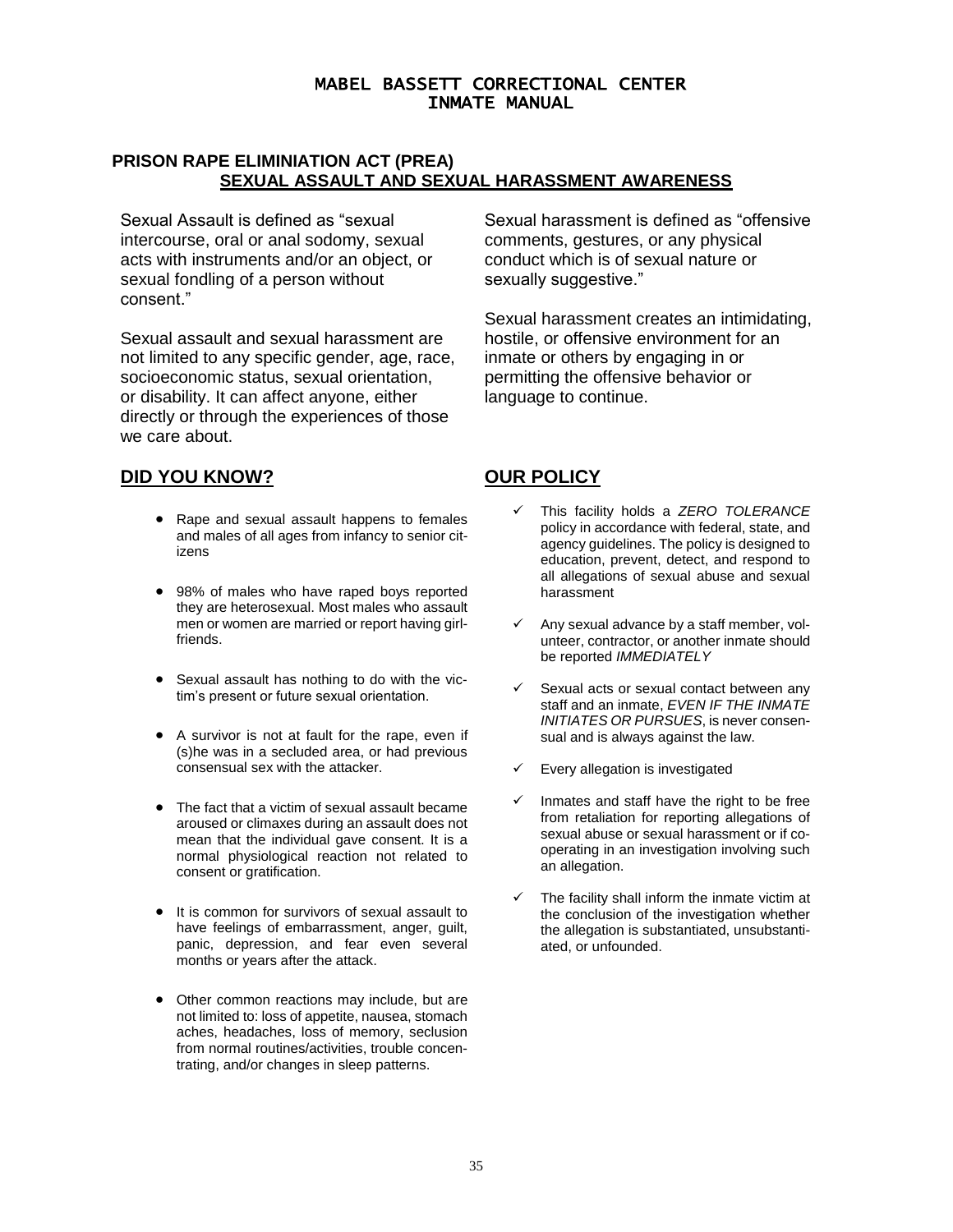#### **IMPORTANT FACTS FOR THE INMATE**

A male staff person may be in the unit/area at any given time. You are responsible for your own privacy and maintaining proper clothing attire at all times.

The willful and/or intentional display of the genital area, groin, buttocks, or breasts is strictly prohibited

AVOID casual nudity, conversations about sex, placing yourself in debt to another inmate for commissary or favors, secluded areas or "blind spots," and/or poor hygiene to ward off potential predators.

There are multiple ways to report an allegation, which include: telling a staff, volunteer, or contractor; telling someone outside the facility (such as a family member, friend, or clergy); using the GTL hotline (\*73); or writing to the Office of the Inspector General or the Oklahoma State Bureau of Investigation (O.S.B.I.)

#### **Office of the Inspector General** 3400 Martin Luther King Ave

Oklahoma City, OK 73111

**O.S.B.I.** 6600 Harvey Place Oklahoma City, OK 73116

Falsely reporting an allegation is serious offense which can lead to harsh sanctions, increased security level, or privilege limitations.

If an inmate is found guilty of sexual assault or rape of another inmate, she will be prosecuted and additional prison time will be added to your current sentence.

#### **WHAT TO DO IF YOU ARE ASSAULTED**

Get to a safe place.

REPORT THE ATTACK IMMEDIATELY! The longer you wait to report the attack, the more difficult it is to obtain the evidence necessary for an investigation.

DO NOT shower, brush your teeth, eat, drink, use the restroom, or change clothes. You may destroy important evidence.

Request immediate medical attention. You may have serious injuries or have been exposed to a sexually transmitted disease.

#### *Later you may want to:*

Seek the support of a trusted friend, family member, or staff member, such as the chaplain. The days ahead can be traumatic and it helps to have people who care about you supporting you.

Seek professional help. Mental Health staff is available for crisis care to listen and offer support.

*\*\*Medical and Mental Health services are available to sexual assault victims at no cost\*\**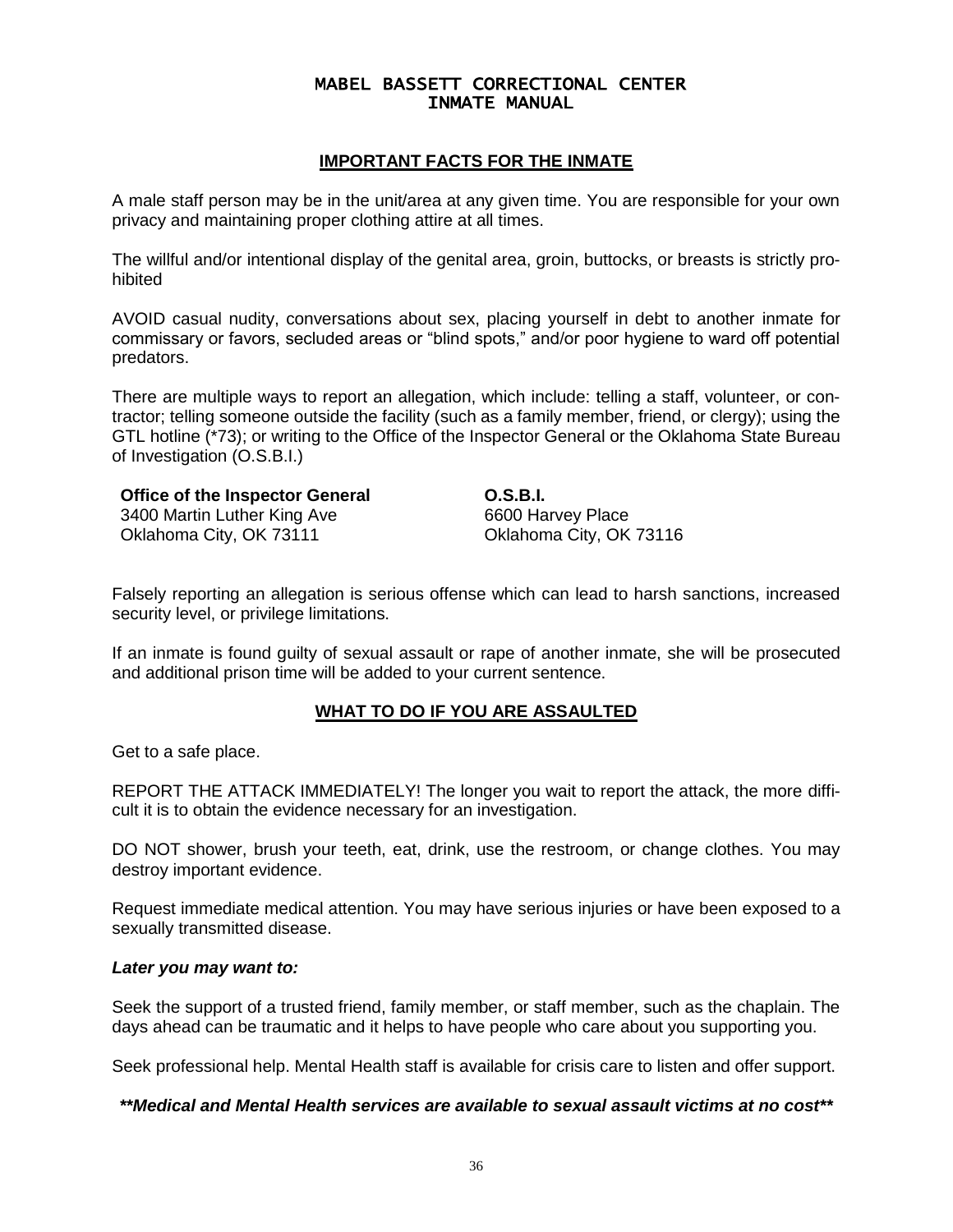#### **USE OF SECURUS WIRELESS DEVICES (OP-030114)**

Securus inmate wireless devices will be available for use by inmates housed in general population, special management, and restrictive housing units, which may limit applications as identified in affected policies due to level restriction and/or behavior. Inmates housed in a special management unit for disciplinary housing or pre-hearing disciplinary housing will not be authorized use of a wireless device. In addition, inmates placed in special management or restrictive housing due to suicide watch, mental health observation, violent behavior or other aggravating factors will not be authorized use of a wireless device.

During reception, inmates will be required to sign a Statement of Understanding - Inmate Tablet Agreement to acknowledge their understanding of the general rules governing the use of inmate tablets. .

Inmates may have their wireless device privileges suspended due to disciplinary action and/or misuse of the wireless device. Inmates may also have their wireless device privileges suspended or revoked for violations resulting in the intentional damage or destruction of any wireless device.

An inmate may pay a fee through deduction from her trust fund account, as outlined in OP-120230 entitled "Offender Banking System," to access premium music, movies, games, etc., on the wireless device. All costs, rates and fees for the privilege of using the educational tablets and their services are solely determined and decided upon by the wireless device provider and are subject to change in accordance to Federal Communications Commission (FCC) rules and regulations.

Wireless devices shall be subject to the approved phone schedule at MBCC.

Wireless devices are prohibited for use outside the inmate's assigned housing unit unless in designated areas, such as education, and shall only be used for educational purposes while used in education.

Wireless devices may be used by inmates in the dayroom areas, housing unit and in cells or bunk areas. Wireless devices shall not be taken out of the housing unit or onto any recreation area/yard, unless for approved activities.

Inmates are prohibited from sharing, lending, or borrowing wireless devices or ear buds.

Wireless device use is subject to monitoring and recording.

Inmates found using provided services to harass or threaten others or who are found sending content via wireless device provided services that is in violation of rules shall be subject to disciplinary action.

Tablets are provided by Securus. Any concerns/issues regarding the malfunction or inoperability of any device will be forwarded to the wireless device provider for corrective action. The ODOC is not responsible for the operation of any wireless device. Inmate concerns regarding the operation of any wireless device shall be submitted in the form of a request on the housing unit kiosk